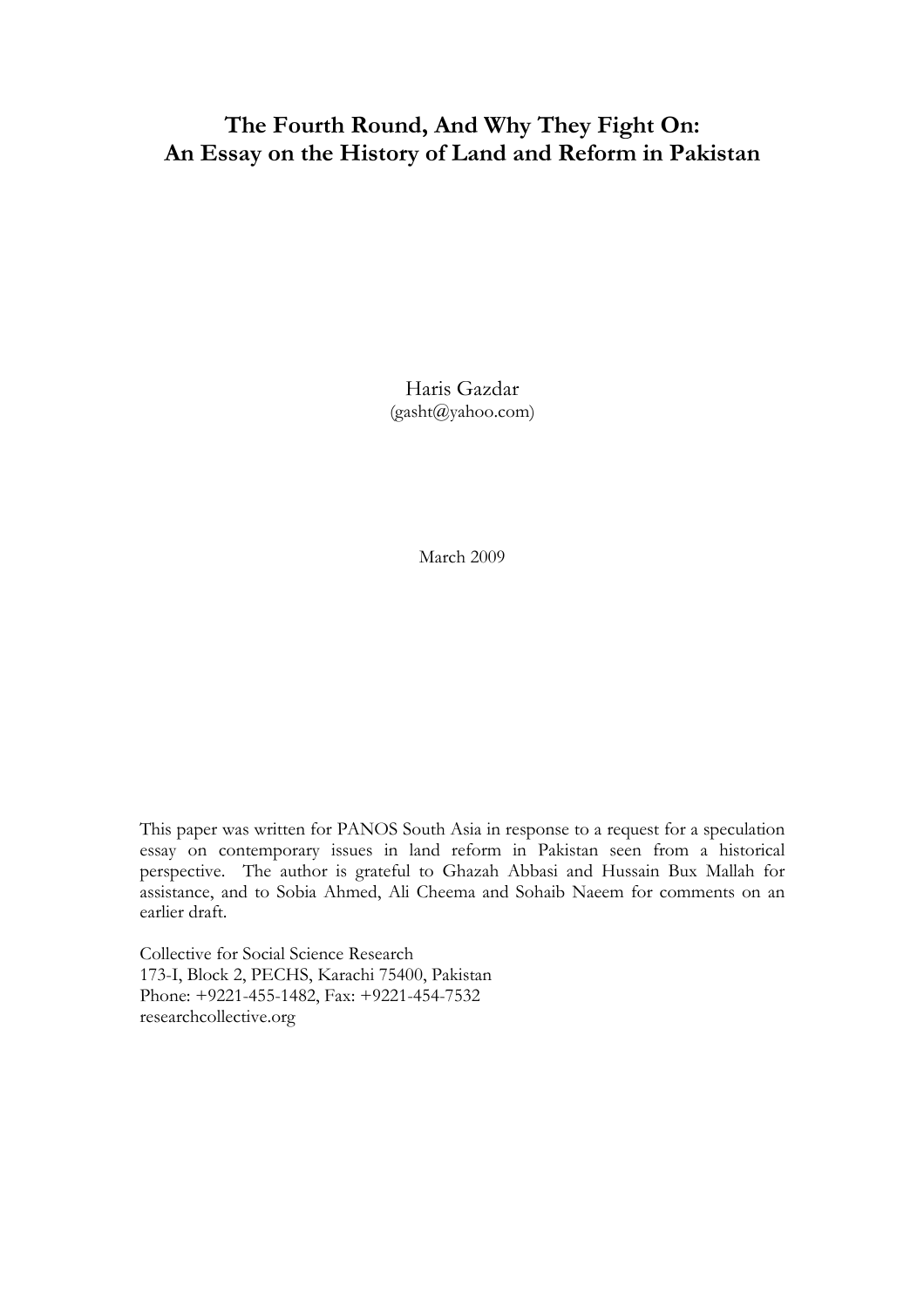# **Glossary**

| Word              | Translation                                                                                                                                      |
|-------------------|--------------------------------------------------------------------------------------------------------------------------------------------------|
| batai             | crop product sharing between landowner and peasant                                                                                               |
| benami            | alienation of land to anonymous persons                                                                                                          |
| bhaichara village | village where all claimants of landholdings were perceived to be the joint holders<br>of the village                                             |
| deh               | smallest administrative division of land (in Sindh) for land revenue purposes                                                                    |
| doabs             | territory between two rivers                                                                                                                     |
| goth              | village in Sindh                                                                                                                                 |
| haari             | sharecropper in Sindh                                                                                                                            |
| jaanglee          | jungle dwellers                                                                                                                                  |
| jagirdari         | possession of 'jagir'                                                                                                                            |
| jagirs            | land awarded by colonial officers on which revenue was not due                                                                                   |
| kammis            | pejorative term used for menial workers                                                                                                          |
| katchi abadi      | irregular settlement                                                                                                                             |
| khasra girdavri   | village revenue record                                                                                                                           |
| laapo             | share of crop belonging to 'zamindar', equivalent to 1/16th of total crop produce                                                                |
| lambardar         | honorary government-appointed person for revenue collection and control of<br>village affairs                                                    |
| mahal             | smallest administrative division of land (in Punjab and NWFP) for land revenue<br>purposes; village                                              |
| mahalwari         | land revenue system in Punjab and NWFP, based on recognizing the village as the<br>basic unit of land administration                             |
| masihi            | generic term used for Christians                                                                                                                 |
| Mazhabi Sikh      | "low-caste" Sikh convert                                                                                                                         |
| mukhtiarkar       | town level land revenue government official in Sindh                                                                                             |
| nambardar         | landowner in villages in Punjab, appointed by the revenue department as its<br>honorary representative; responsible for collecting land revenue. |
| nambardari        | having the status of a 'nambardar'                                                                                                               |
| nawab             | chief of 'jagir' or state                                                                                                                        |
| pattidari         | land on claim                                                                                                                                    |
| patwar            | low tier (lower than 'tehsildar') revenue government employee in Punjab                                                                          |
| rakh              | high land away from the riverine tracts                                                                                                          |
| ryot/raiyat       | cultivator                                                                                                                                       |
| ryotwari          | cultivator-based land settlement                                                                                                                 |
| sardar            | chief of tribe                                                                                                                                   |
| sardari           | pertaining to chief of tribe                                                                                                                     |
| shaamilat         | land not individually owned, communal land or common property                                                                                    |
| tehsildar         | town level land revenue government official in Punjab                                                                                            |
| zamindar          | landlord                                                                                                                                         |
| zamindari         | land held by a 'zamindar'                                                                                                                        |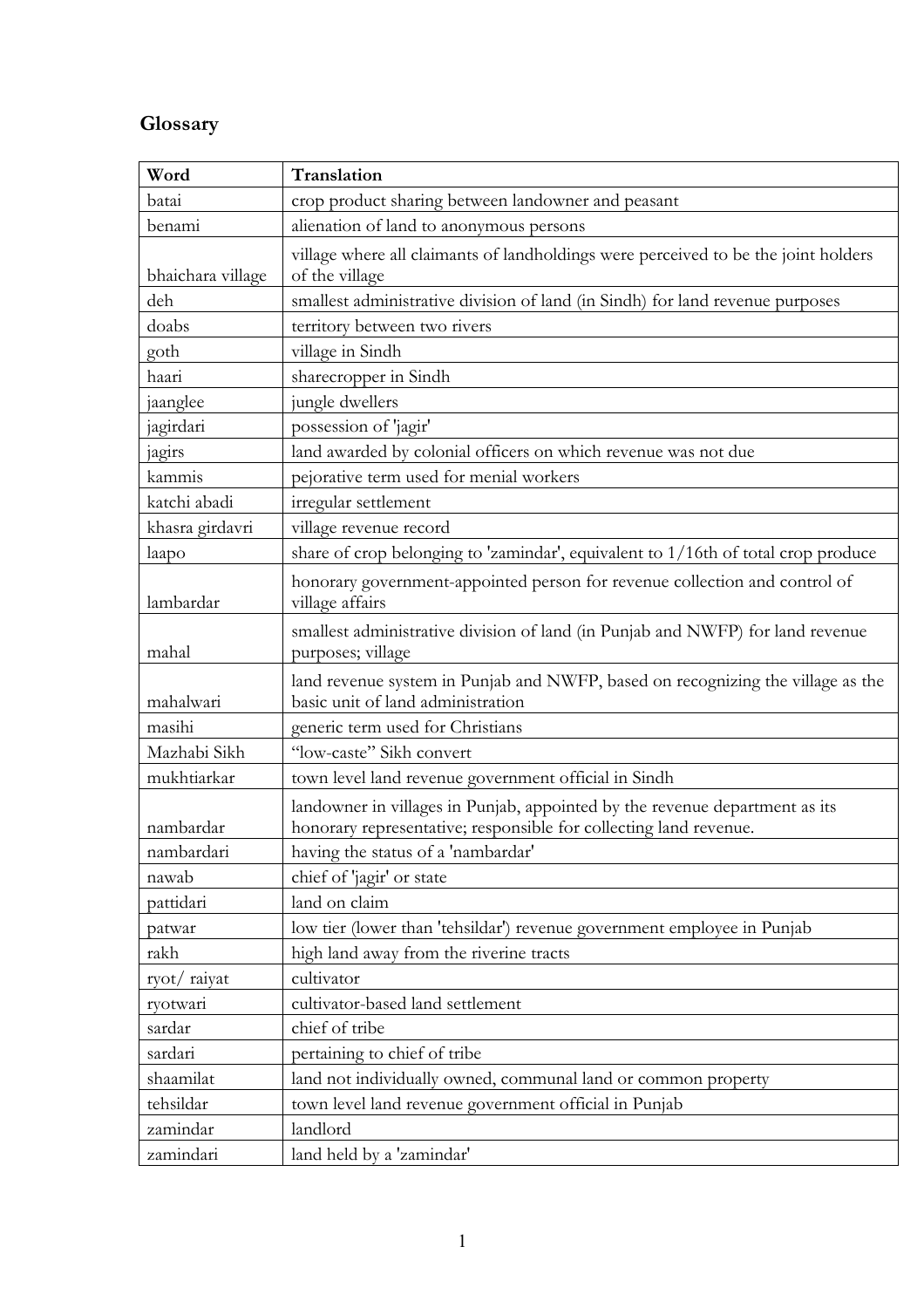# **Introduction**

Agriculture accounts for around a fifth of the national output in Pakistan, and the crop farming sector within agriculture is responsible for less than a tenth of the gross domestic product.1 Yet over two-fifths of the workforce is employed in agriculture, and landlessness remains a key but not the predominant correlate of rural poverty.2 Access to formal sector employment now has as strong an impact on rural incomes as access to land, but the social and political power associated with land ownership can be critical in gaining access to rationed public resources including government jobs.3 Nevertheless, agricultural land ownership is highly unequal both in terms of the prevalence of landlessness, and in the concentration of land in relatively large sized ownership holdings. Around half of all rural households do not own any land, and the top 5 per cent own over a third of all cultivated area.

Inequality in land ownership has been blamed alternately for poverty, social and technological backwardness, and political disempowerment.4 It is widely held that redistributive land reforms – that is, state's takeover of land from large landowners and its allotment to the landless or land-poor -- were slow to take off in Pakistan and did not achieve a great deal due to the political power wielded by the landowning classes<sup>5</sup>. The first significant attempt at redistributive land reforms was undertaken by the military regime of Ayub Khan in 1959. This was followed by land reforms in 1972 and 1977 respectively by the populist government of Zulfikar Ali Bhutto's Pakistan Peoples Party (PPP). The 1977 legislation was still-born, as General Zia-ul-Haq's military coup against Bhutto in the same year suspended its operation. Subsequently, litigants argued that redistributive land reforms were contrary to Islamic precepts and Pakistani courts ruled that this was, indeed, the case. Currently much of the land reform legislation remains in abeyance.

The conventional debate about land reform has been linked very closely with analyses of agrarian structures. The main – perhaps the exclusive – focus was on land as an agricultural asset. Land reforms were regarded as the means for effecting distributive and technological change within an agricultural economy. Land reform, in fact, was often thought to be synonymous with agrarian reform, with primary interest being directed to crop farming.6 Perhaps the declining salience of land reforms from the policy and political agendas is to do with economic diversification. If crop farming is but a small part of the national economy, employment in crop farming (for landowners and the landless alike), represents just one out of many sources of livelihood. It is not surprising that the scramble for public sector jobs competes with mobilization for land reform as a consumer of political energies.

This essay is about land and reform in Pakistan. The relative decline in the importance of the crop economy does not reduce the economic value of land. In fact, the process of economic diversification can lead to an escalation of land values as land is brought into more intensive use for physical infrastructure, industrial, commercial and residential purposes. This process appears to be in evidence in Pakistan. The returns on land

 $<sup>1</sup>$  Ministry of Finance (2006).</sup>

<sup>&</sup>lt;sup>2</sup> Federal Bureau of Statistics (2006), World Bank (2001).

 $3$  Budhani et al. (2006)

 $4$  Cotula et. al. (2006)

 $5$  Gardezi (1970)

<sup>6</sup> Redistributive land reform legislation measure land area in terms of "production index units" or PIUs.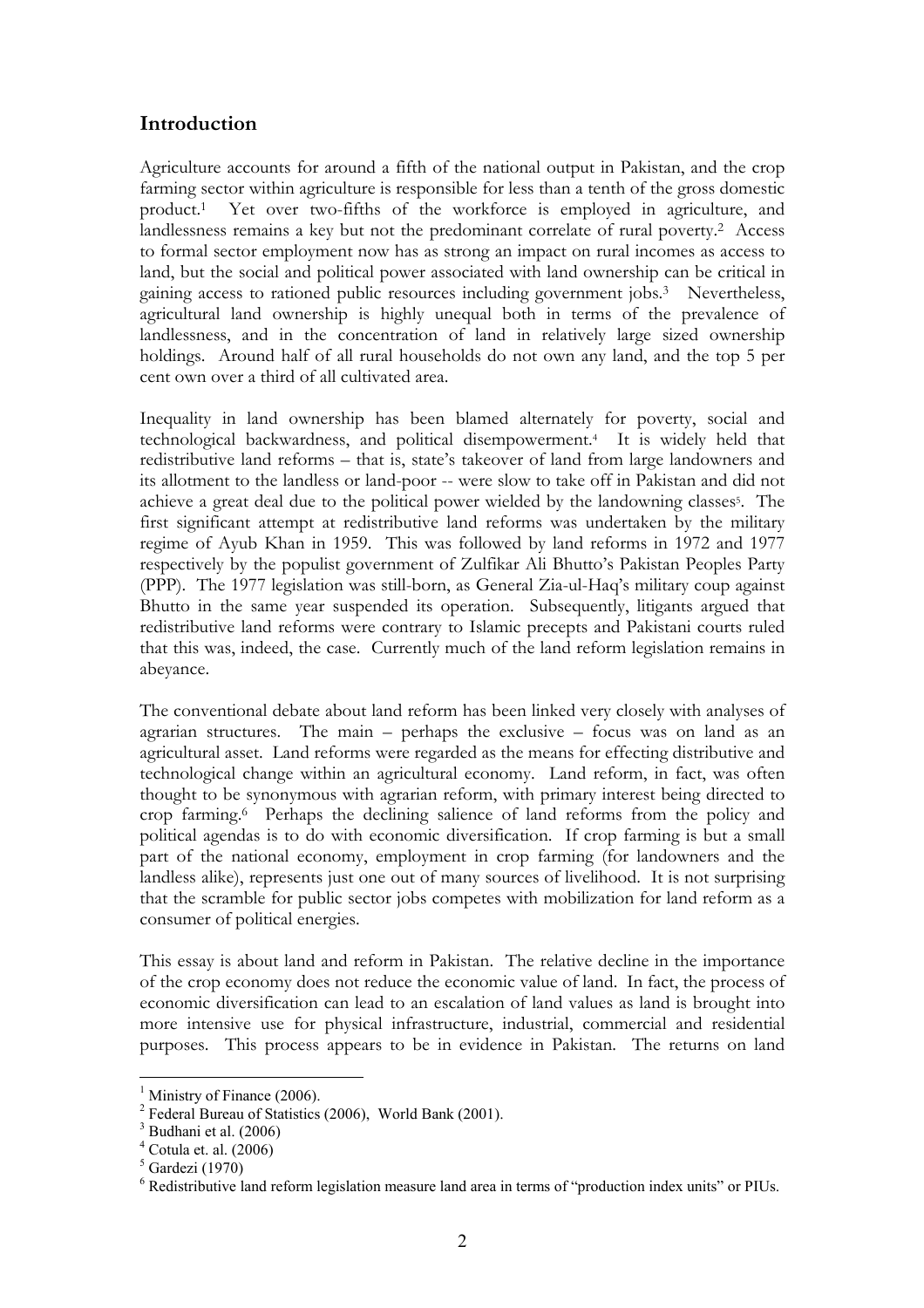ownership, moreover, are not simply of a straightforward economic nature. Control over land and its use is leveraged into advantage in broader spheres in the economy and politics. Despite the declining salience of crop farming and agrarian reform from the policy and political agendas, the ownership and possession of land remains an arena of intense contest.

This essay takes a broader and longer view of land and reform in Pakistan than the one offered by an agrarian perspective. Broadening the view means paying attention not only to crop-farming but to issues in the ownership, access and use of land for a range of economic purposes. Even within a traditional agrarian economy usufruct rights to uncultivated land were of immense economic value to local residents. In pastoral economies such as the ones that prevailed over much of Balochistan uncultivated land use as rangeland was the main economic resource. An exclusively agrarian focus also ignores the importance of homestead land to economic and social autonomy and broader entitlements.

There are good reasons also for taking a longer view. The agrarian reform agenda was operational for just over three decades from the mid 1940s till the late 1970s. This essay argues that most of the current issues in the political economy of land and reform in Pakistan can be traced back to the 1840s through four distinct historical rounds of dispossession, reform and resistance. These rounds are broadly chronological but not exactly sequential, and agrarian reform represents only one of the four rounds. A historical understanding reveals both continuity and important points of disjuncture.

The story begins in the mid-19th century with colonial land settlements in that corner of the British Indian empire which is now Pakistan (Section 1). Independence from colonial rule and the break up of the British Indian empire corresponded with the second round. Migration and displacement associated with the partition of British India created human tragedies and economic opportunities – notably in control over land (Section 2). The third round refers to state-initiated attempts at administrative land reform spanning roughly three decades from 1949. These reforms, unlike the first round of changes in land systems, paid little explicit attention to the details of underlying social structures, or how these might change (Section 3).

The fourth round (Section 4) on which the bell is yet to ring is all about markets and private property rights. Its institutional context is marked by missionary zeal around the idea of creating land markets. The immediate economic context is the peculiar form of global capitalism that Pakistan is deemed to embrace – one lubricated by large and volatile flows of investible resources looking for quick returns. Predictably this round too is no walkover. Some of the salient conflicts in today's Pakistan can be interpreted quite reasonably as the clash of rivals in the fourth round. Many of those empowered or dispossessed in earlier rounds of reform are joined by new beneficiaries as well as victims. Political contests over land remains, and their outcomes remain far from certain.

This essay does not claim to provide policy recommendations – but only an interpretation of the history of land and reform, including the role of specific laws, policies and debates in altering the politics of control over land. It tries to document and analyze the diversity of land arrangements across the history and territory of Pakistan, while attempting to draw comparisons between regions and over time. Regions are agglomerated as "estates" and historical periods as "rounds". A historical political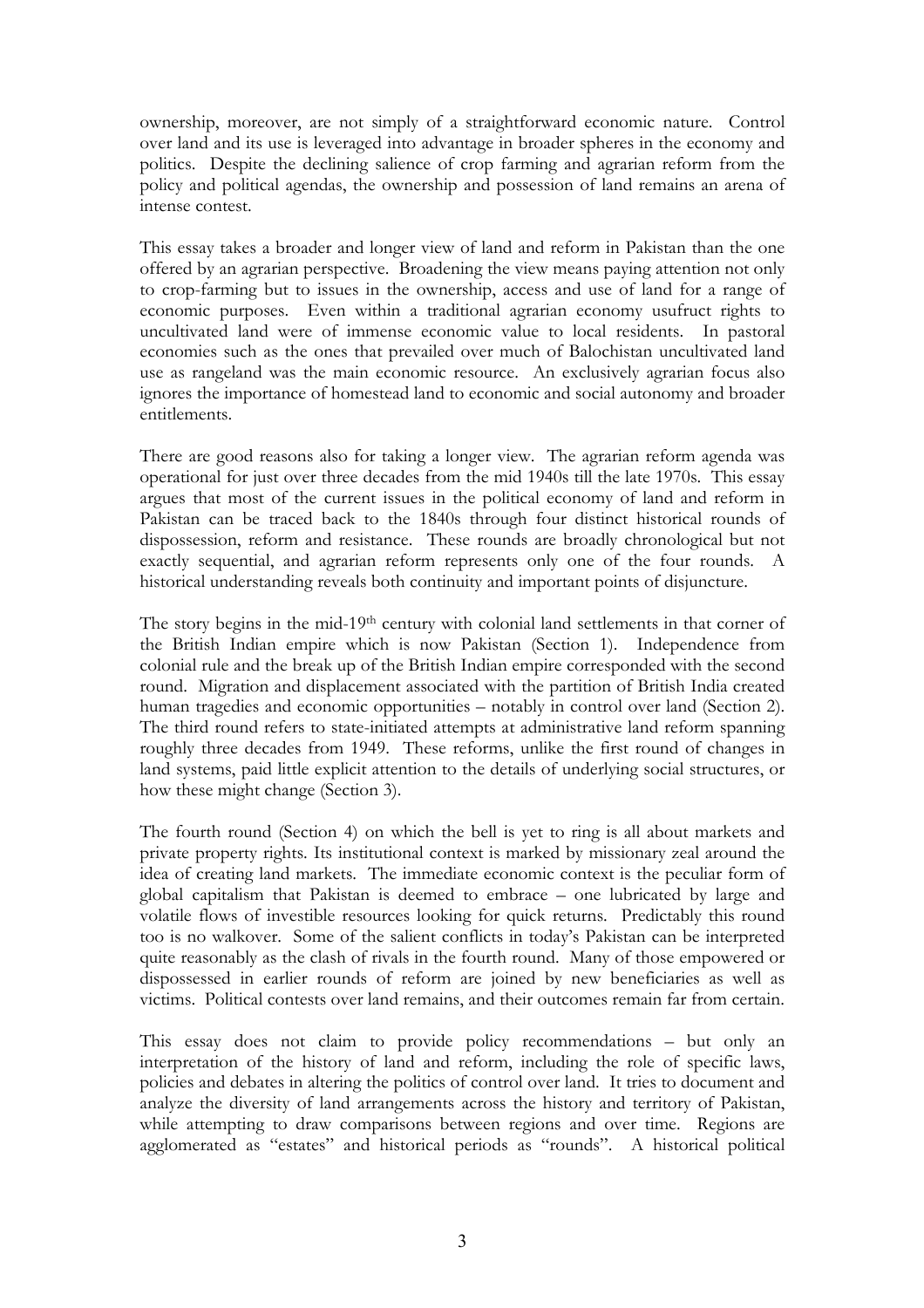economy approach is used here to comment on the political and institutional contexts of actors that contributed to the evolution of "structure" as we now know it.

The reader will detect common threads in the argument across "rounds" and "estates". Dispossession and resistance are two such threads that relate to contemporary concerns about social marginalization and conflict management. These and other threads are not intended to move the narrative towards either determinism or prescription. There is nevertheless a normative expectation about the future, without attaching any weights or probabilities to its realization. It is that there will be a "round" in the story of land and reform in Pakistan when the politics of equal citizenship will play a role in shaping laws, policies and interventions. If and when this happens we will be able to speak about the first major institutional reform in land use after the middle of the 19<sup>th</sup> century. This essay will show that the contours of such a reform are discernible.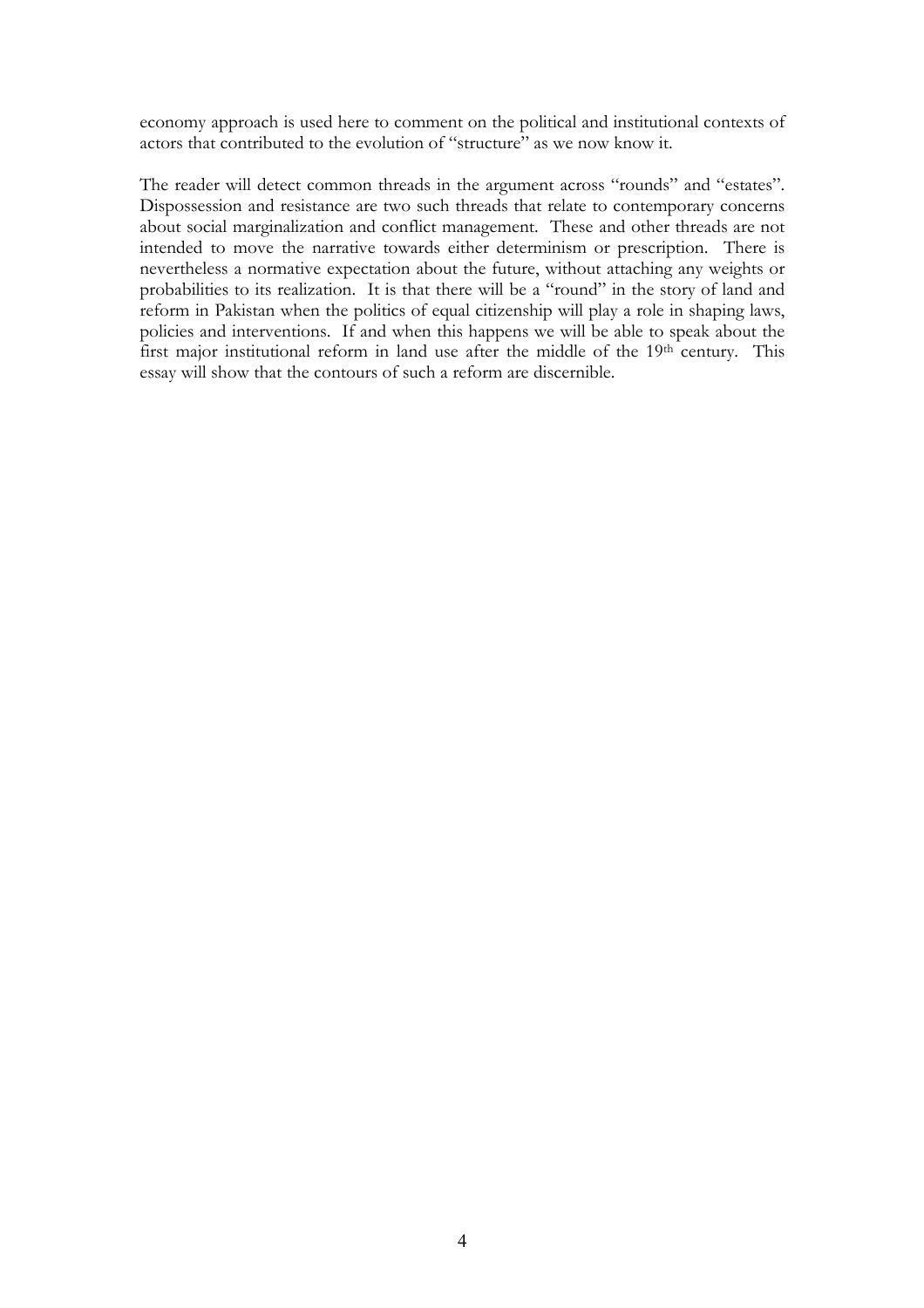# **1. One State, Three Estates**

The British colonial land settlement can be taken as a point of departure for the study of land and reform in Pakistan. At the time of independence the land currently constituting Pakistan was divided into several administrative jurisdictions consisting of three provinces (western portion of Punjab, Sindh and the North-West Frontier Province), several "native" states (including Khairpur, Bahawalpur, Dir, and Swat), a number of self-governing tribal areas, the territory of British Balochistan, and the Khanate of Kalat.<sup>7</sup> The three provinces – Punjab, Sindh and NWFP – and the territory of British Balochistan were relatively well-integrated into the colonial system of governance, and they formed the core of the post-colonial state in Pakistan.8 Other territories (native states, self-governing tribal areas, and the Khanate of Kalat) were ultimately assimilated into the existing provinces, or were brought under the direct administrative control of the federal government.

The three provinces and British Balochistan, as they existed on the eve of independence provide us with useful vantage points into the institutional trajectory of land and reform. Present-day Pakistan consists of four provinces and several Federally Administered Tribal Areas (FATA). Land administration and land reform are provincial subjects. In reality, the institutional genealogy of the four provinces and FATA can be traced back to broadly three types of arrangements. Despite great geographical and social difference, there was in fact institutional continuity between Punjab, NWFP and British Balochistan. The NWFP was in fact part of the Punjab province until 1901 when it was given the status of a separate province with its headquarters in Peshawar.9 British Balochistan too was brought under colonial rule through Punjab and civil and military officials from that province played a critical role in its establishment and integration into the British Indian empire.10 Sindh, however, had been part of the Bombay Presidency until 1936 when it was awarded the status of a full province.

As new territories were brought under colonial control they were subjected to military and then civil administration. The district-wise "land settlement" or the recording of land revenue liabilities was a prime concern of the incoming colonial administration not only for raising revenue, but for establishing its political base. In the process these settlements began to define systems of land ownership and use, and recognized and assigned property rights to diverse stakeholders. The colonial land settlement often involved a long process of documentation, survey and negotiation, and was underpinned by the administrative and coercive power of the British colonial state in India. In the areas where the settlement was carried out it was the most significant reform in

 $<sup>7</sup>$  The Federally Administered Northern Areas and Azad Jammu and Kashmir belonged to the former</sup> native state of Jammu and Kashmir. These two regions are administered under different arrangements within Pakistan, but are not formally incorporated into the state. From the point of view of law and statistics FANA and AJK are treated as distinct entities from the rest of Pakistan. These regions taken together constitute around 3 per cent of the population of Pakistan, and this study will make no further reference to them.

<sup>8</sup> Pakistan in 1947 also included East Bengal which later became East Pakistan, before emerging, after a bitter struggle, as the sovereign state of Bangladesh in 1971. This essay deals only with that part of the state that remains Pakistan today.

<sup>&</sup>lt;sup>9</sup> There are provincially administered tribal areas (PATA) within the boundaries of the NWFP, which share institutional features with FATA.

 $10$  The province, comprising the northern segments of present-day Balochistan was established as a result of inroads made by Robert Sandeman, a military-administrative officer based in Dera Ghazi Khan in the Punjab province.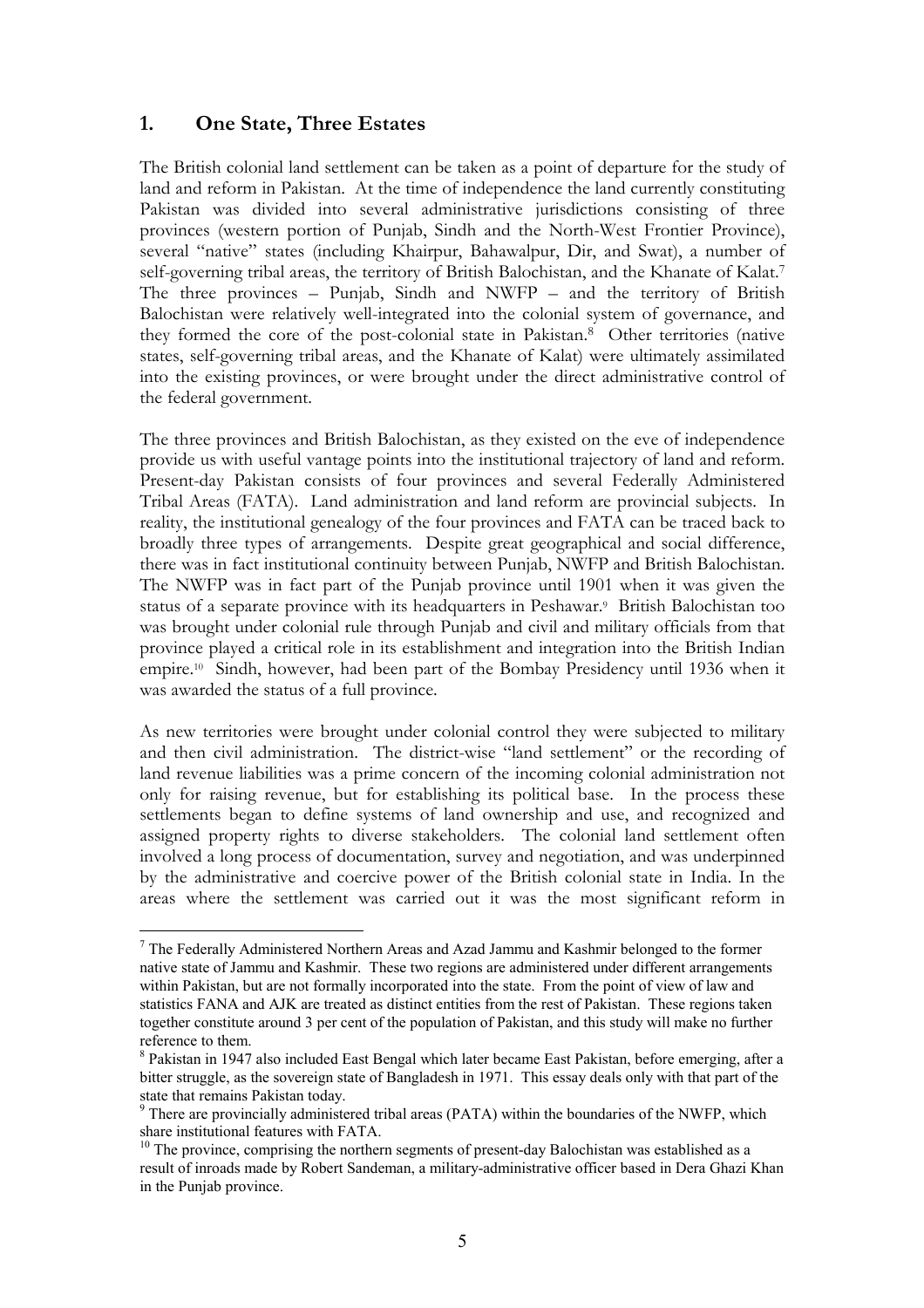institutional and distributional arrangements, representing the formalization of property rights in land within a modern administrative framework. The settlement, therefore, can be seen as the point of departure for any historical analysis of land and reform.

The territory making up Pakistan experienced broadly three distinct colonial approaches to land administration: tribal, *mahalwari* and *ryotwari*.11 Pakistan's land mass consists of two main geographical divisions: the Indus basin plains and the trans-Indus uplands. The Indus basin represents an integrated hydraulic region including the plains of NWFP, Punjab, Sindh and parts of Balochistan. These plains include the bulk of the country's population and agricultural output. The rugged uplands to the west of the Indus include most of Balochistan, FATA and parts of the NWFP. These are expansive but sparsely populated regions which were remote corners of the British Indian empire.

### **The First Estate - Collective Tribal Ownership and Self-Governance**

There were large areas – comprising a majority of the land mass but not the population – where the colonial land settlement did not take place. Virtually all of present-day Balochistan (except parts of Quetta) and other tribal territories adjacent to the NWFP and Punjab were never officially settled for land revenue. In some of these areas, such as the Khanate of Kalat and its vassal states of Kharan, Mekran and Lasbela, or the native states of Khairpur, Bahawalpur, Dir and Swat, native administrations had their own systems of revenue and land records.12 In Kalat, for example, the Khanate was structured in the form of a tribal federation, and tribes were recognized as exercising collective ownership over land, and collective liabilities of revenue and tribute.

Tribes self-governed their internal arrangements for apportioning crop and livestock shares between various claimants. There was a strong sense of collective ownership over large tracts of uncultivated land by descendents of common ancestors who were organized into a tribe or sub-tribe. Cultivated land was recognized as having individual owners, but these too traced their lineage origins to common ancestors who had brought the land into private use through investment. The collective identity of the tribe or clan remained intact even through the division of land into individually self-cultivated parcels. There were elaborated arrangements too for the collection and distribution of rents for use of the tribe's collective resources. Outside pastoralists were allowed passage or access to rangeland in return for tributes paid to tribal leaders. In some forest regions there were well-established systems for the sharing of timber royalties among tribe members.

The British colonial approach to regions defined here as the "first estate" was tempered by political expediency. These were areas where colonial expansion faced significant armed resistance. The interests of the colonial state too were limited to strategic objectives such as securing lines of military logistics to imperial borders, ensuring reliable lines of communication, and keeping out other foreign powers. It is no coincidence that British governance structures in these regions were designed by military officers. The

 $11$  Martin (1956)

<sup>&</sup>lt;sup>12</sup> The same was the case in the native states of Khairpur and Bahawalpur – adjacent to the provinces of Sindh and Punjab respectively. Variations between these two states and their corresponding provinces are instructive. Unlike Dir, Swat and other entities to the west of the Indus, these two Indus basin regions were integrated quickly and fully into the provincial system in the mid-1950s. For the purposes of this essay, therefore, Khairpur and Bahawalpur will not receive special attention, and the first estate will refer to all of Balochistan, FATA and PATA areas.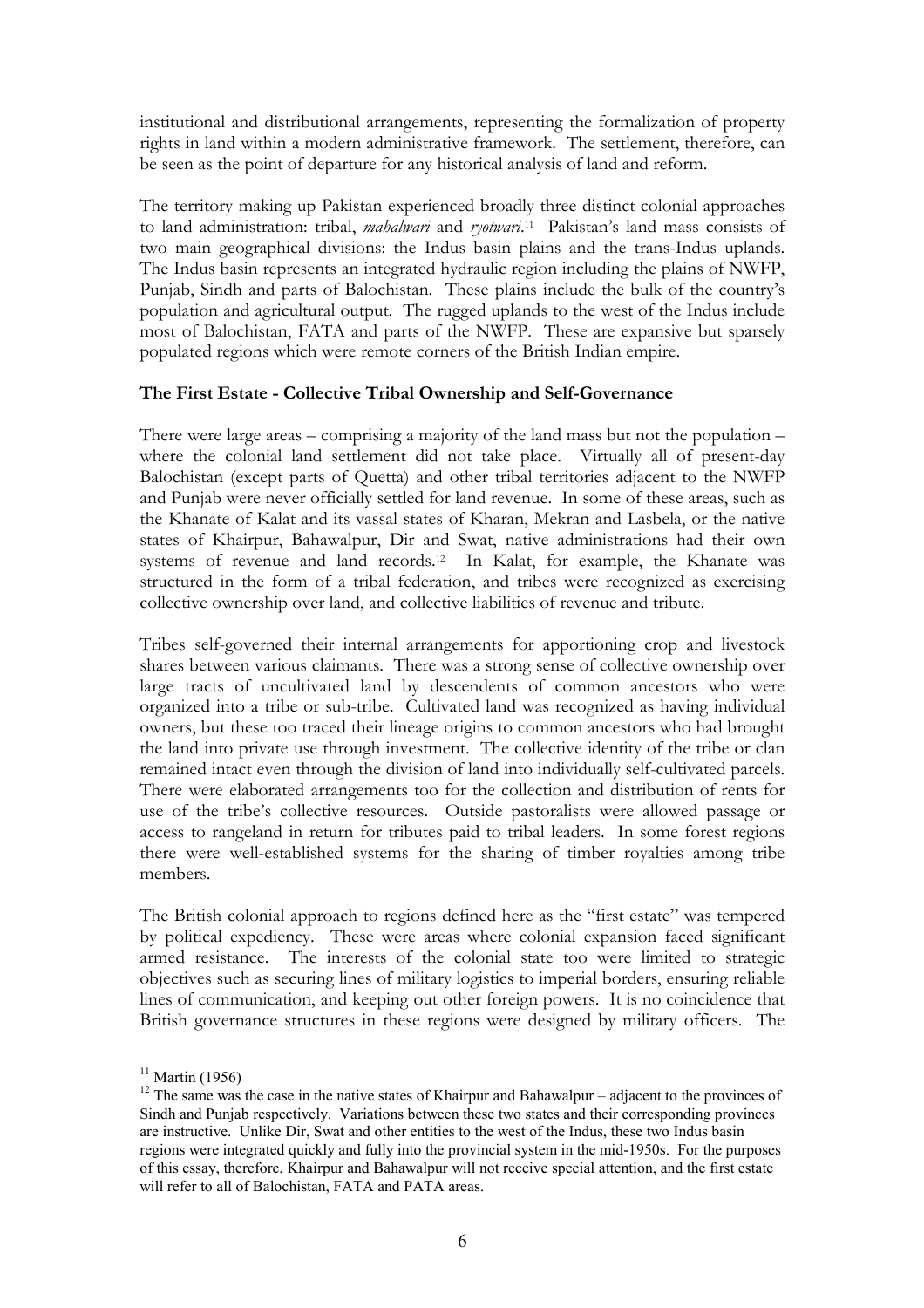key idea – which in the case of Balochistan and Kalat was summarized as "the Forward Policy" – was to bring territories within the sovereign ambit of the colonial state through the coercion and cooptation of tribes as collective entities13. In other words, the existing pattern of colonial administration as it had evolved in the provinces was modified to allow for a hands-off state and tribal self-governance.

In British Balochistan and parts of tribal southern Punjab this meant the designation of the territory into different types of jurisdictions. The country was divided into "A" and "B" areas respectively. The former – which were relatively few – were to be governed, ultimately, to the standards of "settled" districts. The latter were largely self-governing even though they were formally part of British territory. Here the key governance concept was collective responsibility of tribes for maintaining law and order, and internal self-governance. The land systems in the "B" areas were not subjected to formal settlements and the colonial state accepted, by default, traditional claims of collective ownership and control. The subsequent incorporation of the native states of Kalat in Balochistan, and Dir and Swat into NWFP followed the British policy of incomplete institutional integration.

In the event, the designated "A" areas were also integrated only partially into the formal system of governance. Quetta, for example, was the headquarters of British Balochistan and an important "A" area, and a land settlement was carried out in the district. This was never completed, however, and government acquisition of land for essential infrastructure (such as the airport) was challenged by local tribes who did not accept the findings of the land settlement. In some cases the tribes were able to extract an implicit recognition of their claim by successfully demanding compensation.14

# **The Second Estate – Mahalwari in Punjab and "Settled" NWFP**

While the "first estate" is mostly in the highlands west of the Indus, the Indus basin was further divided into two distinct types of colonial land settlements. The northern part of the Indus (Punjab and NWFP) were conquered by the British in the late 1840s by armies of the Bengal Presidency marching westwards across the northern Indian plains. Punjab was ruled by the descendants of Maharaja Ranjit Singh. Sindh was captured from the Talpur dynasty in 1843 by a naval expeditionary force sent out from Bombay in order to secure logistic routes to Afghanistan<sup>15</sup>.

British colonial presence in India was nearly a century old by the time that the Indus basin was brought under its direct administrative control. There was an established tradition and method for conducting land settlements. There were extensive debates within the colonial administration about the approach to land settlement in the newly acquired territories. These debates were informed by investigative surveys conducted by colonial officers who worked with land administration officials of the deposed regimes to prepare a record of existing land systems and stakeholders. The debates were also influenced by the experience of previous land settlements in other parts of colonial India.

In Punjab (and settled NWFP), the colonial administrators decided to implement the *mahalwari* system of land revenue.<sup>16</sup> This system was based on recognizing the village as

 $13$  Esposito (1974).

 $14$  Gazdar (2007a).

<sup>&</sup>lt;sup>15</sup> Wong (1973).

 $16$  Baden-Powell (1892).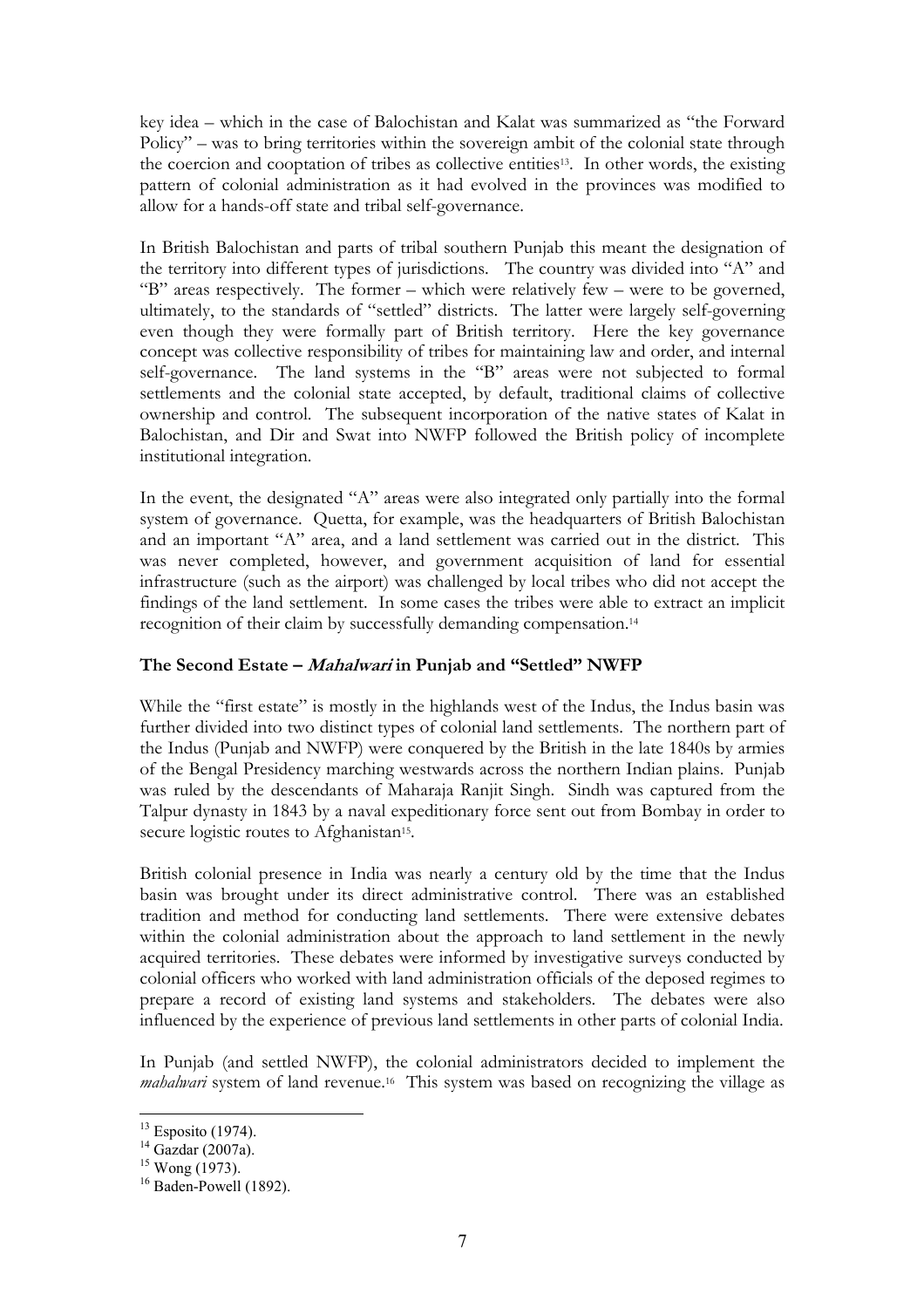the basic unit of land administration. The *mahalwari* system was in place in the western parts of what is now Uttar Pradesh, and Punjab was seen as an administrative extension of north-central India. The introduction of *mahalwari* in the later additions to the Bengal Presidency came after an acknowledgment on the part of the colonial government that the earliest land revenue systems (the *zamindar*-based Permanent Settlement of Bengal) had failed to create incentives for agricultural improvement.<sup>17</sup>

Colonial officials surveying Punjab argued that the village already existed as a coherent and robust unit of land and social administration. What remained to be done was to document local variations and assign revenue liabilities and political responsibility to specific individuals, families, castes and classes. It was acknowledged from the outset that in some parts of Punjab – notably the southwestern region which now constitutes the southern part of Pakistani Punjab – the concept of the village was less wellestablished than the central and northern regions. Here the predominant social unit was the well around which populations were settled.

The village-based system of land settlement had three important features. First, the village was the basic unit of land revenue liability, and hence the basic unit of land holding. Villages could, of course, be shared between several landholders, in which case they shared the responsibility for land revenue, and were recorded as joint holders of the village. The land of a village would include cropped area, residential land as well as uncultivated land in private or collective use. Second, the village register was the record not only of land but of the entire village populace, including landholders, but also tenants, labourers, and people belonging to non-farm professions and trades. Third, the village was treated as the basic unit of administration - not only for the purposes of land revenue, but for all civil purposes.

Land settlement officers were always at pains to point out that their primary task was to identify, record and formalize existing arrangements of land holding and revenue liability. Local variations in the general village model were scrupulously noted and incorporated into district-wise settlements.18 At least three different types of *mahalwari* arrangements were used. A *zamindari* village was one where the entire village land was the revenue responsibility of just one landholding family. In villages where families had divided their holdings a *pattidari* arrangement was in operation. There were yet other villages where it was argued that the entire "body of the village" was the joint holder of the village regardless of whether or not they claimed common ancestry. Such villages were known as *bhaichara* villages.

In fact, all three types of settlements were variants of landlord villages. The "village body" was meant to include only those families that claimed to be the possessors of land. The colonial officials used terms such as "land owners" but it is clear from the records that the institutions of private property did not actually exist. It was the selfacknowledged task of the settlement officials to identify the true possessors of the land and to record them as its "owners" through their individual or joint ownership of the *mahal* or the village. The mention of collective ownership in the settlement records actually referred to joint possession among a sub-set of all residents who claimed to be the landlords. It was taken as given that there will be other residents belonging to subaltern castes and classes whose position would be subservient to that of the recognized village land holders. In determining rival and contested claims of village land

 $17$  Martin (1956).

<sup>18</sup> Nazir (1981)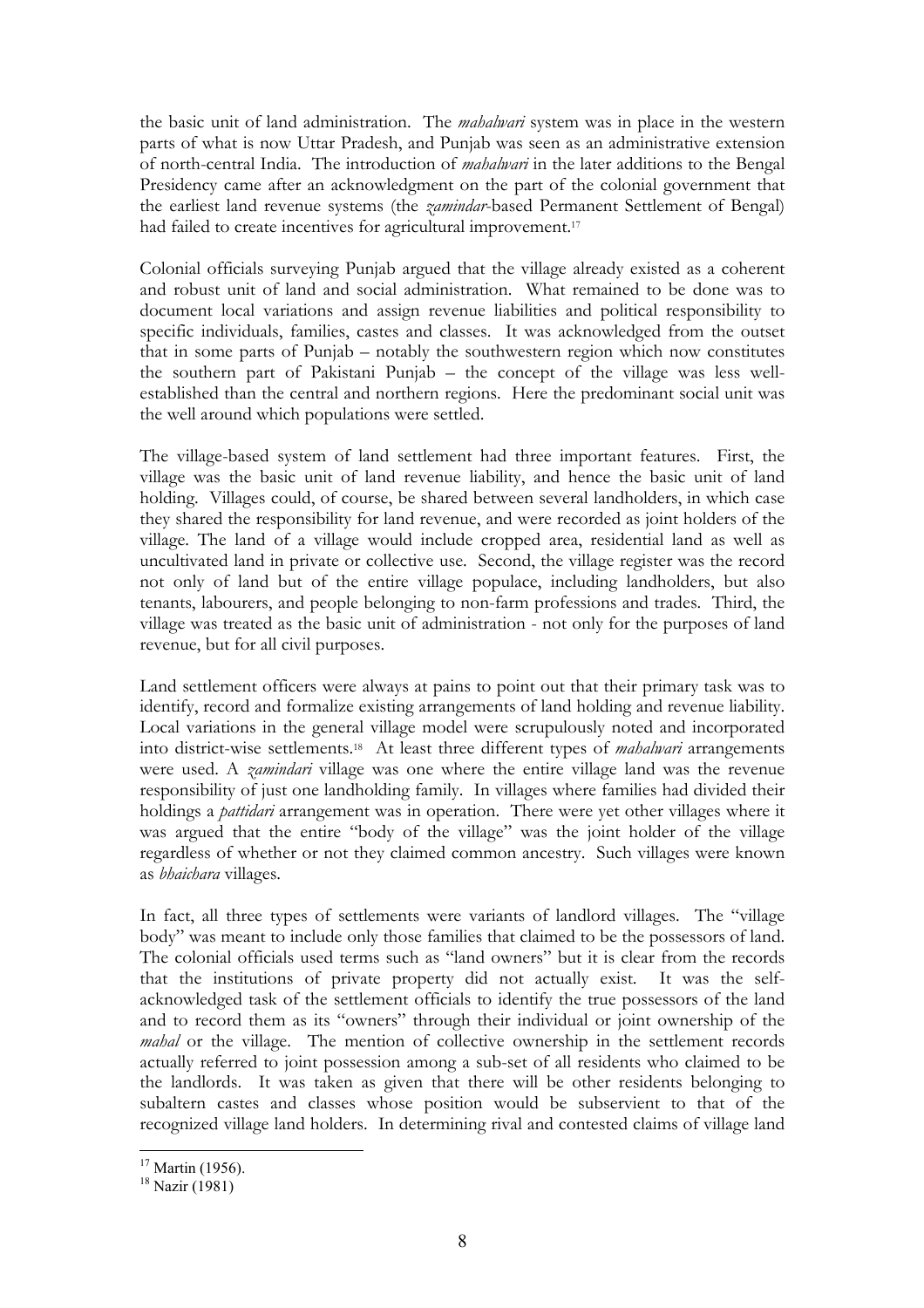holding, the revenue officials paid explicit attention to political power, lineage, right of possession through conquest, and caste hierarchy.19

Although the stated purpose of the settlement was to assign revenue tax liability, its effect was to confer private property rights in land to various classes of landholders. Before the colonial land settlements, there was no clear notion of the alienability of land. This can be seen from the fact that while discussing the provenance of any particular claim of land holding the key tests were actual possession (existing hierarchy of rights within a village) and the right of possession through conquest (genealogical tracing of invaders), but not any record of sale or purchase. It is not altogether surprising that the alienability of land – or accepting ownership rights of land holders – quickly led to actual alienation of land.20 Within a few decades of the land settlements the colonial government in Punjab faced protests on the part of the "farming community" against the debt-induced alienation of land to urban money-lenders. Its response was to enact the Punjab Alienation Act of 1900, which classified rural society into "cultivator" and "noncultivator" castes and tribes, and restricted the transfer of land ownership from the former to the latter.21

Individual private property rights, therefore, were introduced in the favour of the landholders, and then modified to protect this same class. The land settlement in Punjab elevated the landholders but marginalized all other rural classes. Agricultural tenants, labourers, and non-cultivating service castes of various types that had traditionally enjoyed claims to the produce of land alongside the landholders were now dispossessed. In the late 19th century the "non-agricultural" castes made up around half of the total population of Punjab. The majority among these "non-agriculturalists" comprised the so-called "vagrant and menial castes" that actually performed much of the hard labour within and outside the agrarian economy.<sup>22</sup> Even among the half of the population that made up "agricultural" castes, only a minority were landholders – others were tenants of various types. Thus, the landholders' advantage over other classes which was previously tempered by a system of customary obligations was both magnified and qualitatively intensified when land was legally accepted as their property.

The Punjab settlement was overtly guided by political considerations. The colonial government consciously sought to create a class of loyal landowners consisting of the middle- and large- income peasantry. By freezing the hierarchy actually observed at a given moment in time into a perpetual contract through the creation of private property rights, the colonial settlement put in place considerable hurdles before the subaltern castes and classes. Whereas before the land system would have been subject to negotiation and change in response to changing local economic and political conditions, now the administrative machinery of the modern colonial state was geared towards preserving the particular balance of political power that happened to have prevailed in the mid-19th century Punjab.

The treatment of "uncultivated land" had similar implications. Uncultivated land adjacent to the surveyed village was assigned to the estate – and rights over this land were understood to be in proportion with the ownership rights over the village itself. The *shaamilat,* as the uncultivated area of the village was known, was not the communal

<sup>&</sup>lt;sup>19</sup> Baden-Powell (1892).

<sup>20</sup> Ali (1989).

<sup>&</sup>lt;sup>21</sup> See Ali (1989) on the protests and the promulgation of the Punjab Alienation of Land Act of 1900.

 $22$  The first population census in 1881 reported in Ibbetson (1883) pp 28-29.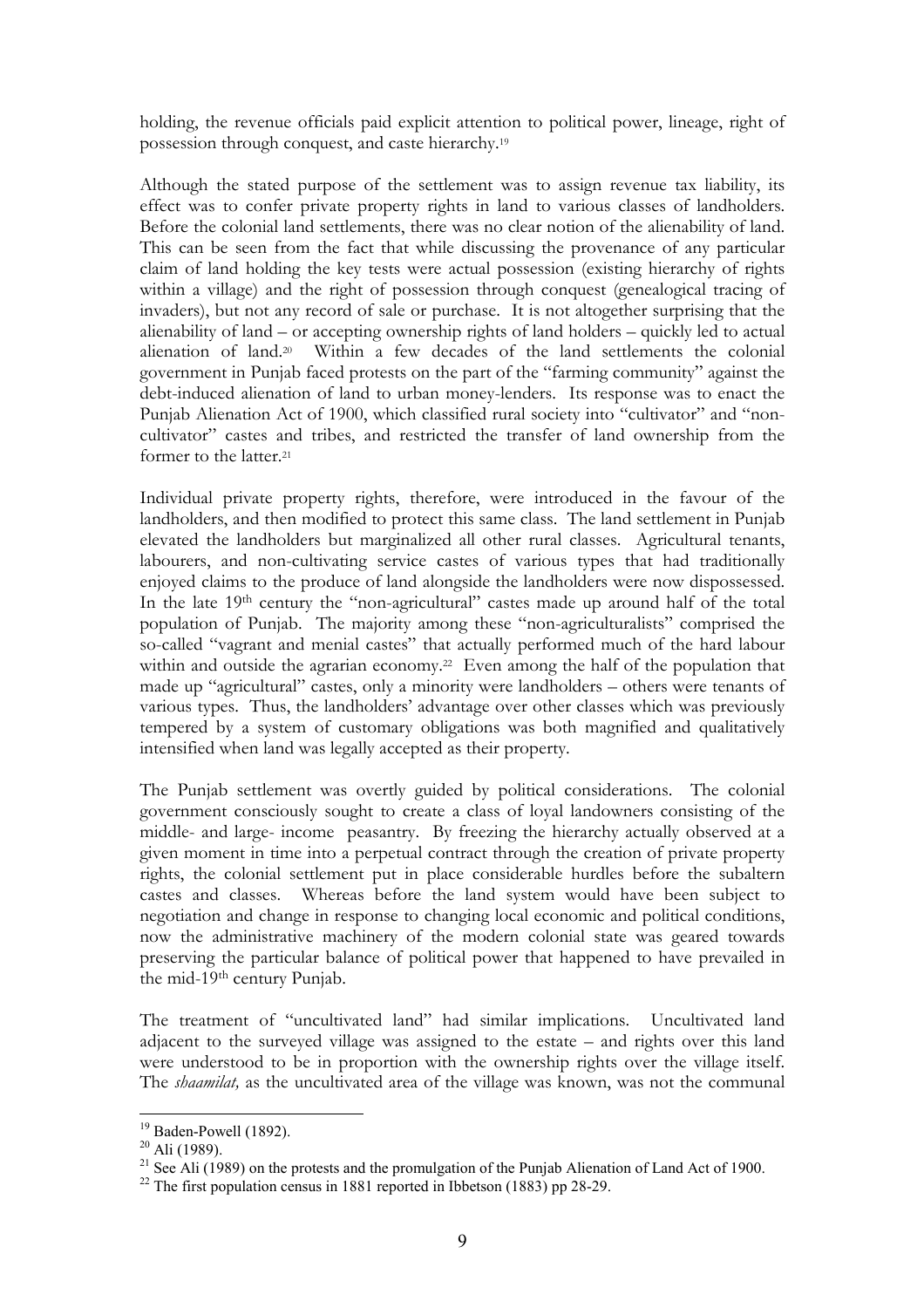property of all villagers, but the joint property of the "village body" – that is, the landholders who were recognized in the settlement as revenue-payers and, by extension, as owners. Large parts of the country, particularly the *rakh* or the higher land away from the riverine tracts was classified as "uncultivated waste" and designated as government property.23

The fact is that this land in the *doab*s (territory between two rivers) was inhabited by semi-pastoral communities. The canal development in the *doab*s of western Punjab that was initiated in the 1880s, and became one of the most extensive programmes for land colonization of its type, was premised on government ownership of the *rakh.* While the land settlement process might not have anticipated the economic value of the *rakh*, it did lay down the basis for the dispossession of its inhabitants who were termed as *jaanglee* (jungle-dwellers). Once developed, the land was made available to the same classes and castes that had been the primary beneficiaries of the colonial settlement in the first instance.

Canal colonization led to the introduction of a new form of land administration in Punjab. Most of the land brought under irrigation through canal works was the property of the provincial revenue department, and a special "colonization" department was set up within land revenue administration to manage this newly developed land. Villages remained units of land administration in the pattern of *mahalwari*, but land was parceled into plots for allotment to individuals.

The notion of the "village body" was retained but its functions were diluted, since individuals held legal title to their own plots. Some of the corporate features of the old villages remained. Residential plots were allotted to cultivators in designated canal colony villages in proportion to their ownership of agricultural land. Non-cultivator castes were excluded from farm land ownership, and also, effectively, from ownership of residential plots. They had to reside either with their employers, or in a specially designated quarter of the village where their stay remained contingent on them being recognized as "village servants" or at least dependents of identified groups of landowners. The position of the *lambardar<sup>24</sup>* was also present in the canal colony villages where he remained a gatekeeper of access to state resources. In fact, great efforts were undertaken that the entire village social organization was transplanted intact from districts of emigration to the canal colonies.

Canal colonization was a massive engineering enterprise which was technologically progressive but socially conservative.25 Cheema and Siddiqi (2007) have examined in detail the evolution of "proprietary" and "canal colony" villages in the central Punjab district of Sargodha.<sup>26</sup> They found that the "canal colony" model had led to far greater political and economic dynamism, particularly among the cultivator castes, than the "proprietary" villages. While these results are intuitive, the counter-factual questions remain: was the social transformation potential of irrigation development in Punjab deliberately stunted through the retention of existing hierarchies – albeit in a somewhat diluted form?

<sup>23</sup> Baden-Powell (1892), Vol 2, p 546

<sup>&</sup>lt;sup>24</sup> The *lambardar* was an honorary government official in charge of revenue collection and control of village affairs

 $25$  Ali (1989).

<sup>&</sup>lt;sup>26</sup> Cheema and Siddiqi (2007).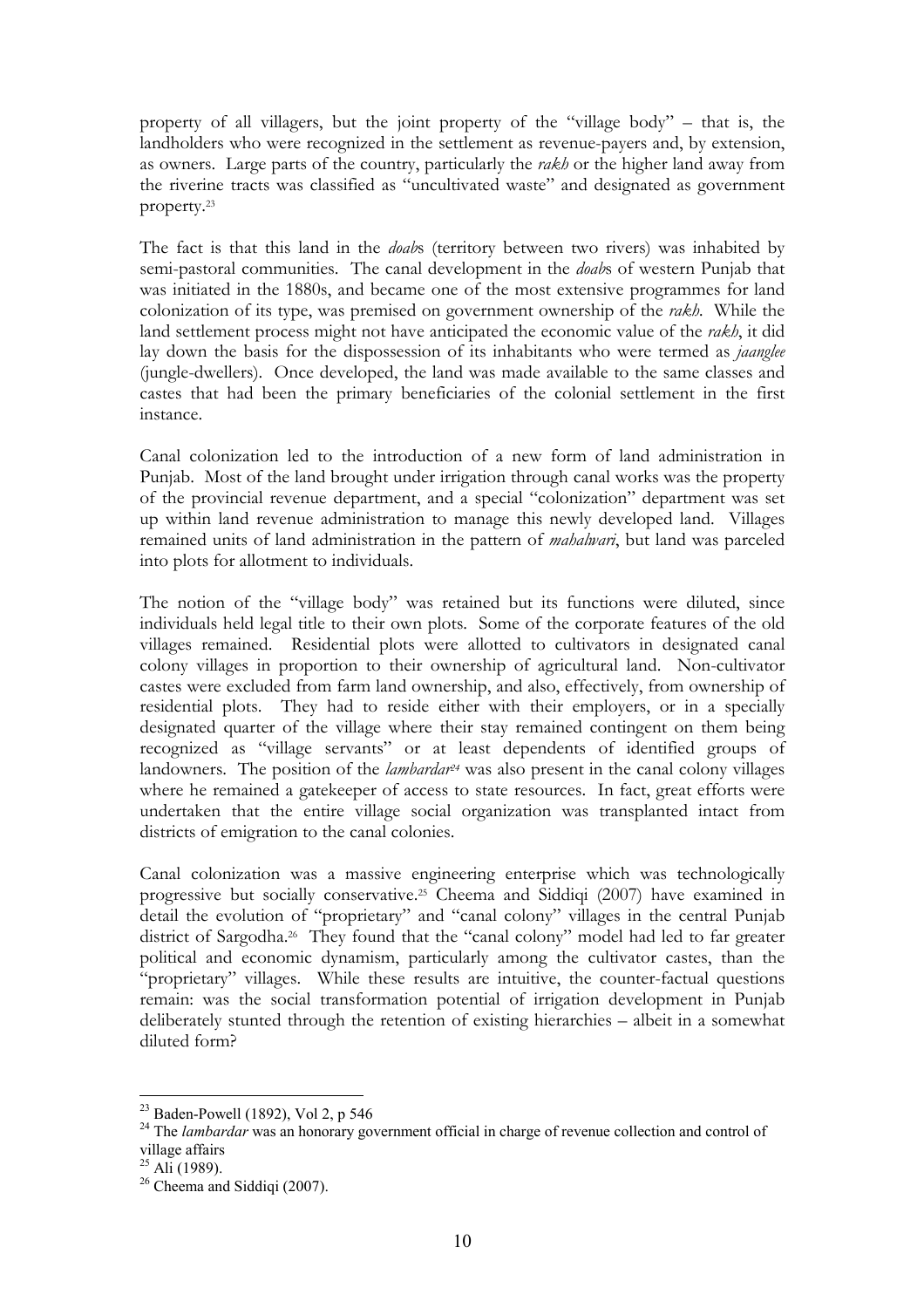#### **The Third Estate – Ryotwari in Sindh**

While the *mahalwari* or village-based settlement was one response to the perceived failures of the *zamindar*-based Permanent Settlement of Bengal, colonial administrators of the Madras Presidency in southern India provided another solution in the form of the *ryotwari* or cultivator-based settlement.27 The word *ryot* or *raiyat* literally means cultivator or peasant. The state would survey the land (and not villages or other forms of social organization) and assign revenue liability to the actual cultivators without going through any intermediary. One of the major criticisms of the Bengal Permanent Settlement, after all, was that it had created a class of absentee landlords who maximized their rental incomes at the expense of the *ryot* and state alike.

The *ryotwari* system appealed to the early 19th century sensibilities of British colonial officers for its simplicity and efficiency. Unlike the *zamindar*-based Permanent Settlement, this system did not recognize or create a class of intermediaries. Revenue liability was affixed to specific plots of land, and this created prefect incentives for cultivators to maximize their output. Unlike *mahalwari* this system also did not require the existence of village communities or the state's detailed involvement in documenting the structure of rights and claims within villages. Initially the leases were for specific periods of up to five years. Subsequent leases were for longer periods. This system promised to be the closest to a market in land. The *ryotwari* system was implemented all over the Madras Presidency and was also adopted in the Bombay Presidency. Parts of the Bengal Presidency too were brought under *ryotwari*.

For all its promise, however, the devil was in the detail. When colonial revenue officials began to survey Sindh, which was governed from the Bombay Presidency, they were confronted with a double dilemma. The traditional system of cultivation and revenueapportioning observed in the province was based on at least two key stakeholders: *zamindar*s (landholders) and *haari*s (cultivators). This suggested that in the normal *ryotwari* scheme the *haari* ought to have been recognized as the *ryot* and had the revenue settled with him. In effect, this would have assigned land ownership rights to the *haari*. But it was the *zamindar* who was traditionally responsible for collecting the state's share (*batai*) in the crop. The Sindh *zamindar*s were also entitled a small share (usually 1/16th of the crop) as their own share known as the *laapo*. The right to *laapo* was traced back to the *zamindar*'s investment in making the land cultivable (through irrigation works) and for overlordship and protection of the *haari*. The overlordship claim was often a tribal one when the *zamindar* was the head of the tribe or clan to which the *haari*s belonged.

The simple *ryotwari* scheme had hit a problem. Given the nature of shifting cultivation around river inundations, and local canals and earthworks excavated off the riverbed, there arose considerable confusion about the status of the *zamindar* and the *haari*. The Sindh *zamindar* was obviously not the absentee rent collector of the Bengal type. His active involvement in cultivation remained considerable. Yet, it was the *haari* who was the tiller of the soil.28 It was also clear that the primary division of the harvest (*batai*) was between the *haari* and the state, with the *zamindar* acting as an active participant and intermediary for which he received his *laapo*. No help was to be had from the *mahalwari* system either to resolve this confusion. The nature of the agrarian geography in Sindh precluded the existence of villages of long standing. The settlement could not easily identify the real *ryot*, nor could it find a durable village which would collectively assume

 $27$  Baden-Powell (1892), Vol 3.

<sup>28</sup> The word *haari* literally means ploughman.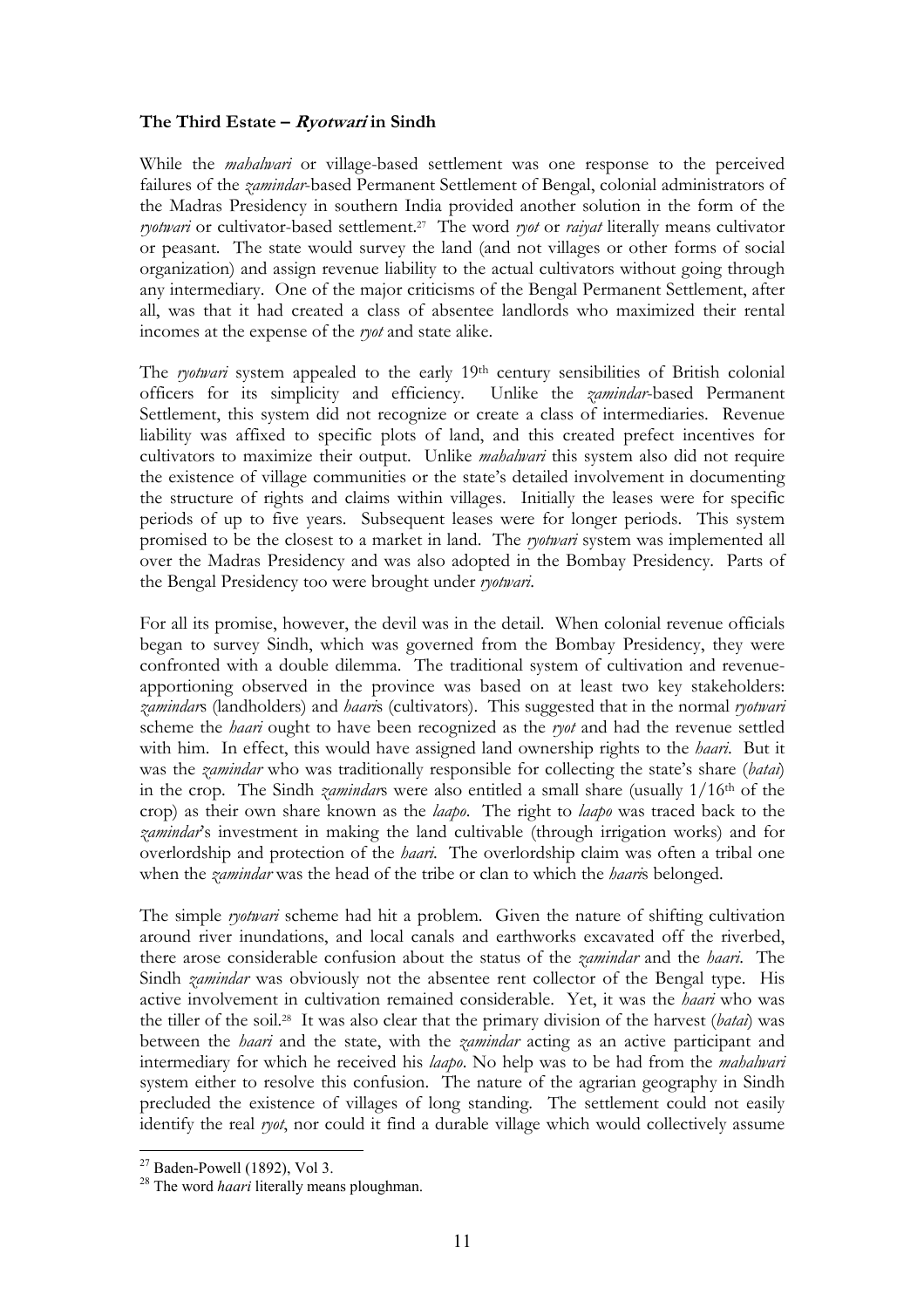revenue responsibility and around which the hierarchy of rights of the *zamindar* and *haari* might be documented.

The problem, of course, was not with the organization of Sindh agriculture. It was what it was, and had served the economic needs of the agrarian classes and the state to a lesser or greater extent. The problem was with the Indo-centric approach of the British colonial settlement which demanded the agrarian structure of a far-off corner of the imperial domain to obediently submit itself to prior administrative categories. Since this was not going to happen, and a decision needed to be taken, the colonial officials developed the thesis that the *haari* was "but a serf of the soil".29 The Sindh *zamindar* was recognized as the landholder and cultivator – that is, as the *ryot* with whom the *ryotwari* settlement could be made. Private property in land had been introduced and its principal beneficiary was the *zamindar*. At a stroke, the Sindhi *haari* was actually turned into a serf of *zamindar*.

The treatment of uncultivated area was somewhat different from Punjab. The principle that the government was the residual owner of uncultivated land – or land for which revenue was not settled with a *ryot* – was carried over from *mahalwari*. However, *ryotwari* was different in that there was no provision for uncultivated land to be owned collectively as *shaamilat* by a village community, as the land administration system did not make reference to social organization. Initially the government encouraged individuals to take up leases for uncultivated area at reduced rates – to promote an expansion in cultivated area. These attempts were mostly unsuccessful.

Like in Punjab, uncultivated land was not only in use, it was also regarded as the common property of particular tribes. These claims were set aside for the most part, particularly in areas where the tribal social organization was weak. In Sindh too, as in Punjab, later investment in irrigation would benefit the classes that had already been empowered by the colonial settlement at the expense of other users of the land. The government also came to own large tracts of land which could be awarded to political beneficiaries such as military and civil administrative personnel, and migrants from outside the province.

 $29$  Cheesman (1997).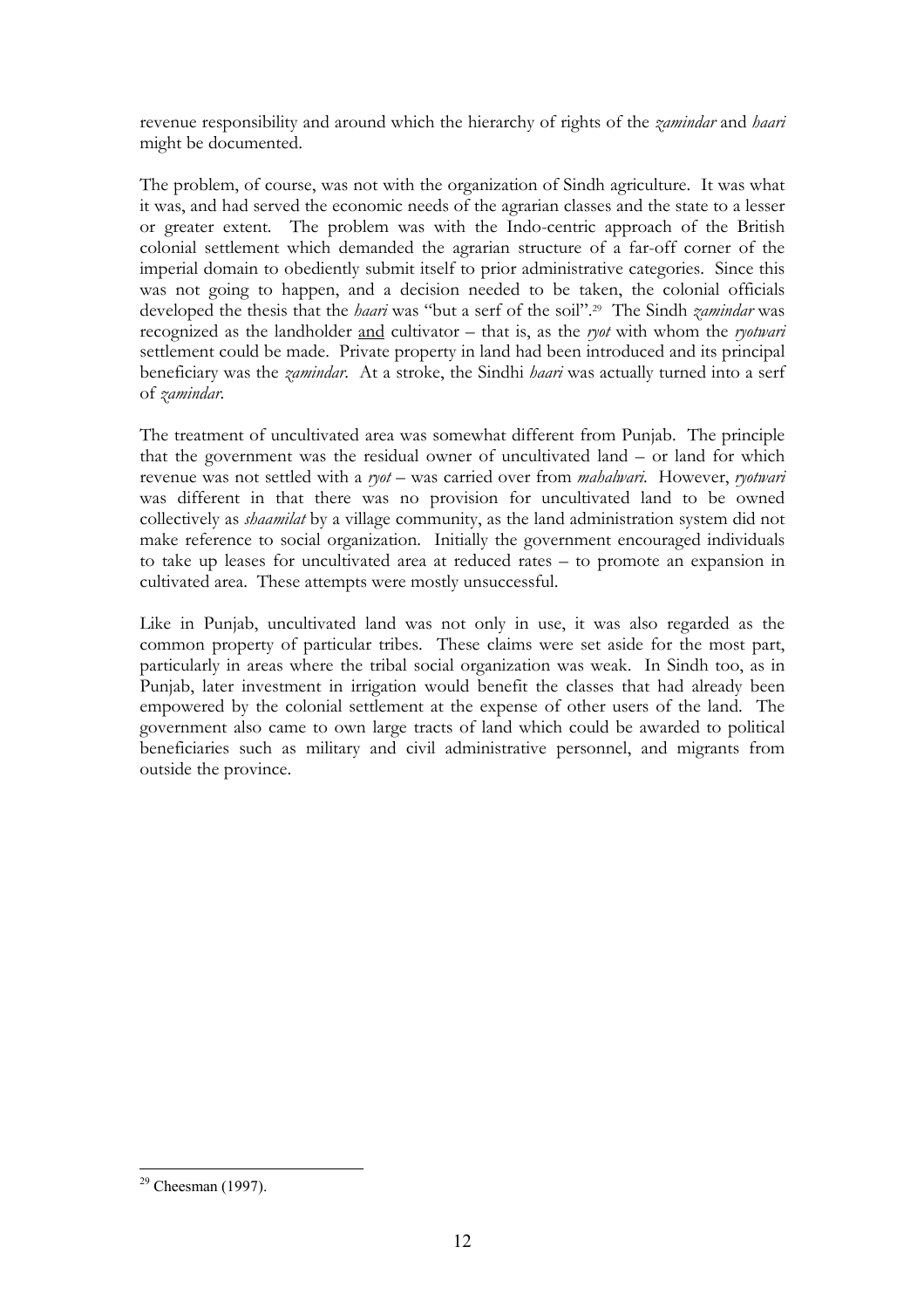# **2. Evacuation, Ejection and the Market**

#### **Evacuation**

The partition of British India created human tragedies but also economic dislocation. The history of land in Pakistan is incomplete without an acknowledgment of the scale of dispossession associated with the partition of British India and the displacement of the population.30 "Partition studies" have helped to piece together fragments of the history of those momentous years and the experiences of individuals and communities. What remains to be properly acknowledged and understood, however, is the long term impact of dispossession and re-settlement on Pakistan's land economy.

Partition related displacement directly contributed to the alienation of hitherto unprecedented areas of land from its original owners, for re-allotment to incoming displaced people from the other side of the border. Both in absolute and relative terms, the impact was much greater in Pakistan than India. In Punjab there was a virtual policy of "communal cleansing" with the state on both sides of the partition boundary actively encouraging and facilitating the "transfer" of population. Within a few years of the partition, western Punjab in Pakistan was virtually empty of Hindus and Sikhs, while negligible numbers of Muslims were "left behind" in eastern Punjab in India.

It was estimated that displaced Hindus and Sikhs left between 6 and 8 million acres of agricultural land in areas that became Pakistan, while Muslims from eastern Punjab claimed to have abandoned a total of some 4.5 million acres.31 While there is less evidence of state-sponsored communal cleansing in Sindh, large numbers of Hindus fled to India anyway due to the insecurity induced by the partition. It is estimated that in this migration, some 1.3 million acres were abandoned by displaced persons or "evacuees". In fact, unlike Punjab, where much of the communal cleansing and dispossession took place within a few months of the partition, in Sindh the process continued for decades, with further displacement and dispossession occurring during the Pakistan-India wars of 1965 and 1971.

Taking lower estimates, partition-related displacement effected the change in ownership of some 7 million acres. This is equivalent to 18 per cent of total cropped area at the time, and nearly twice as high as all land subsequently acquired by the state under ceiling laws.32 The figure is higher than the total acreage of state-owned land allotted in Pakistan since 1947.33

 $30$  It is estimated that a total of 13 million people were displaced between what is currently Pakistan and India – 5 million are estimated to have fled Pakistan for India, and 7.9 million from India to Pakistan (Schechtman, 1951, p 406, based on interviews with respective ministries for refugees in the two states). Pakistan's population census of 1951 gives a lower figure (6.5 million) of refugees in Pakistan. This, nevertheless, constituted a fifth of the total population of the country in 1951 (Government of Pakistan, 1951, p31).

 $31$  Schechtman (1951) p 406, cites Indian government sources which claim that Hindus and Sikhs abandoned 8 million acres in Punjab alone. Pakistani sources admitted that some 6 million acres were left behind by non-Muslim evacuees in Punjab (Maniruzzaman, 1966, p 92). Ayesha Jalal (1990) p 87, cites secondary sources as estimating that Sindhi Hindus abandoned 1.35 million acres.

<sup>&</sup>lt;sup>32</sup> Lieftinck et al (1968), p 16, estimated total cropped area in 1965 as 40 million acres. Currently it is estimated at around 48 million acres (Agricultural Census Organization, 2003).

<sup>&</sup>lt;sup>33</sup> Figures for ceiling surplus land acquired by government under land reforms legislation, and other state-owned land allotted up to 2001 were supplied by the Federal Land Commission.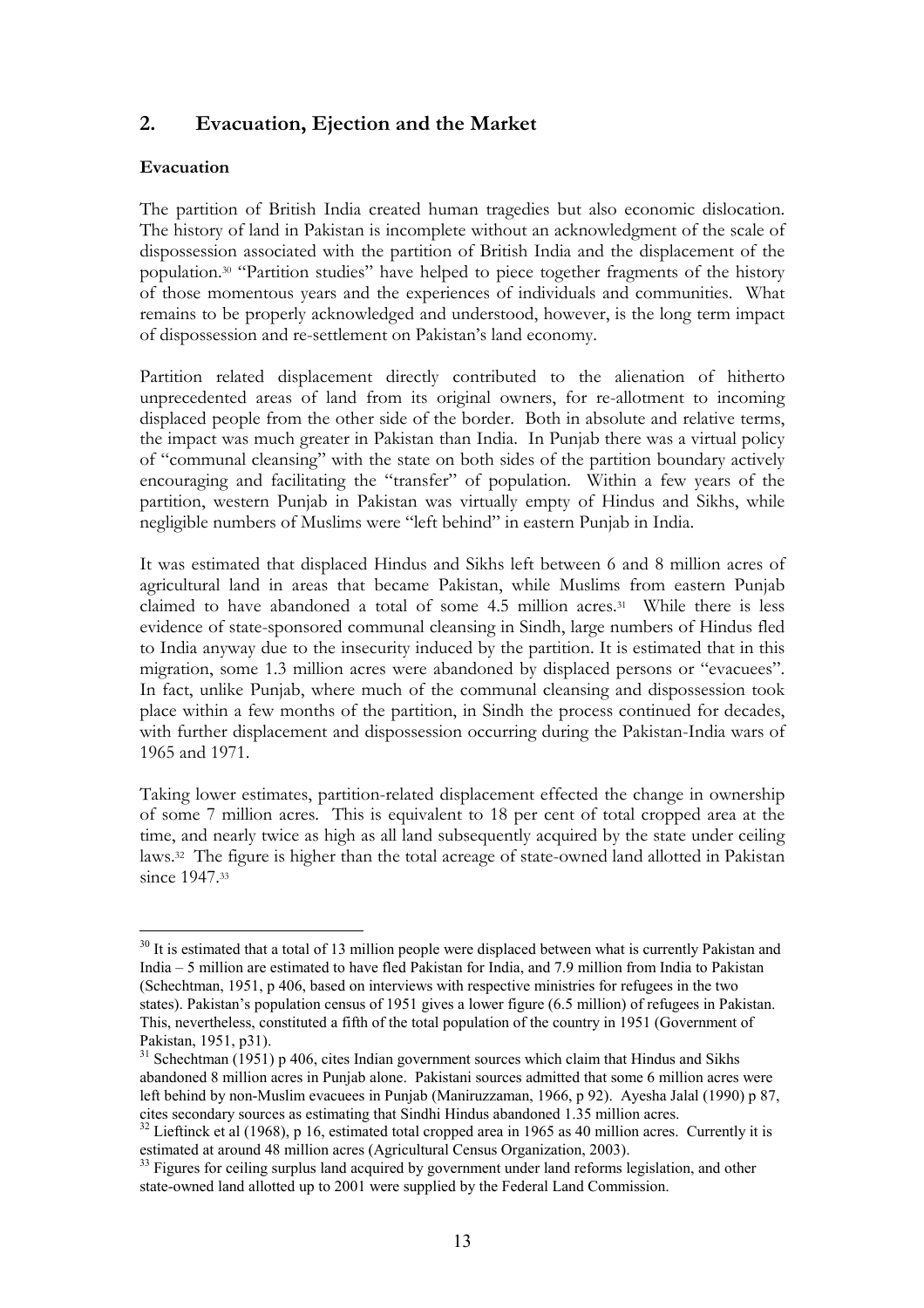Partition related dispossession and subsequent resettlement was arguably a more important influence on the politics of land in Pakistan than the land reforms that followed it. It is helpful to understand the historical antecedents of the land economy in Punjab and Sindh before the partition. Without such historical understanding it becomes easy to treat the partition-related dispossession as an idiosyncratic, if tragic, interregnum in an otherwise smooth narrative of economic development and modernization. Not paying due attention to partition-related dispossession also leads to misunderstanding the antecedents of subsequent land reforms, the development of land markets, and the continuing conflict and contests over land.

The development of canal colonies from the 1880s onwards had changed both the geography and demography of western Punjab. All of the colonization was in western Punjab, while most of the "high density" districts that had been identified by the state for land allotment were in central and eastern Punjab. A large part of the partition-related dispossession was from the canal colonies where migrants from eastern districts had been settled. After 1947 a communalized colonization process was speeded up and completed. Sikh and Hindu settlers were "evacuated", many of them to their "original" home districts in eastern Punjab. Muslim displaced persons from eastern Punjab were quickly settled in their places.

There was considerable displacement too in the non-canal colony areas, particularly in the north and north-central parts of the province. In these areas, as in the canal colonies, land ownership was already socially segmented. It is worth recalling that land ownership was restricted to officially recognized "cultivator" castes - Jat, Rajput, Gujjar, Arain as well as castes such as the Syeds who were acknowledged as landowners. In western Punjab this implied the virtual exclusion of Hindus from agricultural land ownership. The establishment of private property in land after the colonial settlement prompted the so-called traditional cultivators to agitate for protective legislation. Such protection came in the form of the Punjab Alienation of Land Act of 1900, which recognized some castes as traditional cultivators and prohibited the alienation of land to non-cultivating castes. The social target of the mobilization had been the mostly-Hindu mercantile castes that had begun to acquire ownership of land through debt and mortgage. In some ways the partition-related dispossession continued the social consolidation of land ownership now not only in terms of caste but also in terms of religious communities.

In Sindh, land administration did not pay explicit attention to caste. The *ryotwari* settlement did not encourage a social perspective in the administration of land in any case. Here the agrarian classes were dominated by the Muslims at the outset. Apart from the eastern desert regions of the province where Hindus constituted a majority, the Sindhi Hindus mostly consisted of urban, mercantile and professional castes. Sindh had been ruled by Muslim dynasties for centuries before the British colonial invasion. At the time of the colonial land settlement it was recorded that virtually all of the *zamindar*s (in whose favour the settlement was made) were Muslims. With the institution of private property rights in land, the picture began to change somewhat. As in Punjab, a process of "alienation" started as landowners began to mortgage their property to non-agrarian creditors. By the 1940s, Sindhi Muslim *zamindar*s were already in battle-cry against the mortgaging and "alienation" of land to Hindu Vanyas. Unlike Punjab, however, legislative protection was not forthcoming or likely.

The alienation of Sindhi Muslim land through debt and mortgage did figure as an important issue in the political mobilization in favour of Pakistan. Sindhi Muslim leaders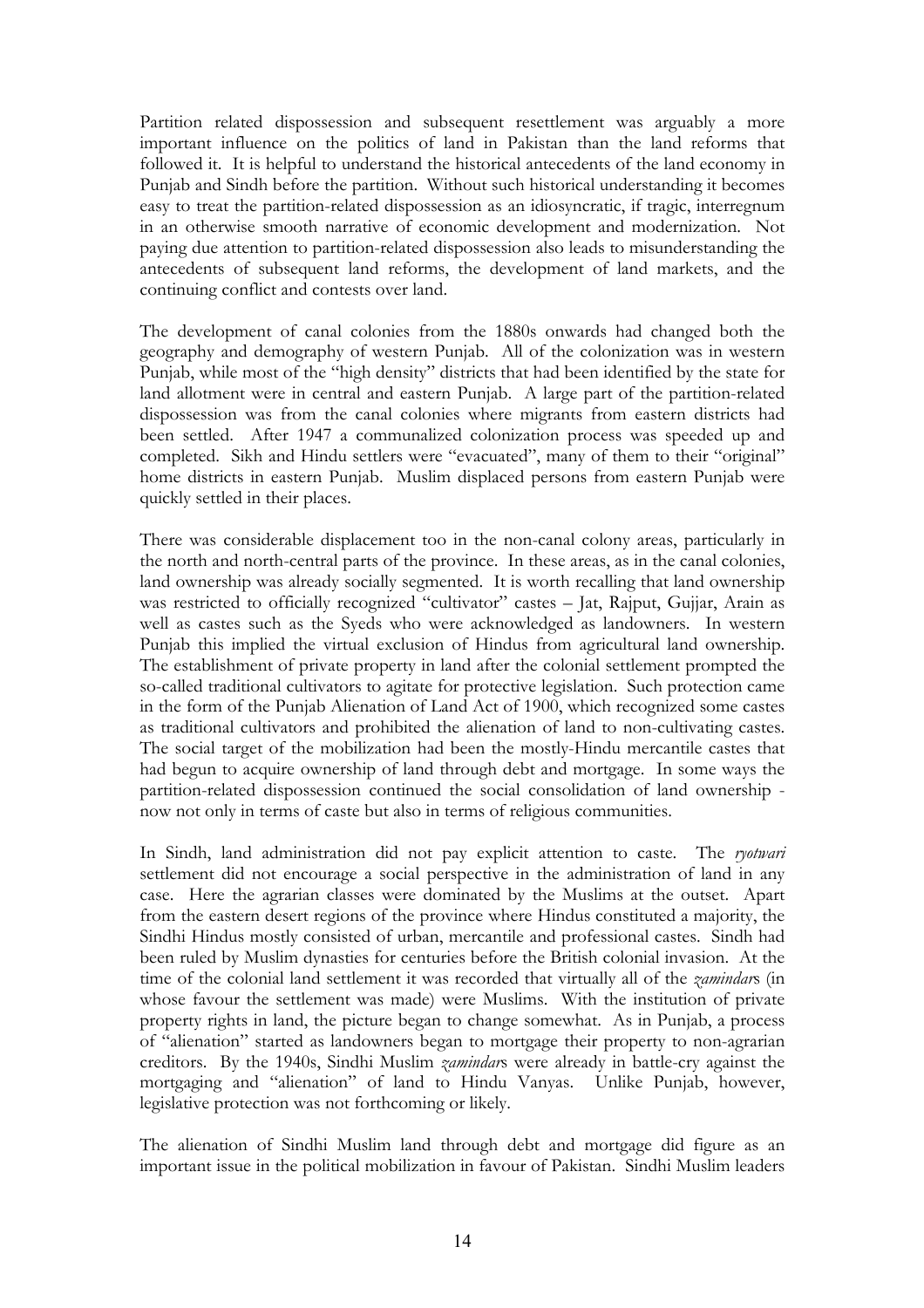had scored a victory in 1935 when their lobbying with the British government had resulted in the separation of Sindh from the Bombay Presidency. For many Sindhi Muslim landowners partition-induced displacement of Sindhi Hindus was seen as a form of redress against the prior alienation of land to them. It was estimated that in the initial period after the partition, some 1.3 million acres were abandoned by Hindu landowners. There were charges that out of this area, between 300,000 to 800,000 acres were occupied by local landlords.34

The period immediately following the 1947 dispossession was one of considerable confusion as well as contest over land. Government policy towards displacement and dispossession was communal and politicized. The governments of Pakistan and India concluded agreements relating to "evacuee" property.35 These agreements were based on an implicit principle of communal reciprocity. The state became the legal custodian of lands left behind by displaced persons. These lands were allotted to evacuees coming from the other side, against claims of properties they had left behind. The claims would be investigated and verified, respectively by the two governments through departments specially set up for the purpose of dealing with "evacuee property".

### **Ejection and Resettlement**

Case studies of the politics of "evacuee property" management in two districts – one in the canal colony district of Faisalabad in Punjab, and the other also in an irrigated area in the Sanghar district of Sindh – are illustrative. These two cases are based on several rounds of fieldwork conducted in the respective areas between 2001 and 2006.36

#### *Sikh Fauji Chak*

Akalipur is a classic canal colony village in the wheat-cotton belt of Faisalabad. It was settled in the early part of the previous century by Sikh families from Hoshiarpur District in eastern Punjab, who were awarded the land in recognition of their military services. The village was known as a *Sikh Fauji Chak* (Sikh military village). The Sikh landowners had brought with them some village servants from their home districts. These included a Muslim blacksmith. Other farm servants – no better than serfs – included several families of "low caste" menial workers. One of these had converted into a *Mazhabi Sikh*, while the others known as *masihi*s had converted to Christianity.37 At the time of the partition there were riots in the area, and the Christians were told to wear crosses so that Muslim and Sikh mobs would not bother them.

The Sikh families, alongwith their Mazhabi Sikh servant left for Hoshiarpur. The Mazhabi Sikh servant was somewhat privileged among the farm servants due to his religious proximity to the masters, and had acquired his own homestead. When leaving

<sup>&</sup>lt;sup>34</sup> The lower estimate is from Maniruzzaman (1966) p 92, while the higher one was cited in Jalal (1990) p 87.<br><sup>35</sup> Schechtman (1951).

<sup>&</sup>lt;sup>36</sup> The first round of fieldwork was conducted for a background paper for the World Bank Pakistan Poverty Assessment (World Bank, 2001 and Gazdar, 2002). Subsequent fieldwork in these areas was conducted for a study on the drivers of rural poverty reduction for the Asian Development Bank (Gazdar, 2006), and another study on social marginalization and schooling (Budhani et al forthcoming).

<sup>37</sup> Mazhabi Sikh literally means "religious Sikh" – it was a common euphemism for "low-caste" converts who were accepted into the Sikh community as fellow-religionists but not as social equals. There was analogous treatment by Muslim upper castes in Punjab of "low-caste" converts who were called Muslim Shaikh – to emphasize that the link with them was only religious and not social.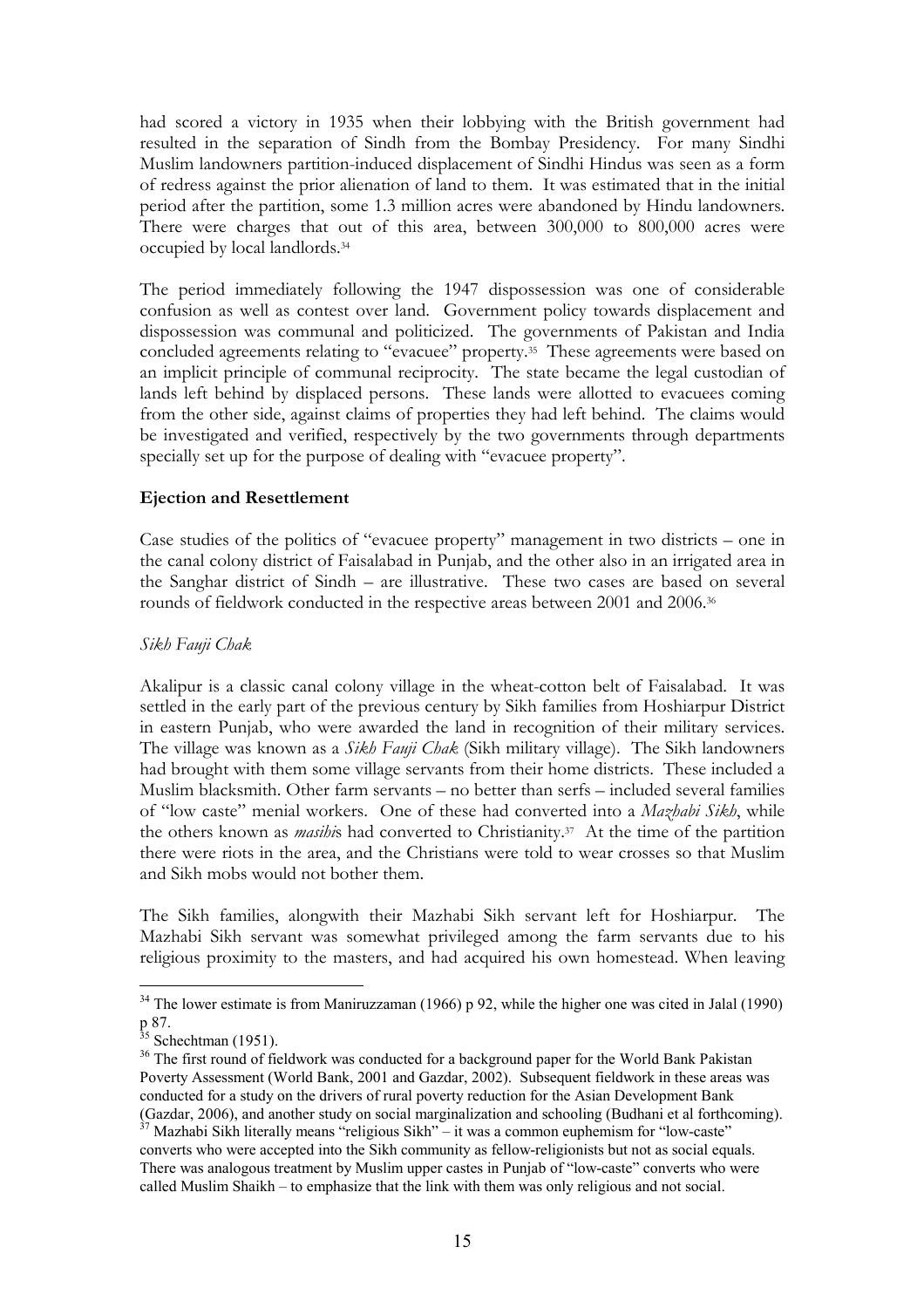for Hoshiarpur he gifted the property to the Masihi Christians. The Muslim blacksmith of the Sikh landlords chose to remain in the village. For some months the only people left in the village were the Christian farm servants and the Muslim blacksmith, until the arrival of some Dogar families in the area. The Dogars were from the same village in Hoshiarpur as the Sikhs, and were led to the village by the Muslim blacksmith from their home district, who now became their servant.

Subsequently, more families of displaced people began to arrive from eastern Punjab. One group consisted of Jat families that had claims of substantial land holdings in India. One of them, in fact, had been a *nambardar* in his village.38 He made a successful bid for the local *nambardari,* and the Jats replaced the Dogars as the new dominant groups. The Jats brought their own Muslim farm servants and other service castes – including barbers, carpenters and blacksmiths – from their home village in India.

### *Deh Jhoke*

Deh Jhoke comprises over a dozen villages and hamlets in the command area of the Sukkur barrage in Sanghar district. The land here was irrigated and opened up for settlement in the 1930s. A number of castes and clans have resided in the area for several generations. They include Talpurs, Wassans, Bheels, and a number of other groups. Of the local residents, only the Talpurs and Wassans own significant areas of land – large tracts belong to non-resident landowners. Most of the poorer clans work as share-tenants or *haari*s for the local as well as the absentee landlords. Some of these, including the Scheduled Caste Hindu Bheels, have been settled on this land since the 1980s.

At the time of the partition, most of the area in the *deh* was the property of a Vanya Hindu family. The Wassans and Talpurs also owned some land, but the Hindu Vanya dominated all others in terms of land ownership, and maintained a large farmhouse. In 1947, following widespread violence the Hindu Vanya owners abandoned their rural property and remained in the local town. After some time they left the country altogether. In the immediate aftermath of the partition, the former *haari*s of the Hindu Vanya landlords assumed control of their holdings and began to cultivate these as their own property. They claim to have been encouraged by the government to do so. One elderly Bheel respondent said that "Jinnah promised us this land when Pakistan was made".

This situation persisted for some seven or eight years until a new group of outsiders arrived. These were displaced people from Indian Punjab who had been allotted "evacuee property" in Jhoke. The Bheels and other former *haari*s were told that they could continue to farm the land as tenants of the incoming claimants, but they were no longer the owners. Most of them chose to become tenants once again. The new Punjabi owners had the backing of the revenue department and of state personnel.

In the 1970s and 1980s there was ferment in the area – firstly due to the formation of an elected government that altered tenancy laws in favour of the tenants, and then due to a

<sup>&</sup>lt;sup>38</sup> The *nambardar* is a landowner in a village who is appointed by the revenue department as its honorary representative. It is the *nambardar*'s responsibility to collect land revenue on the behalf of all village "owners". *Nambardari*s are usually passed in inheritance. During the partition, the government of Pakistan recognized claims of *nambardari* left behind in India and awarded these in the villages of settlement.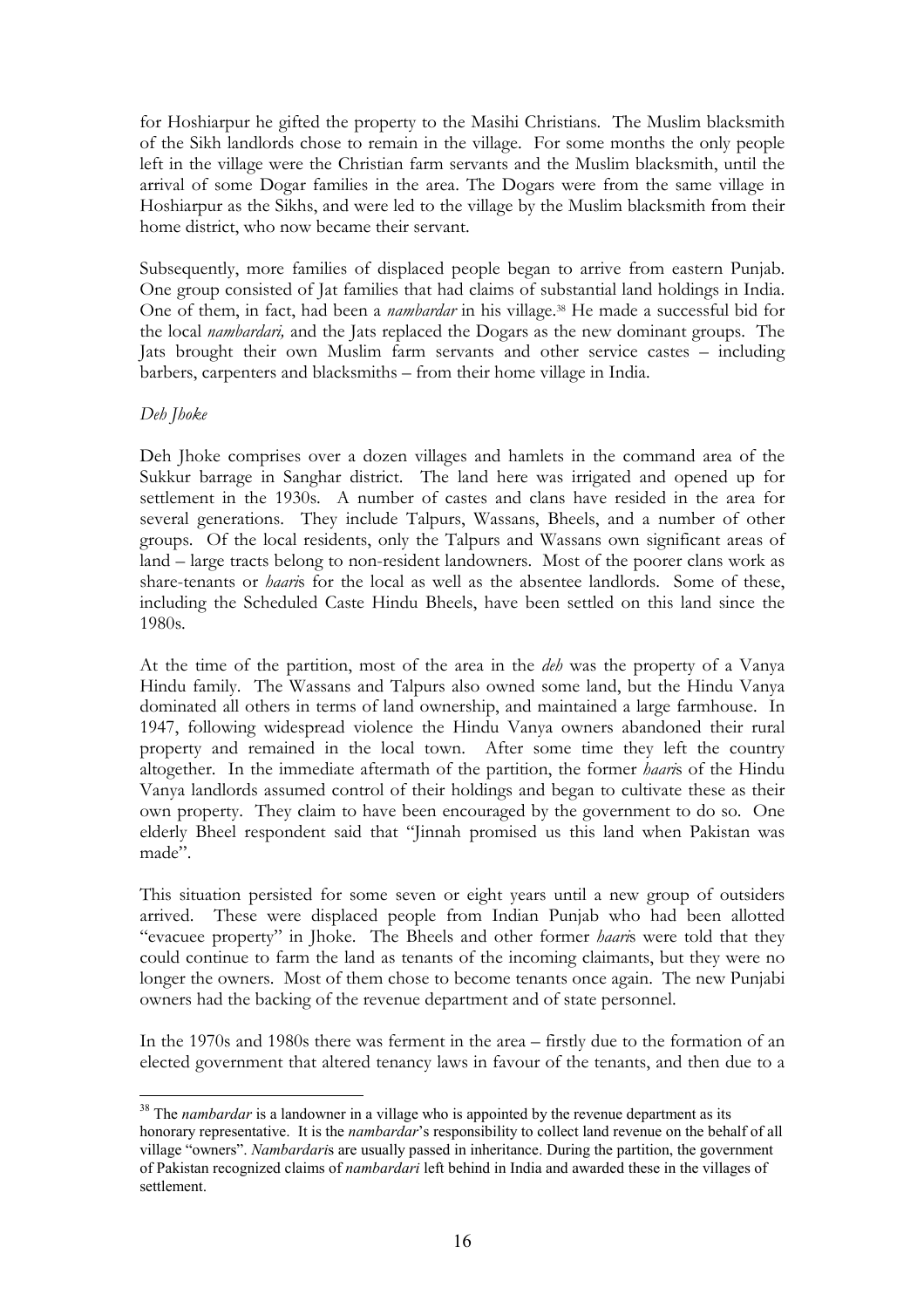political movement against the military regime that replaced the elected government. The anti-military movement led to the targeting of Punjabi landlords, who were considered to be complicit with the military regime due to their ethnic links with state personnel. During this period the Punjabi landowners were put under pressure and were unable to manage their estates effectively. Some of them decided to sell off their lands, and it is then that a number of the poor landless, including some Bheel families managed to acquire small plots. It is thought that in the politically disturbed environment the price was negotiated to the advantage of the buyers.

#### *Discussion*

The story of the Sikh Fauji Chak village at Akalipur illustrates that even through a period of intense turmoil, there was historical continuity in the process of evacuation and resettlement. The cultivating caste Sikhs who had first arrived in Akalipur as a result of the canal colony settlements were privileged over other castes such as the service and servant castes in their access to land. Caste and class hierarchies were carefully preserved in this Punjab village when the landowners were forced to flee. The "low caste" Muslim blacksmith and Christian farm servants made no attempt to claim any land. They found themselves in subservient positions once again, now to Muslim landowners, some of whom actually originated in the very village from where the Fauji Sikhs had come.

In Jhoke too the process of dealing with partition-induced displacement was hierarchical and political. Between evacuation and resettlement there was an interim process of ejection – when local stakeholders who may even have contributed to the evacuation of the original owners were themselves removed in order to make room for claimants from India. Historical accounts suggest that what happened in Jhoke was not an isolated case. Refugee organizations agitated continuously throughout the 1950s for their "right" to land compensation. Moreover, the contest between the locals and the migrants was not restricted to Sindh. There were reports from Punjab too of tenant farmers of former "evacuees" resisting the allotment of their plots to the refugees.39 The refugees won, but perhaps only temporarily, in 1958 when a military government came down firmly on their side and enforced the law in their favour.40

Partition-induced dispossession preserved social inequities in land while adding further layers of marginalization: religious community, and migrant status. Upper caste Sikhs and Hindus who had previously shared the privileges of status alongside their Muslim counterparts were now among the dispossessed. The potential contest between migrants and indigenous communities that was summarily dealt with in the western Punjab *doab*s through the marginalization of the *jaanglees* came to a head in Sindh.

An unintended consequence of partition-induced dispossession was the openings it created in the land market across the country. Primary fieldwork in a number of rural sites in Pakistan has revealed that refugee claimants sold their lands to local landowners and landless alike, particularly in those areas where they were not a numerically dominant group. This was the case, as seen above, in Deh Jhoke in Sindh, where the refugees' economic position became insecure due to political changes.

In many rural areas of Punjab too – other than canal colony villages, where entire communities of refugees lived together and formed political majorities – refugees

<sup>&</sup>lt;sup>39</sup> "Ejected Tenants March on Lahore" (1956).

 $40$  Maniruzzaman (1966).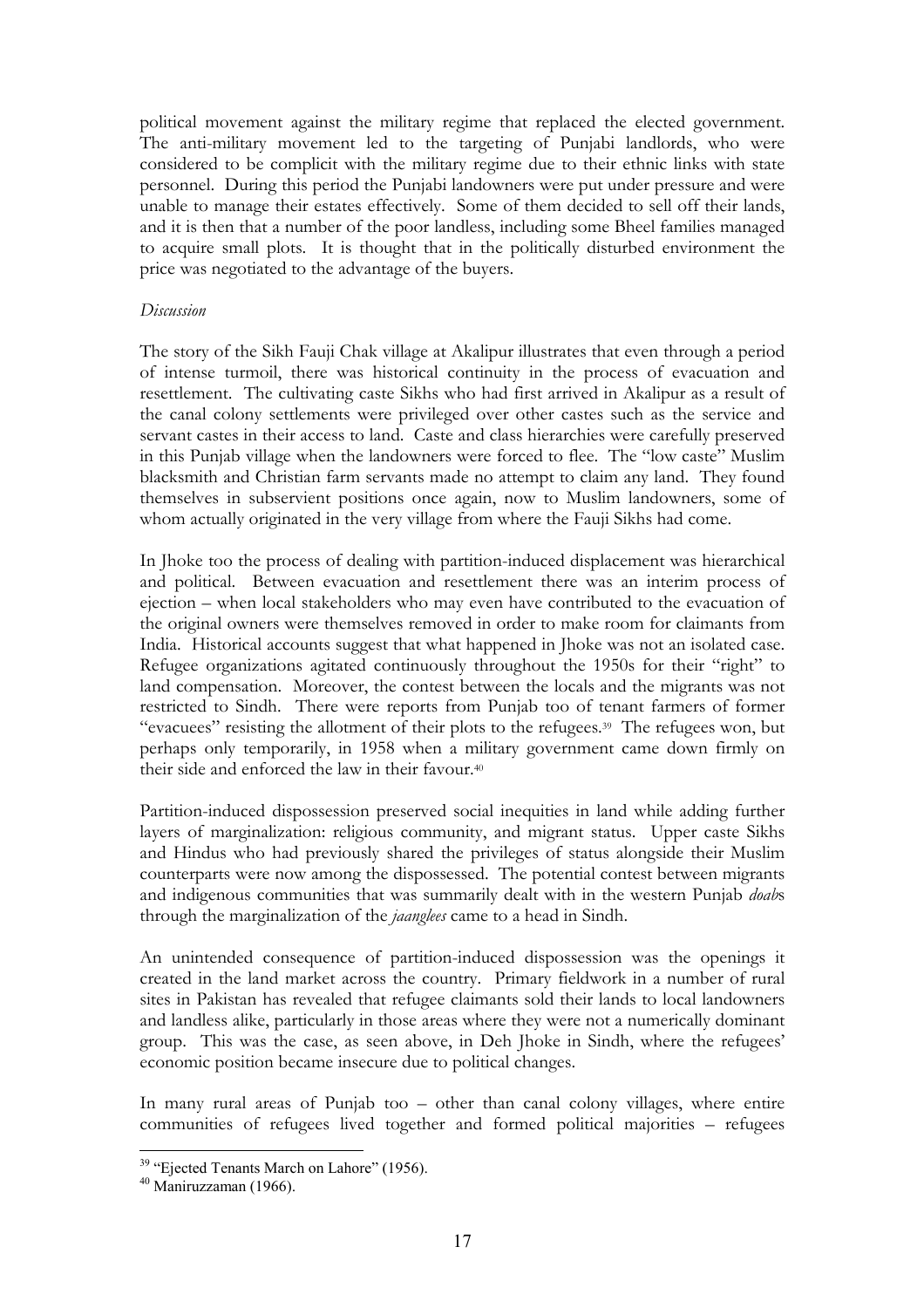gradually sold out to local residents. These land sales often created openings for local marginalized groups to gain their first footholds on the property ladder. Unlike their dealings with dominant local castes which often involved uncertainty regarding contract enforcement, the marginalized groups were able to conduct more secure transactions with the refugee "outsiders" who despite their "higher" social status were not wellconnected enough with the local administration to bend the market in their favour. In socially-segmented and politically-mediated markets, evacuee land in the hands of refugees became a resource pool into which the poor could also dip their toes sometimes.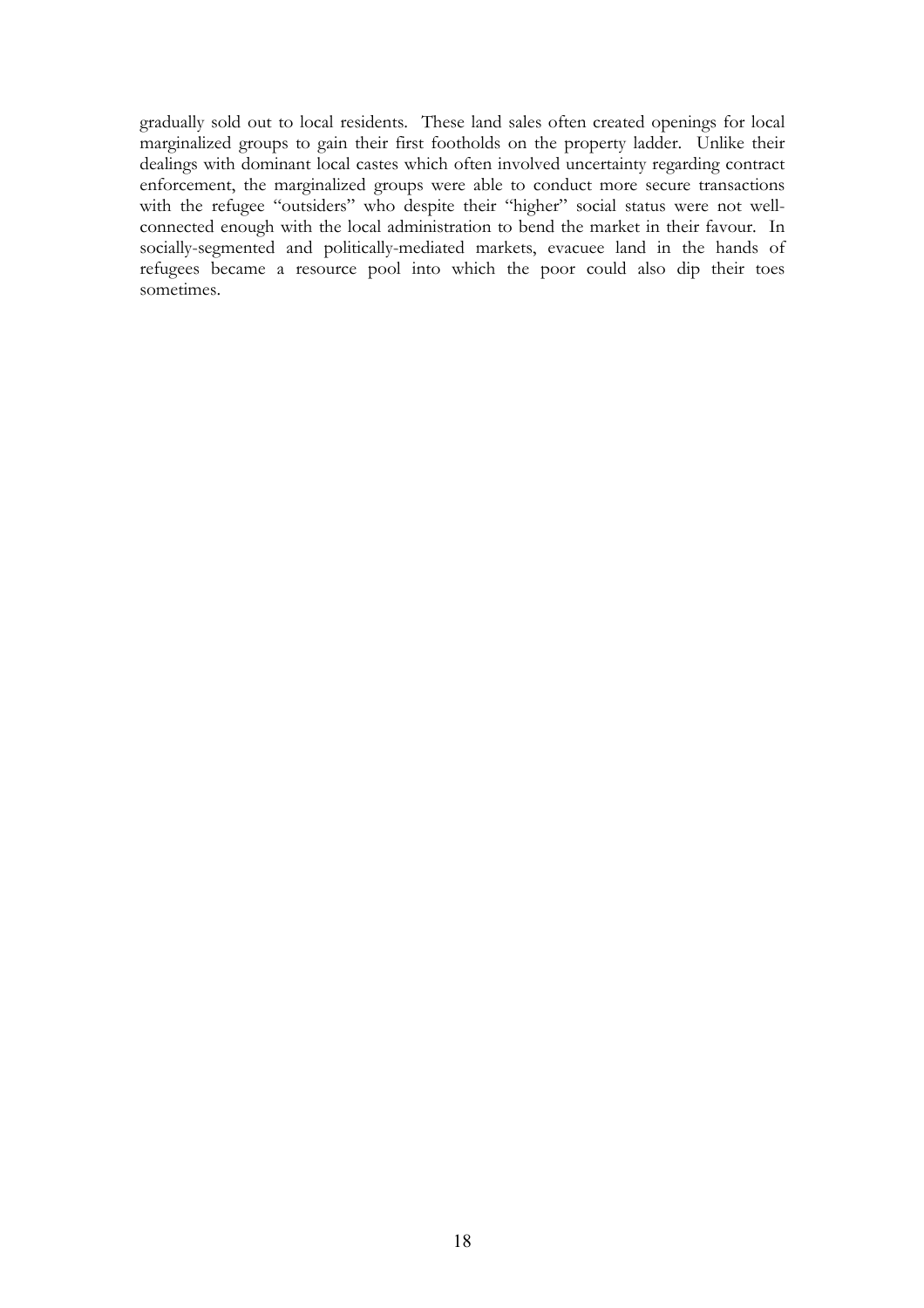# **3. Agrarian Reform, Social Deform**

Independence from colonial rule offered, in principle, a historic window of opportunity for a reform of economic and social institutions that were fashioned by the colonizers. In fact the large-scale dispossession and evacuation of non-Muslims in western Punjab and Sindh, and of Muslims in various parts of India, was one political response to the property rights arrangements sired by the colonial regime. Despite the violence, much of it cynical, the moment of formal decolonization was not entirely bereft of its own idealism. The period from around 1945 through the 1950s saw lively debates among political and policy circles on land reforms, culminating in the West Pakistan Land Reforms Regulation in February 1959.41

It is now customary to refer to the Muslim League as a party of feudal barons and landlords. Outside of Bengal, this characterization is probably correct. In Punjab the ranks of the Muslim League swelled when the Muslim members of the Unionist Party (a pro-British cross-communal gathering of the landed gentry) crossed over to its side. The Sindh Muslim League too was dominated by local notables – though a number of key figures were actually urban professionals and businessmen with few rural economic interests. It is possible, of course, that the early debates about land reform were merely lip-service – any reform that promised to reduce the power of the existing landed elite was always going to be a non-starter.<sup>42</sup> The debates and outcomes provide useful insights, nevertheless, on the politics of land and reform in the post-colonial period.

The period leading up to independence heard a great deal of discussion on the need for land reform across India, both within government and outside. The formation of elected provincial governments in 1937 which included representatives of the Congress and the Muslim League allowed the discussions that had raged in political circles to enter the policy domain. In the regions comprising Pakistan, a Tenancy Legislation Committee was formed in 1943 to make recommendations for improving the conditions of *haari*s (landless tenants).43 The work of this committee was interrupted by the Second World War, and a Government Hari Enquiry Committee was formed on the even of independence in March 1947. Its recommendations were published in 1949, and the early 1950s saw a number of provincial tenancy regulation laws.

In 1949 the Agrarian Committee of the ruling Muslim League gave its detailed report on the conditions of agriculture and proposed a range of agrarian reforms. Provincial tenancy regulation laws took up some of the recommendations of the Muslim League committee. The theme of land reforms continued to be debated at various fora, including the First Five Year Plan (1955-1960), but it was nearly ten years later that the Land Reform Commission for West Pakistan took up the task in earnest. The commission was constituted by the incoming military junta immediately after the overthrow of civilian government in October 1958, adding weight to reformist claims of the military junta. The commission took account of earlier work, particularly that of the First Five Year Plan, and reported its findings in January 1959. These became the basis for the Land Reforms Regulation enacted the following month.

The issues of land and reform were keenly contested in these various policy documents. One indication of the contest can be seen from the fact that the two landmark

<sup>&</sup>lt;sup>41</sup> The law was enacted as Martial Law Regulation 64 and is known by its abbreviation MLR-64.

<sup>&</sup>lt;sup>42</sup> Examples of this widely-held view include Khan (1981) and Zaidi (1999).

 $43$  Naqvi et al (1987).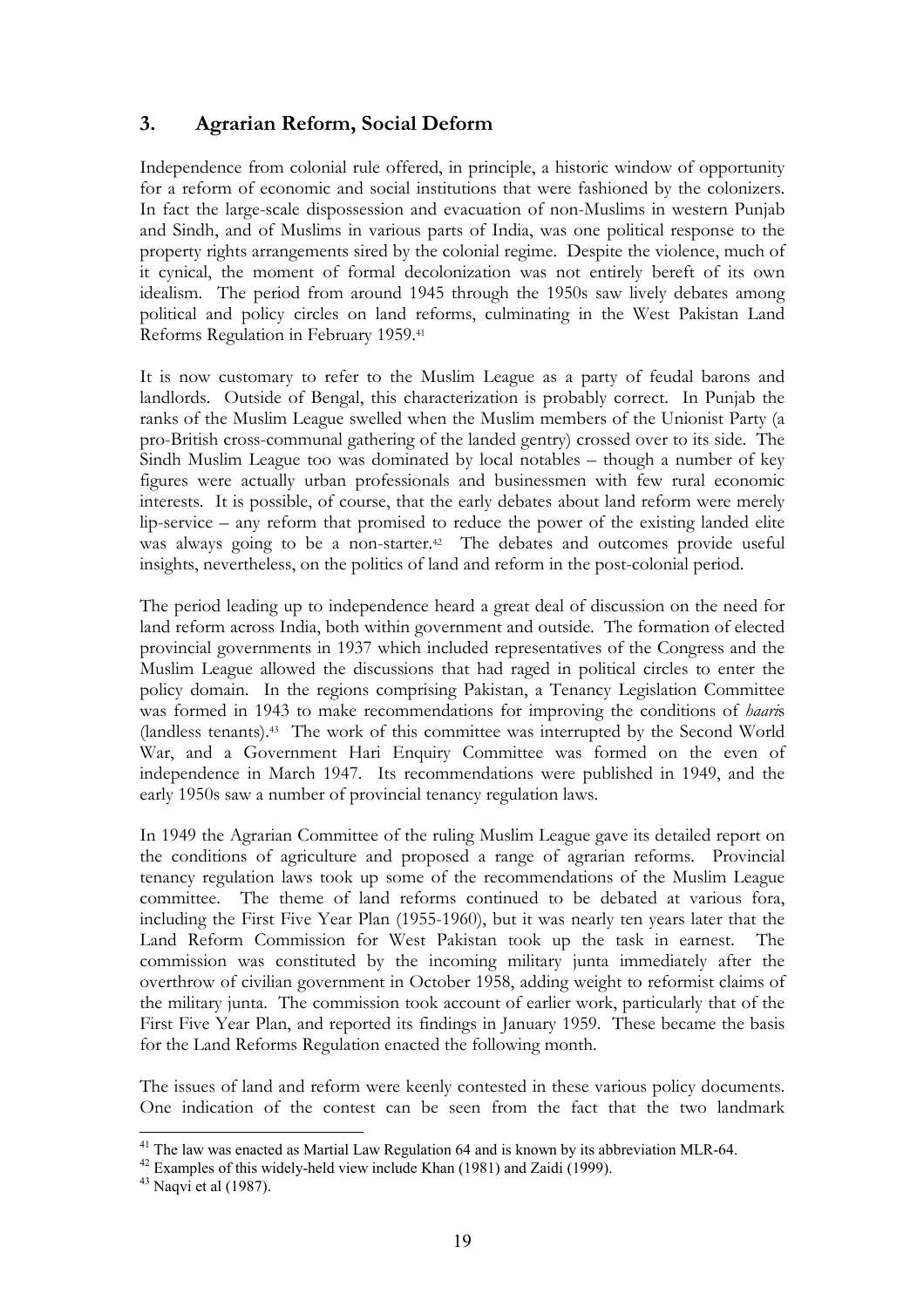documents – the Sindh Government Hari Enquiry Committee report, and the Land Reform Commission – were both accompanied by alternative reports on the part of dissenting members of the drafting committees.

### **Strengthening Private Property**

The early land reforms had three main components: tenancy regulation, abolition of "superior" claims, and the redistribution of land held above a prescribed "ceiling". All of the various committee reports cited above – save the M. Masud's dissenting minute on the Hari Enquiry Committee – favoured the regulation of tenant-farming arrangements in general and the protection of the tenant in particular.44 Recommended measures included tenancy security, protection from eviction, and higher crop shares for tenant farmers. There were also suggestions for converting tenant shares into cash rents. These measures, which were adopted to some degree in the tenancy regulation laws, were in line with earlier legislation dating back to the Punjab Tenancy Regulation law of 1887.

The abolition of "superior" claims – *jagir*s for the most part – were also in line with historic trends in British India towards the streamlining of land ownership laws. British colonial land settlements of the 19th century had attempted to "simplify" land holding by identifying particular classes as "owners". Various aspects of the previous multi-layered claims on land – none of which were necessarily proprietary claims to the soil – survived colonial conquest and land settlement. The most important one was *jagirdari* or revenuefree status. These were lands that were exempt (by pre-colonial rulers) from the payment of revenue to the state. The British has continued the policy of awarding *jagir*s to powerful loyalists. "Superior" claims were seen as vestigial aberrations in a system arranged around straightforward private property rights and their abolition was a popular demand among nationalist politicians of all hues.

The most conspicuous feature of the early land reforms was the institution of land "ceilings" and the redistribution of surplus land. The fixing of the land ceiling was thought to be a key indicator of how ambitious or cautious the land reforms were going to be.45 Much of subsequent debate too was about the affixation of relatively high land ceilings in the 1959 reforms, and the many loopholes that allowed landowners to evade the effect of these reforms.46 In most areas the land ceiling allowed the retention of some 500 acres per person. It is estimated that some 2.5 million acres were taken over by the government, out of which 2.3 million acres were distributed among some 180,000 families. This amounted to around 5 per cent of the total farm area of the country. It was estimated that the "radical" view expressed by the dissenting officials of the time – that is, a lower land ceiling – would have yielded over three times as much land. 47

The late 1960s saw ferment across Pakistan, as the regime constructed by General (later Field Marshall) Ayub Khan and his allies began to lose its political props. Perceptions of rising inequality alongside rapid economic growth were key factors in the declining legitimacy of the autocracy. Although the agrarian class politics were not at the forefront

<sup>&</sup>lt;sup>44</sup> Masud opposed greater tenancy security as a half-way measure – he argued for the outright transfer of ownership rights to tenants (Naqvi et al 1987).

 $45$  The ceiling was referenced to land productivity – with a higher acreage allowed for non-irrigated and low quality land (Naqvi et al 1987).

<sup>&</sup>lt;sup>46</sup> There was special provision for orchards, tubewell development and other purposes. Zaidi (1999) shows that the effective area that a landowner could actually retain was in the thousands of acres.

 $47$  Naqvi et al (1987).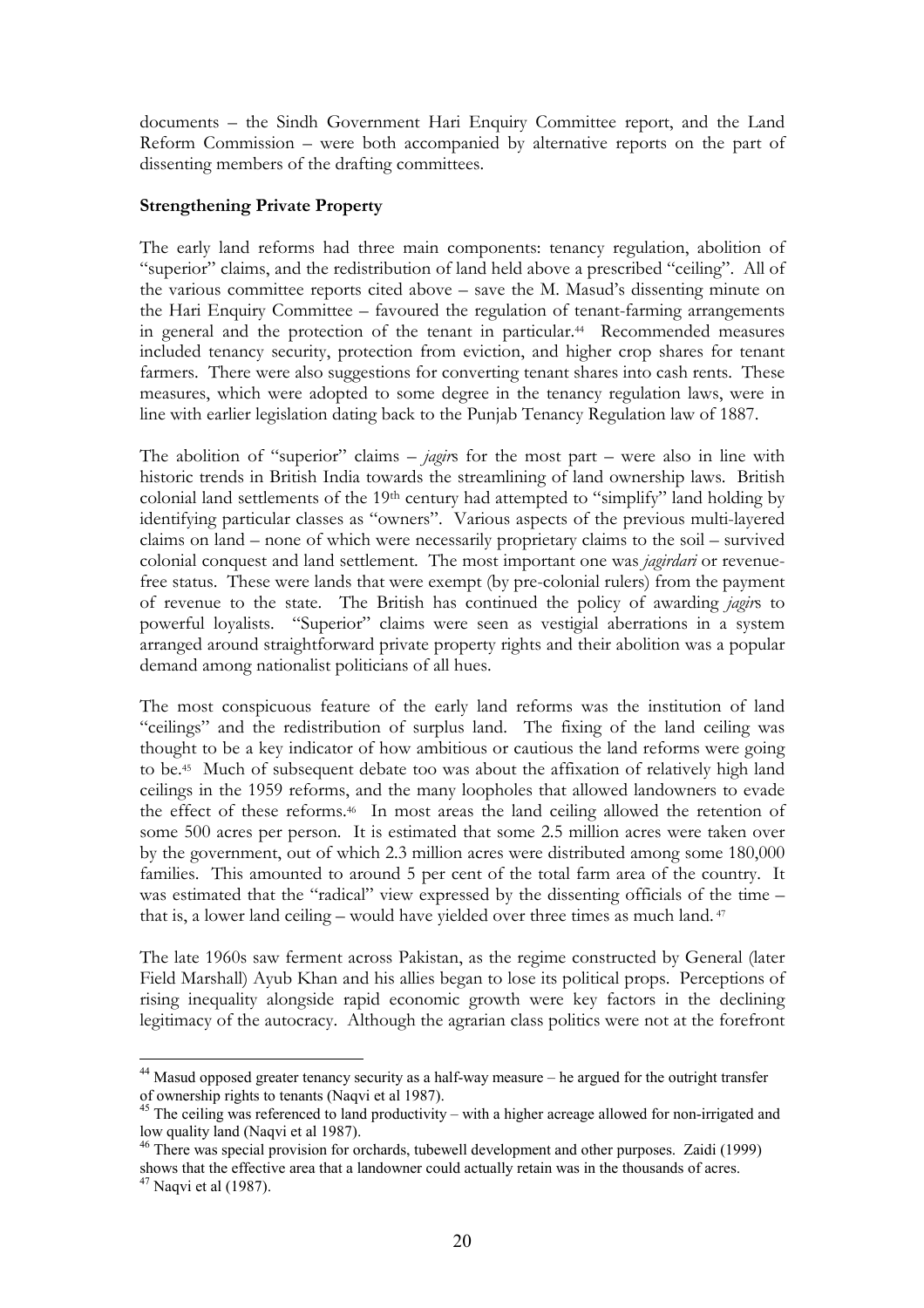of an urban opposition movement, populist slogans of the time included many references to land reforms.48 Zulfikar Ali Bhutto's Pakistan People's Party (PPP) emerged victorious in western Pakistan in the elections held in 1970 and one of its promises was to renew land reforms. In 1972, fresh land reform laws were enacted – this was under Martial Law regulations, as the country did not return to constitutional government until 1973. Most of the 1972 reforms were an extension of the 1959 reforms – the major change was the lowering of the land ceiling.

The 1972 reforms lowered the effective ceiling to 150 acres in most places. They also closed some but not all of the loopholes that were present in the 1959 law. The area of land acquired by the state under these new land reforms was only around 1.3 million acres.49 It has been argued that since Bhutto was a substantial landowner himself, he was not averse to protecting the interests of the landed gentry. Alternatively, it has been argued that he was dissatisfied with the progress of the 1972 reforms, and hence launched further measures in 1977, which were in effect aborted by his overthrow in a military coup soon after.<sup>50</sup> Subsequently, the principle of surplus land acquisition was questioned in the Federal Shariat Court on the grounds that it was contrary to Islamic injunctions. The challenge was upheld by the Supreme Court, effectively closing the chapter on further land reforms of this type.

### **Agrarian Versus Land Reform**

The conventional assessment of Pakistan's post-colonial attempts at land reform – that the interests of the influential landowning classes prevailed over any radical ideas – is plausible but incomplete. A longer historical perspective combined with a broader institutional approach will show that attention to the details of what was said and done by whom, when, and on what grounds, can still be a source of insight into issues of contemporary relevance. It is important to examine not only what was said at the time, but also what remained unsaid and invisible.

There needs to be a critique of the very notion that discussion and policy on agrarian structure for around three decades from the mid-1940s onwards could be called "land reform". In fact, the real reform in the institutional arrangements governing the use of land had already taken place at the time of the colonial settlement. The post-colonial discussion was merely about strengthening these very arrangements along the course already set by successive amendments and interventions since the late 19th century. There was virtually no discussion of the fundamental architecture of land administration let alone the societal engineering that the colonial land policies had set in motion. The "radicals" and the "conservatives" alike operated within a relatively narrow band of options within "agrarian reform" – this was no agenda of land or social reform.

What type of "agrarian reform" was it? A reading of the debates and policies suggests a remarkable agreement on all sides – at least in nominal terms – on the vision of an idyllic

<sup>48</sup> There was a debate between Hamza Alavi and Shahid Javed Burki (summarized in Zaidi, 1999) about the class basis, and derivatively, the possible role of the 1959 land reforms, in the political ferment of the 1960s. Both sides in the debate acknowledged, however, that the movement was mostly an urban one, and did not represent agrarian class conflict in any significant way.  $49$  Naqvi et al (1987).

<sup>&</sup>lt;sup>50</sup> Syed Qamaruzzaman Shah, the president of the Sindh Chamber of Agriculture, and a cabinet minister under Bhutto to the author in an interview (October 2003) that in 1977 Bhutto felt strong enough politically to take on and defeat the landowners' lobby in his own camp.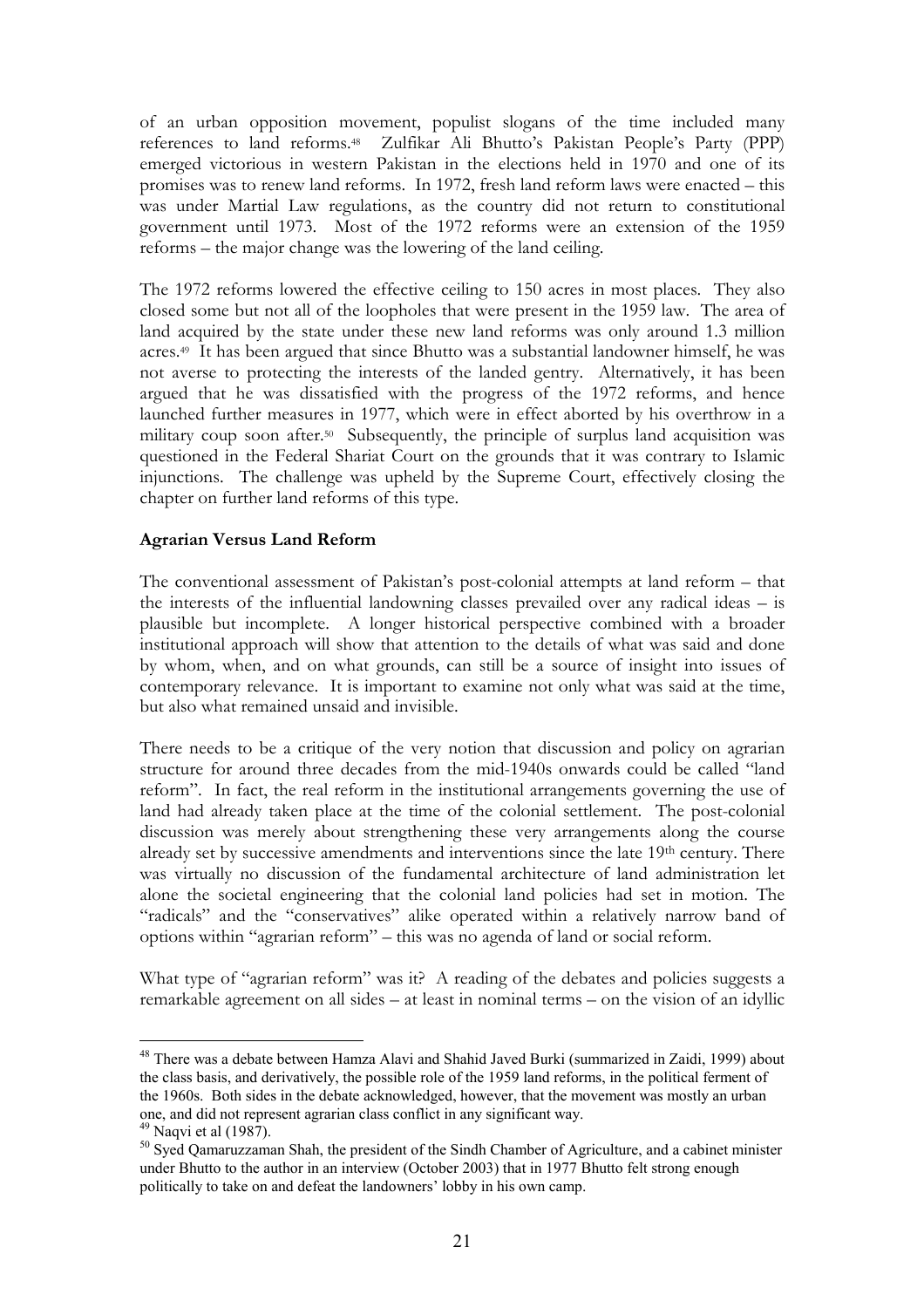society of self-cultivating peasants. There was, in fact, nothing new in this romantic utopia. Colonial administrators over two centuries had waxed lyrical about the virtues – economic, political and moral – of the self-cultivating peasant society. In fact, much of what existed in Pakistan at the time of independence had been justified at some time or another with reference to the idyllic peasant community. The Punjab village which became the repository of land rights and social hierarchy, and the *zamindar-haari* system of Sindh, as well as all other variants had emerged from a discursive fascination with the self-cultivating peasant.

Perhaps the self-cultivating peasant model was flexible enough to accommodate all of these highly disparate outcomes precisely because it was fantastic. The reality was much more nuanced, and harsher to boot. The Punjab village had more non-cultivators – *kammi*s and virtual slaves also known euphemistically as "agricultural labourers" – than actual landowners. The tenant farmer – in whom the colonial administrators and the post-colonial debaters saw visions of the future self-cultivating peasant – was only one segment of the dispossessed. In terms of class and caste, he was often closer to the small landowner than he was to the labouring classes.

#### **Dispossessed Stay Out**

Interestingly, the landlord-dominated Agrarian Committee of the Muslim League was more aware of the actual conditions of the Punjab village than the bureaucrats who drafted the First Five Year Plan and the 1959 land reforms law.51 The Muslim League politicians observed of the *kammi* and the labourer: "he is the menial of the landlord and he has to often struggle against the oppression of the peasantry. Even the protection of elementary human and moral rights is frequently denied to him".52 The committee recommended that this class of the rural society must be provided statutory protection and security of homestead rights. By contrast, the 1959 Land Reforms Commission which was staffed entirely by career bureaucrats acknowledged:

"We have not dealt with agricultural labour and the steps that should be taken for the amelioration of its condition. We do realise that this class of workers is almost entirely at the mercy of its employer [….] This, however, is a problem which, to our mind, is more akin to the conditions of labour generally. Sooner or later it will be necessary to provide the agricultural labour some measure of security and protection, but the problems involved in devising such measures are so intricate that it would need far more time than we had at our disposal."53

The view that the "agricultural labourer" was just another wage worker was disingenuous or highly uninformed. It took a further decade and a half, and the revival of elected government, before even the basic recommendations of the Muslim League committee with respect to the non-cultivator *kammi* and labourer classes were addressed. The "Punjab Housing Facilities for Non-Proprietors in Rural Areas Act" of 1975, which is not generally included in the discussion of land reforms, was probably the most important land allotment programme in terms of the number of beneficiaries.54 The

<sup>&</sup>lt;sup>51</sup> The convenor of the Muslim League committee was Mian Mumtaz Mohammad Daulatana, one of the largest landowners in Punjab (Naqvi et al 1987).

 $52$  Naqvi et al (1987), p 107. It might be inferred that the denial of "moral rights" probably hints at the prevalence of sexual violence and exploitation of *kammi* and labourer women by landlord and peasant men alike.

<sup>53</sup> Naqvi et al (1987), pp 215-216.

 $54$  Sayeed (1980) reported that 800,000 families benefited from this scheme – or nearly three times the number of allottees of ceiling-surplus land.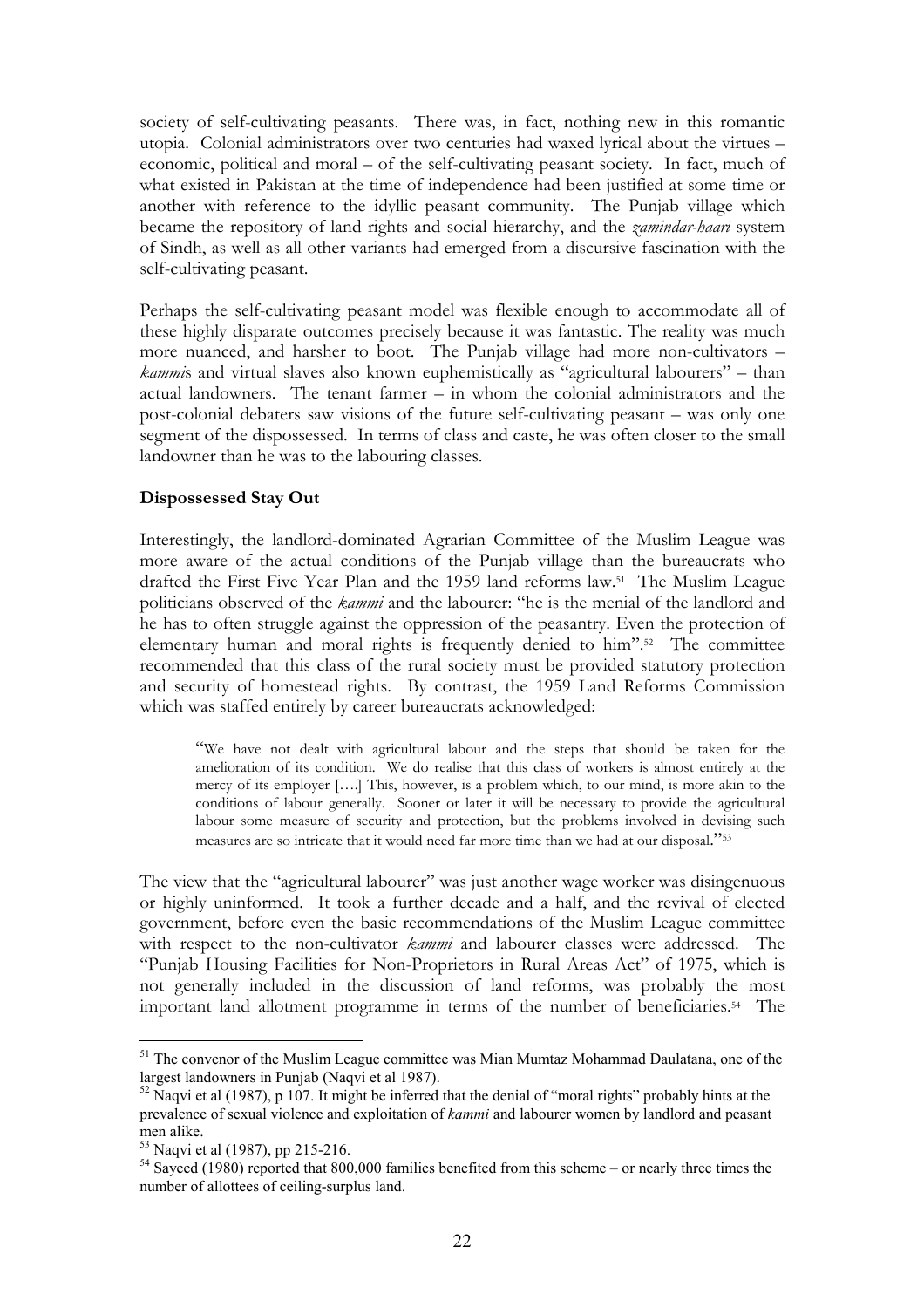scheme was specifically targeted at the non-cultivator and non-proprietor classes that the 1959 Land Reforms Commission had shrugged off.

So limited were the parameters of the land reform debate that even the dissenting voices – the so-called radicals – did not raise the issue of the labouring classes. The Pakistan land reforms did not question the social hierarchies that had been formalized under colonial rule. The legal and social division of rural society into "cultivators" and "noncultivators", or between "agricultural tribes" and "non-agricultural tribes" was not even brought under discussion. In fact, the Punjab land reform regulations continued to insist that allotments could be made only to "tenants" who do not own their land, or those "cultivators" who own very little land. This seemingly innocuous injunction effectively ruled out all those who had been classified under the British as "non-cultivators" from government land allotment.55

# **Ignored because Ignorant**

In Sindh too, the idyllic self-cultivating tenant model clouded any serious consideration of the effects of the colonial land arrangements. It is worth recalling that the Sindh *zamindar* was first hailed and anointed as the *ryot*, before being chastised for exploiting the real cultivators. In the rush to find "landowners", the specific agronomy of the province – where irrigation management was a more valuable asset than land – was disregarded to the cost of generations of tillers. The development of canal irrigation in the intervening period had further bolstered the *zamindar-haari* system. The post-independence land reform debate in Sindh had such little effect on the conditions on the ground perhaps because it continued to remain oblivious of the actual conditions of land and irrigation in the province.

An easily ignored feature of Sindh agriculture is that it is almost entirely dependent on surface irrigation. Ground water is brackish over much of the province and rainfall is low and unreliable. This fact was easily ignored because it varies significantly from conditions found elsewhere in India. The implications of this exclusive dependence on surface irrigation are worth considering. There are very high economies of scale in the development and maintenance of cultivable land. It is virtually impossible for a cultivator to farm an individual plot of land in isolation from his surroundings. Crop farming is either an integrated activity or not an economic pursuit at all – the independent peasant cultivator is but a figment of the imagination. Traditionally, the *zamindar* was quite often the person who mobilized resources for the maintenance of local surface irrigation systems. After the construction of modern canals and the introduction of a formal system of irrigation management, the *zamindar*, or the large-scale landholder, became a key player in ensuring that his particular command area received its due (or undue) share of water.

Any reform of agricultural land ownership in Sindh, therefore, had to pay attention to the reform of irrigation management in the first instance. The debate in the Sindh Government Hari Enquiry Committee – as captured by the main and the dissenting reports – did not consider the importance of irrigation management to any great extent. The main report obviated the need for a reform of irrigation management by recommending the regulation and not the dismantling of the *zamindar-haari* system of ownership and tenure.

 $55$  The caste-based Punjab Alienation of Land Act of 1900 is yet to be repealed.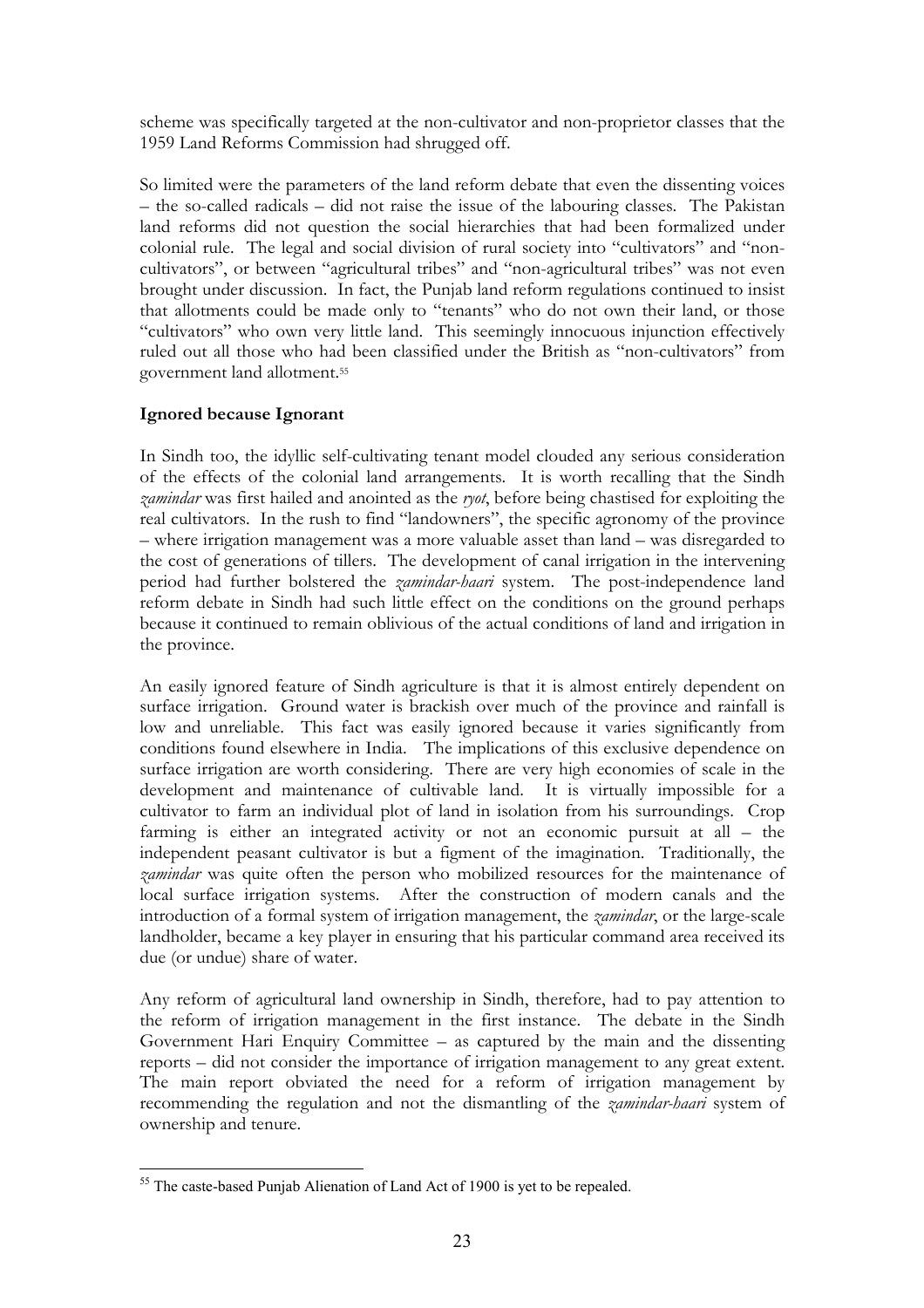The dissenting note of M. Masud, which acquired iconic status in subsequent commentary on the land reforms debates, was far more radical. Masud, a career bureaucrat from outside Sindh, was in favour of a peasant-cultivator model and demanded the outright expropriation of the *zamindar*. His plea was emotional and laced with moral overtones and communal and ethnic prejudice, but short on details about Sindh's agronomy, or practical ideas about how the state might step in to take over many of the economic functions of the *zamindar*. He derided as self-serving the submissions of Dailmal Daulatram before an earlier inquiry committee that Sindh's agronomy was peculiar, that the *zamindar* was not merely an absentee rentier, and that dismantling the *zamindar-haari* system might disturb the rural economy.56

Later attempts at allotting ceiling-surplus land and other state-owned land to landless *haari*s confirmed the critical role of irrigation management in ensuring the sustainability of any land transfers. Tenancy regulation, however, particularly political initiatives in favour of the *haari*s in the 1970s, did have a positive impact on the bargaining position of the latter for some time. For all his conservatism, Daulatram's assessment of the role of the *zamindar* was proven to be more prescient than Masud's. Serious attempts at land reform and the dismantling of the *zamindar-haari* system in Sindh required credible reforms of irrigation management. In the absence of these, the land reform debate was no more than a stage for high-sounding rhetoric and noble intentions.

#### **Revisiting the Three Estates**

Land reforms in Pakistan amounted to no more than relatively mild agrarian reforms pegged to an unrealizable vision of self-cultivating peasant communities. The institutions of property rights in land remained mostly unchanged. Many of the victims of the several rounds of dispossession – among them, the *jaanglee*s of western Punjab *doab*s, the non-cultivating castes and tribes, and the Sindh *haari*s – remained unacknowledged and uncompensated. The village-based revenue system and its rigid formalisation of caste hierarchies were not brought under discussion, let alone challenged. For many of the dispossessed, the first winds of freedom came not through land reforms but the enfranchisement associated with mass politics in the 1970s. It was then, finally, that the *jaanglee*s, the *kammi*s, the *haari*s and many others found a voice and engaged in active bargaining and received political and legal support in local class struggles with their erstwhile patrons.

The political context was important even in the use that various communities made of existing laws and regulations, such as the abolition of "superior" claims, and the regulation of tenancy contracts. The tenant-farmer movement for land ownership which peaked in the 1970s in the Hashtnagar region of the NWFP is perhaps the most conspicuous and well-documented case. There were mobilizations too against some of the "superior" claimants – such as the *nawab* of Dir.57 Across Sindh there were reports of *haari*s ceasing to pay extra demands of *zamindar*s and revenue officials alike. One seemingly minor but politically significant change in tenancy regulation was the shifting of some of the input shares from the *haari* to the *zamindar*.58

<sup>56</sup> Naqvi et al (1987), p 9 and p 79. Moreover, Masud did not do any favours to his case by awkwardly stepping into the debate on evacuee property and demanding the mass settlement of refugees from India in rural Sindh on land expropriated from Sindhi *zamindar*<sup>s</sup> (Naqvi et al, 1987, p 87). 57 Gazdar (2006).

<sup>58</sup> At an ActionAid organized conference on land reforms in 2007, *haari* activists from Sindh recalled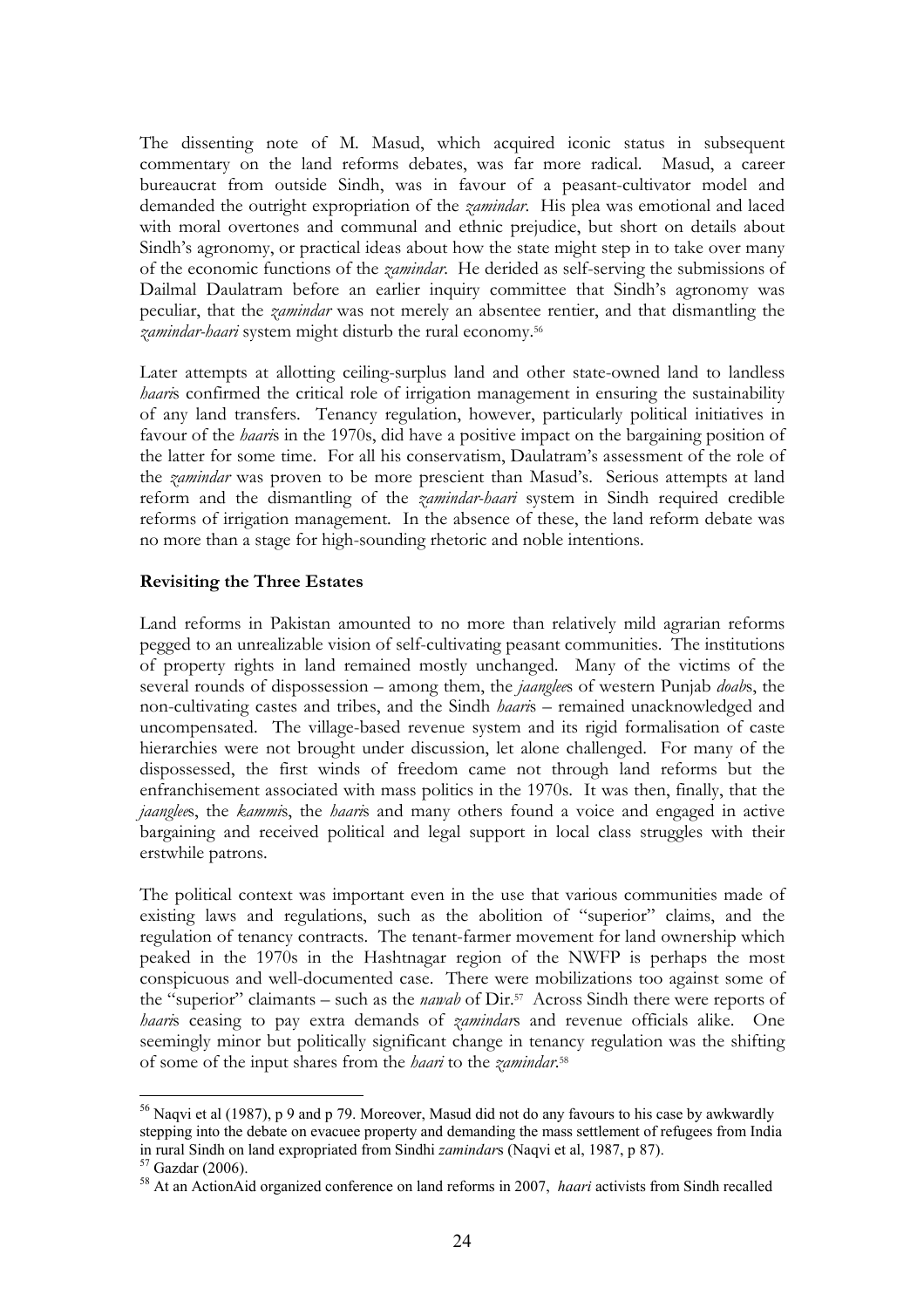While the agrarian reforms agenda was mostly limited to the second and third estates – namely, the settled areas of Punjab and Sindh respectively – the wider contest around land remained mostly localised and undocumented. The homestead land schemes initiated in the 1970s encouraged many of the dispossessed to organize collective action around their legal entitlements. This process extended beyond rural areas to irregular urban settlements, which too were given legal protection at around the same time. Community-level studies indicate that local class conflicts are quite often about usufruct rights in common property resources. In Punjab villages where *shaamilat* were attached to the village estate, the unreformed concept of "village proprietors" has continued to cause friction and contest over rival claims of ownership rights to uncultivated land.59

The issue of common property resources came into play not only in the settled areas, but also in the expansive first estate of Balochistan and the other "non-settled" tribal territories. Bhutto's government abolished *sardari* (tribal chief's) tithes on harvest in Balochistan amid populist slogans in the 1970s. This was widely interpreted as a selfserving move to harass the opposition which was led by tribal chiefs.<sup>60</sup> In fact the more fierce struggle in the province was about fundamental issues in the control and ownership of all land and natural resources, including the valuable reserves of natural gas. Tribal leaders derived their legitimacy by representing collective tribal interests of joint ownership over "uncultivated" land and its resources – traditionally water, forest produce and rangeland, but latterly also mineral extraction.

These latter struggles highlighted the pitiful limitations of the land reforms debates of the earlier period. The political tussle of that time could at best be characterised as an argument between two segments of the elite: reform-minded military-bureaucratic oligarchy and a politically-influential landed gentry. In fact, the differences between these groups were not very wide. Crucially, they both endorsed the basic architecture of colonial institutions of property rights in land. This was inevitable, of course, given that the propertied classes and the military-bureaucratic elite were both products of those very institutions.

At a cognitive level, the framework that was available to the bureaucrats – trained as they were in the mould of colonial revenue officers – was tied to revenue administration. The categories that made sense to them were those that already existed in the village revenue records or the *patwar* and *mukhtiarkar* manuals left behind by the British. The idyllic selfcultivating peasant model helped too in putting on the blinkers. What land meant to people – a place to live in security, raise animals, access forest resources, assert community identities, regulate rights of passage, create neutral spaces for crosscommunity and cosmopolitan exchange, and extract mineral wealth – had many more dimensions than could be admitted in the land revenue record.

Blind faith in the institutions that already existed becomes apparent also in the optimism of the reformers about the capacity of the state machinery to achieve even the limited goals that were set. Subsequent failures were correctly put down to manipulation of the land records and the administrative machinery on the part of vested interests. If a land reform law could turn a person listed as a tenant-cultivator in the *khasra girdavri* (village

that changing input shares in the 1970s was the most significant and empowering moment in their movement – even though there had been a reversion to the old input shares since then Gazdar (2007b ). 59 See, for example, case studies in Gazdar (2002), and Gazdar (2006).

 $60$  Herring (1979)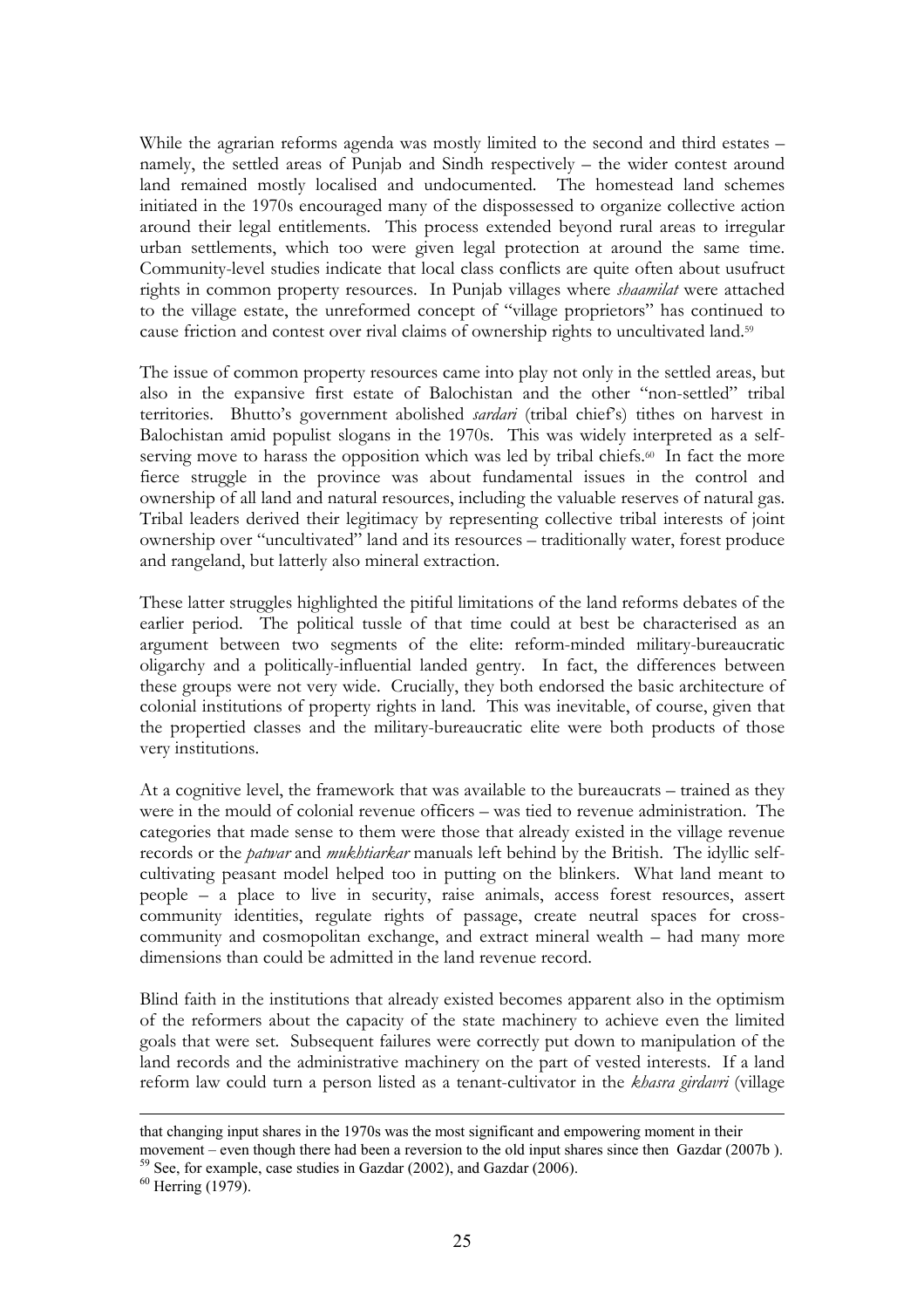revenue record) into an owner-cultivator, one solution was to change the *khasra girdavri* itself. It was a man-made document after all, and not a revealed text.61 The notion that the state machinery functioned in a politically-neutral manner to ensure the enforcement of property rights, just as they might have been written, was touchingly naïve if not worse. As later events were to show, some of the significant changes in favour of the dispossessed were possible only through a combination of law and political mobilization – and sometimes only through political mobilization.

Cognition may not have been the only factor in limiting the scope and political depth of the reform agenda. It was true, of course, that the landed gentry was in no hurry to give up its power. In the meanwhile, the military-bureaucratic elite too had become a major stakeholder in land. Land allotment policies explicitly favoured civil and military personnel, particularly the latter.62 This was in part a continuation of the Punjab canal colony expansion of the 19th century. The state elite also emerged as a key beneficiary in the allotment of land for non-agricultural purposes, something that was to become increasingly conspicuous over time.

While it was convenient to shift the blame for conservatism onto the propertied leadership of the Muslim League, the military-bureaucratic elite was itself a prime beneficiary of keeping things as they were. The early tension over the disposal of "evacuee" property was interpreted as a rivalry between interests represented by the bureaucracy and the political class respectively.63 The higher echelons of the bureaucracy were, after all, disproportionately populated by Muslim officers from India who had opted for Pakistan. Throughout the 1950s, landed politicians had been blamed for political instability, stalling land reforms, and denying rights to the migrants. It was no coincidence that the 1958 Martial Law claimed to deal with all three problems in one fell swoop. In fact, any differences between the "landed gentry" and the state elite were minor compared to the underlying contest between both these offspring of imperial power and a wide range of the dispossessed.

 $<sup>61</sup>$  Aware of this, the framers of the 1972 reforms called for a suspension of all changes of record in the</sup> period five years prior to the law, pending review (Herring, 1979).

 $62$  Waseem (2002)

<sup>63</sup> Maniruzzman (1966).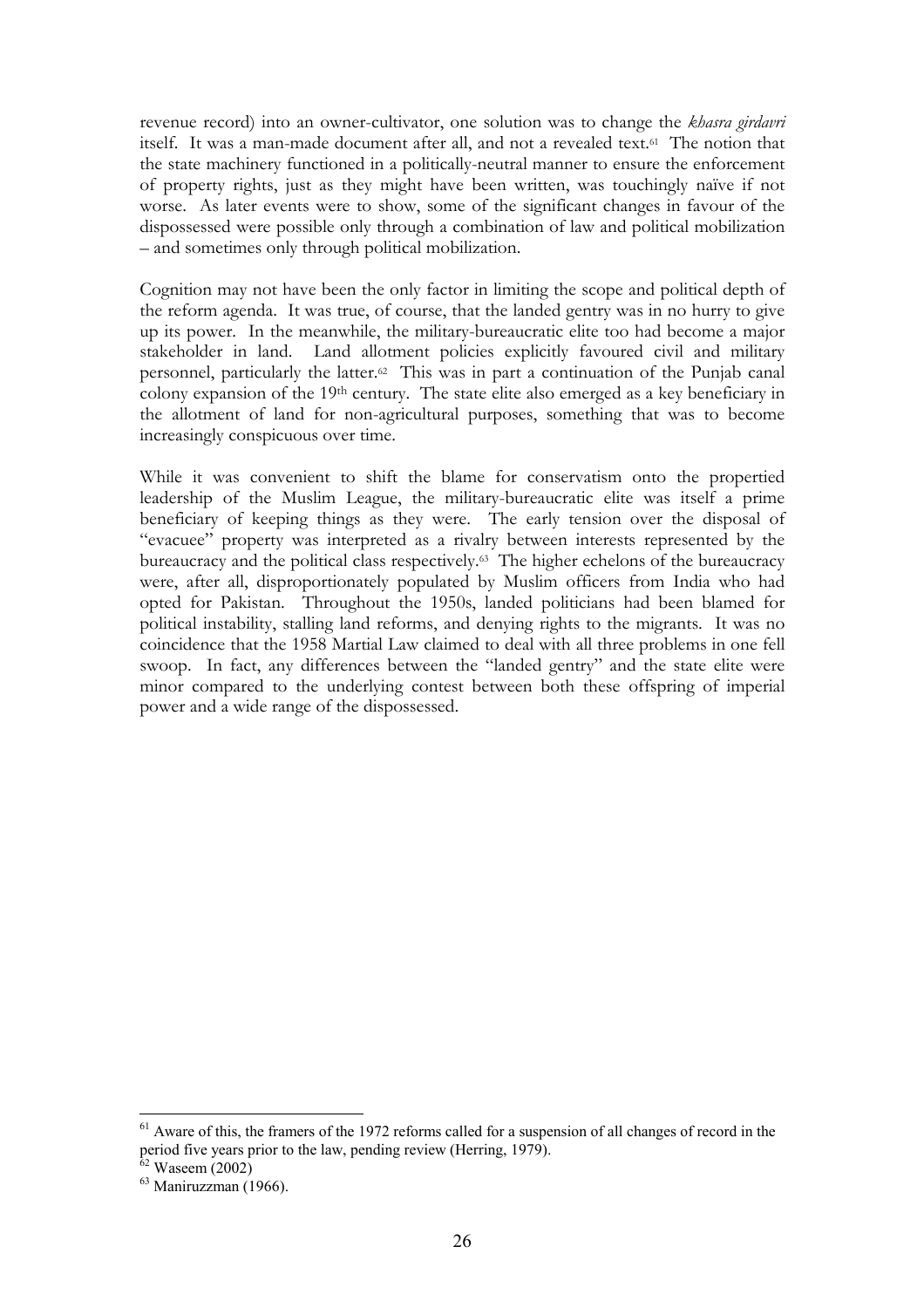# **4. Back to Land and Resistance**

So, who owns the country anyway? The 19th century colonial officials asked this question for the lands that were brought under their control, and established a concept of ownership that was linked with tax liabilities. Technically, it was a revenue settlement and it identified owners, or more precisely, conferred ownership rights, as it went along. It is not surprising that electoral franchise was limited to the owners of the country.<sup>64</sup> Conversely, it is also unsurprising that the expansion of the right to vote, or the steady increments in the formal constituents of the polity, were associated with challenges to the existing hierarchy of ownership rights.

The agrarian reform agenda was a limited attempt at reforming the more archaic features of the old order and it fulfilled some of its objectives. To the small extent that agrarian class conflict was perceived as a threat, the agrarian reforms helped to preempt and face down that threat. Landless tenants belonging to cultivator castes were accommodated to a degree – economic status was brought in line with social position, particularly in regions where political mobilization was under way.<sup>65</sup> Some of the major changes, however, were occurring on the non-agrarian side. The struggle for the homestead and questions about the ownership of uncultivated land became active points of contestation.

Economic diversification – with a relative decline in the contribution of crop farming, but not livestock rearing – has not led to any decline in the political salience of land and land ownership. If anything, the effect has been in the opposite direction. The politics of land was managed effectively while it remained confined within an agrarian reform agenda. The question "who owns the country" could be answered then with reference to the revenue records, and controlled changes could be wrought into that record while keeping the order intact. The world outside the revenue records is more unruly. The dispossessed that were present in the District Gazetteers as *jaanglee*s, menials, and vagrants, but absent from revenue records are now citizens with voices. So are the tribes of the first estate where the settlement was virtually non-existent. And when the "who owns the country" question is asked today – not by revenue officials but by investors, road-builders, oil companies, banks, megastores, golf-courses, speculators and global finance capital – the answer is a cacophony of competing voices.

# **The Contest is Land**

While the residual agrarian class struggles have subsided, land and the resources that go with it have become the most important issues of political contention. Whether it is constitutional crises triggered by perpetually disturbed civil-military relations, federalprovincial conflicts such as the insurgency in Balochistan, urban violence in Karachi, or even the Taliban threat in the northwest of the country – questions concerning the ownership, use and rights to land are never far below the surface. The deferral of deepseated institutional reforms in land administration, or even laying out and agreeing broad principles for apportioning stakes in land is proving costlier still, as the "market" becomes globalized through the major entry of finance capital and foreign investment.

<sup>&</sup>lt;sup>64</sup> In the 1946 elections for the Central Legislative Assembly, (which would inherit India from the British,) franchise was restricted to property owners who paid land revenue, urban property taxes or income tax (Parsons, 1946).

<sup>&</sup>lt;sup>65</sup> For the 1946 franchise in Punjab, the definition of property owner included those tenants who had been recognized as enjoying occupancy rights under the 1887 Punjab Tenancy Act (Parsons, 1946).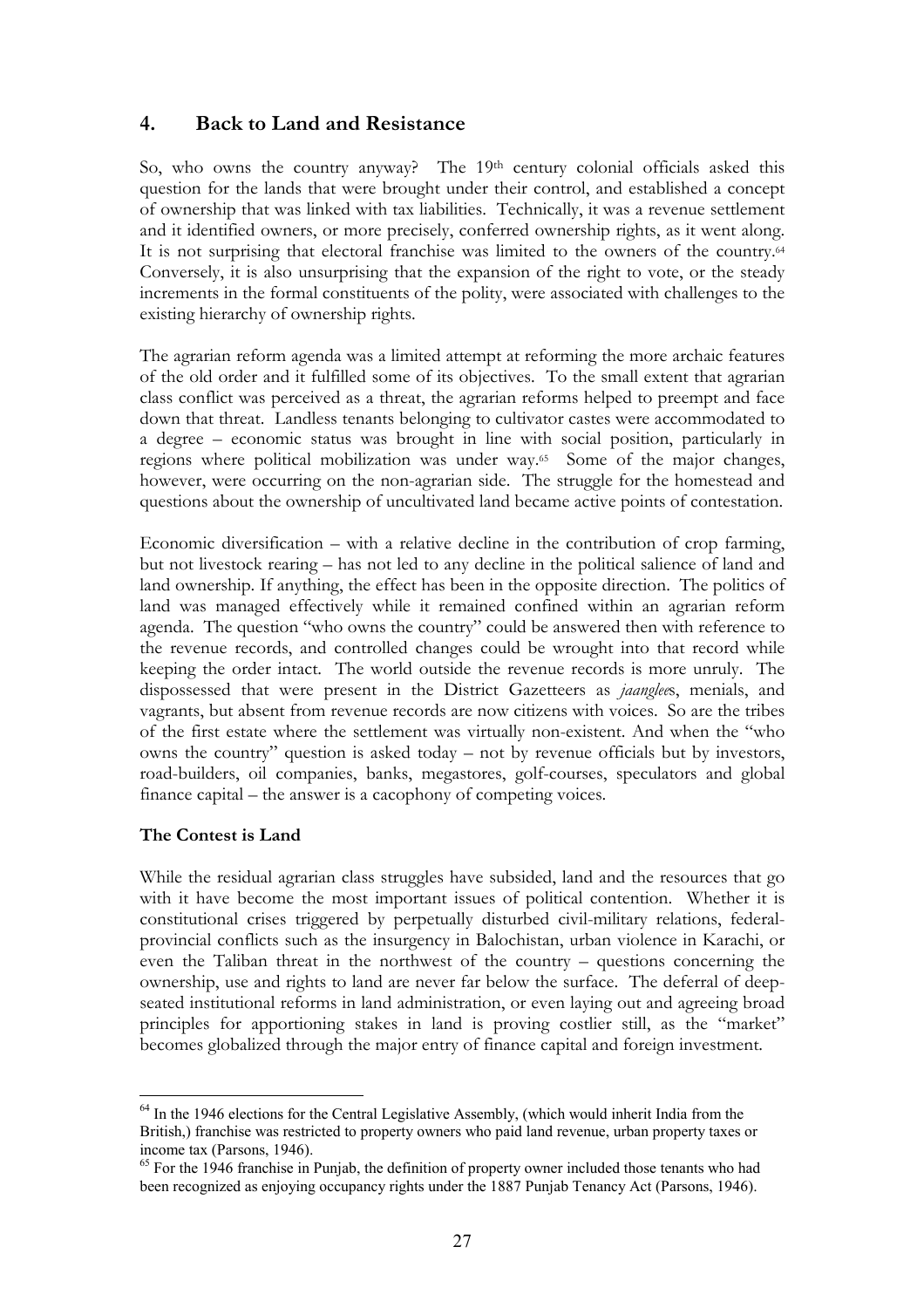#### *Civil-Military Relations*<sup>66</sup>

The latest chapter in the troubled history of civil-military relations in Pakistan – with long periods of direct military rule interspersed with civilian government to relieve simmering resentment – has brought into focus the economic aspects of the military's political hegemony. There is a growing understanding that the military has built up institutional stakes in the economy that go well beyond the defence budget. The most conspicuous aspect of "encroachment" into the civil economy is the privileged access to agricultural, commercial and residential land enjoyed by military organizations and personnel.

According to the defence analyst Ayesha Siddiqa (2007), the military controls around a tenth of all government land in Pakistan. Military officers are awarded agricultural lands as a normal part of career incentives, and the total land allotted to this group since 1947 amounts to around 2.3 million acres - equivalent to the total area of land allotted to beneficiaries of land reforms. In line with historical precedence, a major portion of land brought into cultivation due to the development of irrigation infrastructure was specifically ear-marked for military officers. Siddiqa (2007) claims that the military and its personnel have emerged as the largest "land barons" in the country.

There are three main ways in which the military and its personnel have gained access to valuable land for non-security purposes. The first is the continuity of the canal colony policies of awarding large areas of irrigated state land to military officers. The main land awards up to the 1970s were in Sindh, where large-scale irrigation projects opened up new tracts of irrigated area. At least a tenth of the new land was earmarked for allotment to military officers. Later, as local opposition to these allotments grew in Sindh, and as the supply of "barrage" land was exhausted, the focus shifted to southern Punjab where the expansion of the canal network brought further area under cultivation. It has been reported that much of the political impetus behind further irrigation development – in the face of opposition from downstream water-users and environmentalists alike – is coming from the military as the availability of land in existing canal districts runs out. It needs to be added that military officers are privileged but not alone in benefiting from the allotment of state land; civil officers too have been recipients of generous awards.

The second important source of land acquisition by the military is also a continuation of colonial policy. There are military cantonments around the country – ostensibly for the purposes of national defence – which have become important sources of economic opportunity for the military and its personnel. Cantonments usually take up large areas where apart from military bases, a wide range of "normal" civil activities take place. These include extensive social infrastructure for military personnel and their families, agricultural land, as well as commercial development. Formally, land for cantonments is acquired by the defence ministry for the specific purposes of national security from the relevant land authority. Most of the cantonments are on lands leased by the defence ministry from provincial governments. In the case of new cantonments, land has also been acquired from private owners through legal instruments such as the Land Acquisition Act of 1894, available to provincial and federal governments.

Security-related reasons have been used to establish local monopolies over other civil economy activities. The case of the Okara military farms in Punjab and the fisherfolks'

 $66$  The following section draws heavily upon the insights provided by Siddique (2007).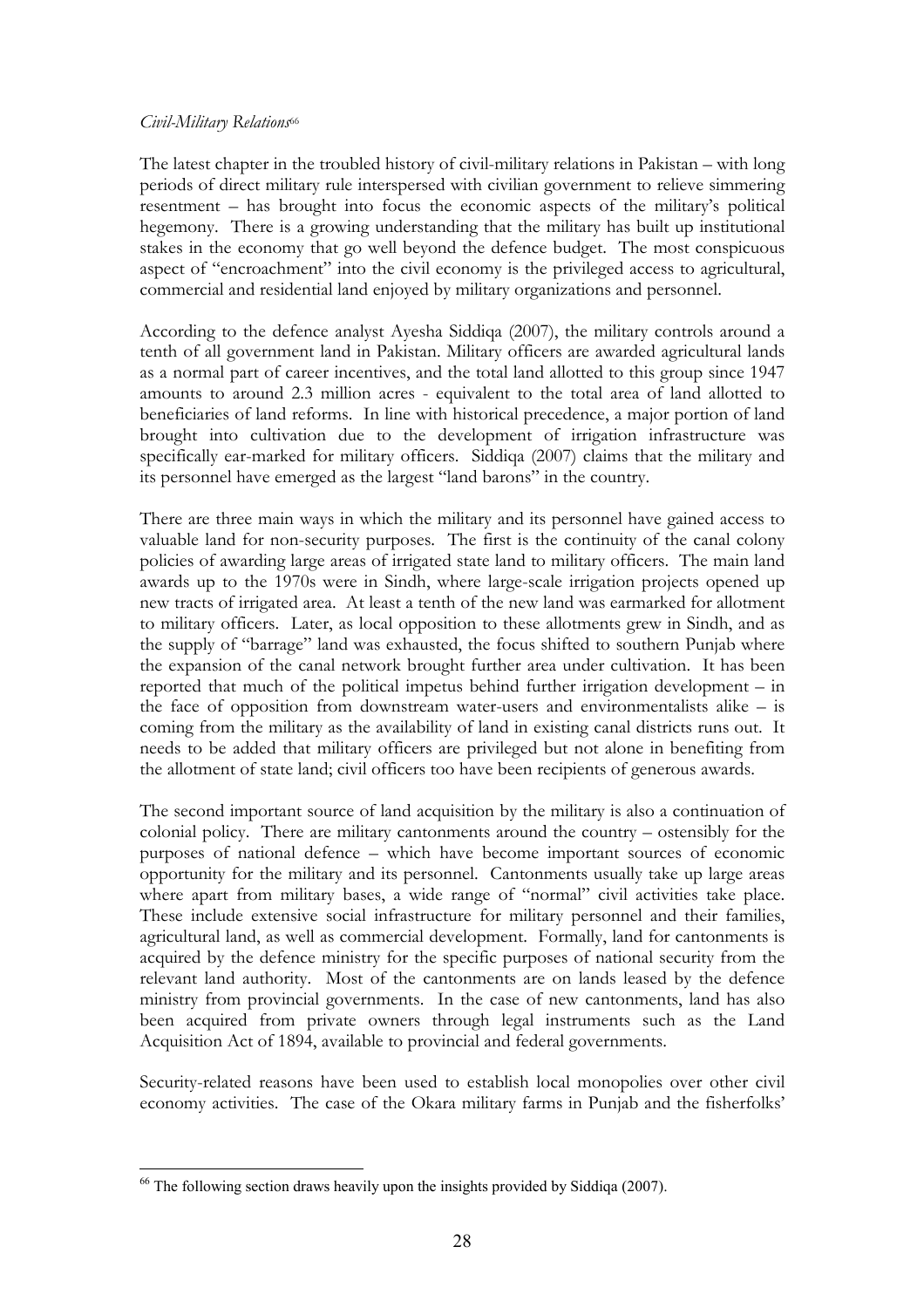struggle for the cancellation of fishing leases in coastal Sindh are disparate yet comparable.

In Okara, the military leased large tracts of land in the early part of the previous century from the Punjab provincial government in order to establish dairy farms. These farms were meant to supply milk and dairy products to the army – hence their purpose could be justified as being of direct relevance to defence activities. The tenants of these farms are civilian farmers who have customarily paid a harvest share to their army landlords. In 2002, an attempt was made by the army farm managers to change the terms of the contract from share-tenancy to fixed leases of specific time periods. This was interpreted by the tenants as a way of reducing their tenurial security, and they resisted.<sup>67</sup> The military managers used coercive means to force the tenants to agree new contractual terms, but the resistance continued until the issue became a major source of embarrassment for the military authorities.<sup>68</sup> The suspicions of the tenants remain unanswered.

Coastal lakes and marshes in southern Sindh sustain large communities of fisherfolk. The region was "militarized" due to its proximity to the Indian border, and the Coast Guards – a military force – established a monopoly over fishing rights in the area of its domain. Coast Guards would award fishing licenses to particular contractors who would then allow fishing to take place in return for a fee. There were complaints of extortionate practices, and claims on the part of the traditional fishing communities that they enjoyed historically exclusive rights of fishing in these lakes and swamps. The two cases are similar in the sense that the military organizations used security-related rationale to create stake for themselves in otherwise non-security related activities. In the former case, the original rationale was connected to military supplies, and in the latter it was to do with the proximity of the border. The case for military involvement was unconvincing in either case.

The third, and possibly the most conspicuous entry of the military into the land economy is the mushrooming of "defence housing authorities" (DHAs) across prime urban areas of the country. The DHA purports to be a welfare organization for military officers who are allotted residential and commercial plots in new urban developments at highly subsidized rates. The officers generally sell the allotted plots at huge profits. Lands for DHAs have been acquired through a variety of means – many of them involving the use of the "public interest" clause of the Land Acquisition Act. In some cases, land was initially acquired for defense purposes by cantonments, and then subsequently turned over to a DHA.<sup>69</sup> In other cases the civilian machinery for land acquisition was deployed. In virtually all cases, however, there was a significant change of status in the use to which land was put over the course of being acquired.

The DHA innovation started in Karachi with the establishment of a Defence Housing Officer's Society in the 1950s. This was a relatively inconspicuous development at the time, as many other interest groups within or close to the state went about acquiring land for residential and commercial purposes.<sup>70</sup> In the 1980s, however, during the period of a

 $67$  Shehzad (2003)

<sup>68</sup>Rizvi (2006); Adams (2004)

 $69$  Siddiqa, 2007

 $70$  The same period saw the establishment of housing schemes for civilian officers in Karachi, which was the capital of Pakistan in the first decade after independence. One rationale for such allotments was that many of the state officials had migrated from India and there was a dearth of accommodation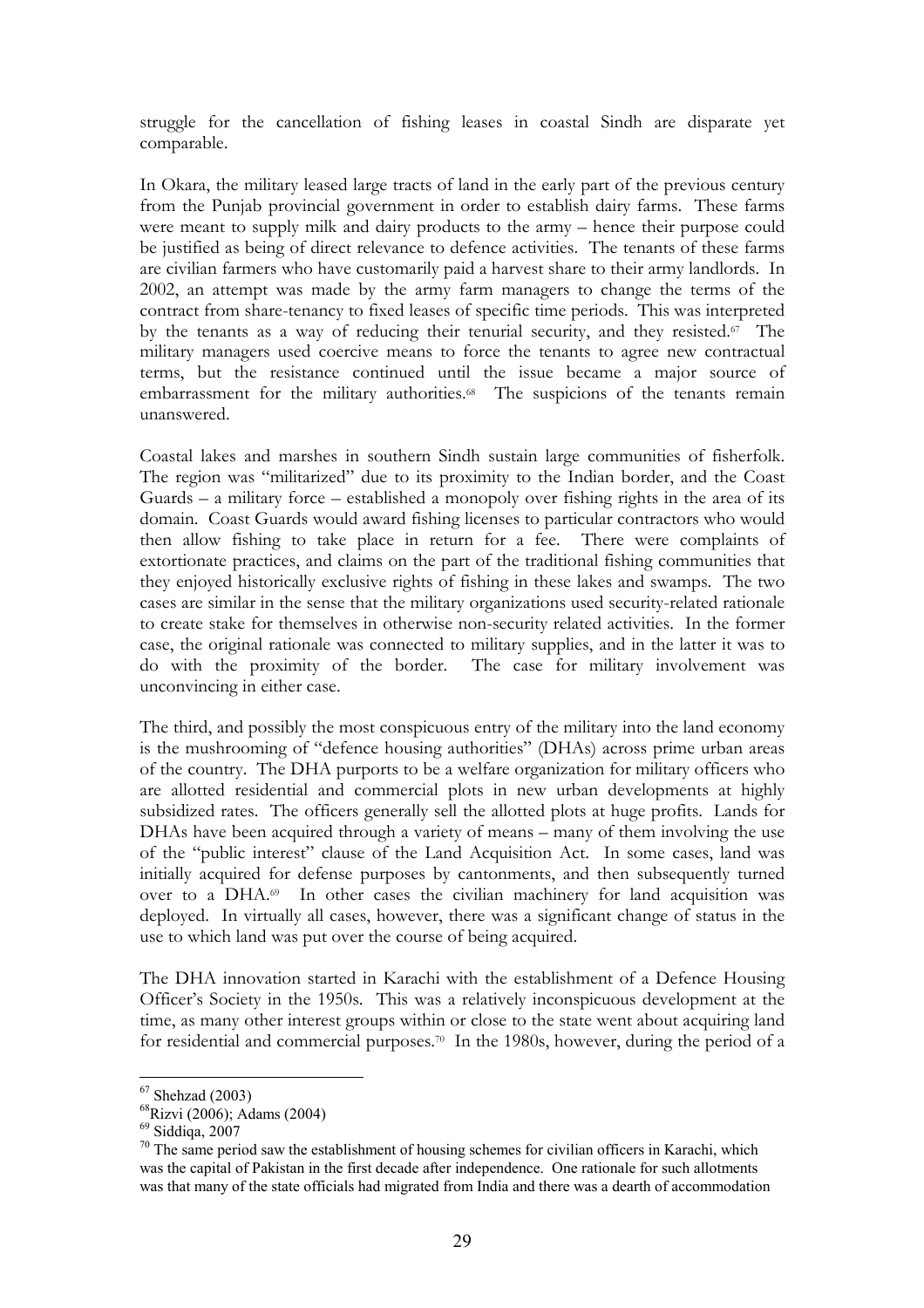military government, the Defence Housing Society was considerably expanded. This was also a time when the real estate market experienced a boom, as foreign exchange flows into Pakistan expanded as a result of the war in Afghanistan and Pakistan's role as a conduit of assistance.71 In the latest round of military government, the Defence Housing Society was converted into Defence Housing Authorities, operating under the direct control of the local military commander, and similar DHAs were created in all the major urban centres of the country.

The DHAs have further partnered with foreign investors and property developers in new schemes and developments for purely commercial purposes. These developments are a far cry from the original "employee welfare" function associated with subsidized land allotments to serving and retired officers. Under periods of direct military rule, the DHAs enjoy a large measure of autonomy and immunity from existing environmental and compensatory laws. One particularly contentious scheme is the handover of two islands off Karachi to a Dubai-based property developer for building luxury housing complexes. The DHA asserts ownership, even though local fishing communities claim to be the historical inhabitants and owners of these barren islands. The fisherfolk were forcibly evicted to enable the Dubai-based developer to start its operations.<sup>72</sup>

The military's involvement in the land economy has a number of salient features and has led to several types of contest over land. The continuation of the "historical" policy of agricultural land allotment came to be resisted in Sindh – far more so than it had been in Punjab in the decades before – as awareness had increased about the value of land that had been developed through canal construction. The notion that this was state land, and that it was the state's prerogative as to how this land should be allotted became politically indefensible. The opposition to military land allotments was premised on the grounds that local tillers of the soil – the *haari*s – had the first right to any new land being developed. These claims of preemption were backed up by references to the notional – though not legal – collective ownership of the land on the part of the Sindhis. The opposition to military land acquisition, therefore, was generically similar to the political opposition to the allotment of state-controlled land to civil officers, or indeed to other "outsiders" such as refugees from India. It is natural, moreover, for military (and other "outsider" state beneficiaries) to dispose off their allotments to local stakeholders.

The issue of "group" rights of "indigenous" communities also became conspicuous in Baloch opposition to the acquisition of land for cantonments. A unique feature of the military's land economy is the creation of an enclave where property rights arrangements can function in isolation from the economy and society outside. In some parts of the country, the military enclaves acquire the characteristic of ethnically distinct islands surrounded by "indigenous" communities – virtually like colonial outposts. The enclaves not only operate in institutional isolation from their surroundings – they also draw upon local natural and public resources in order to make themselves viable. The DHAs have extended the enclave idea further by converting themselves into safe havens for domestic and foreign investment – havens that keep the institutional, environmental and usufruct concerns of other claimants at bay through sheer force.

*Balochistan and the First Estate73*

in the new capital.

 $71$ Siddiqa (2007).

<sup>72</sup>Pakistan Fisherfolk Forum (2008)

 $^{73}$  This sub-section draws upon Gazdar (2007a) and the references cited there.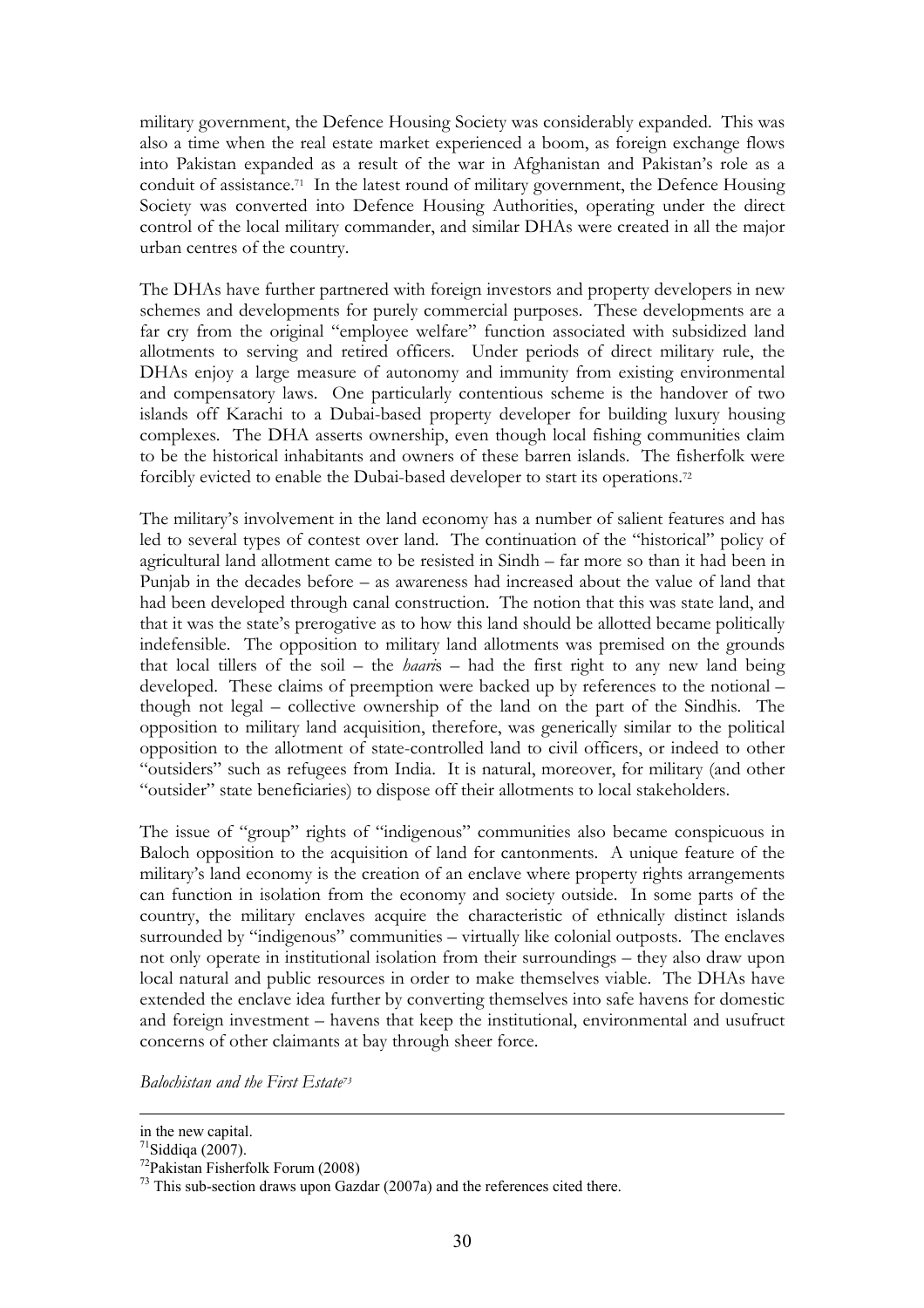The civil conflict in Balochistan – Pakistan's largest province in terms of land mass – was sparked off by a number of acts of violence committed in the name of Baloch nationalism. Some shadowy organizations claiming to represent the interests of the Baloch people – the largest ethnic group in Balochistan – claimed responsibility for terrorist attacks on foreign engineers, security forces, and various installations such as gas pipelines and railway lines. While the precise identity of various militant groups remains fiercely debated, the issues raised by them were widely echoed across the political spectrum in the Baloch population. Traditional leaders of the Baloch community – mostly tribal chiefs of central Balochistan – were quick to articulate the "Baloch cause". Although couched in terms of national aspirations for self-governance, the main demands of Baloch nationalism are around the ownership and use of land and natural resources.74

The conflict in Balochistan has cost hundreds of lives, including those of some important political leaders of the Baloch. Vast areas of the province have been under military control and security operations have included the frequent use of air power against insurgents as well as civilians. Internal displacement reached tragic proportions with reports that some 80,000 people had moved from their homes in conditions of destitution and despair to other parts of the province or to other provinces. Hundreds of people have "disappeared" and are thought to be detained by state secret services.

Balochistan – particularly its Baloch dominated centre and south - is large in land mass and rich in natural resources but with a sparse population. Most of the province is arid or semi-arid with erratic and seasonal crop production. The traditional economy has centred around raising livestock, trade, and marine fishing along the long coastline. Part of Balochistan (mostly the ethnic Pashtun north) was governed directly by the British Indian empire, while the rest consisted of various local states and fiefdoms, the largest one being the Khanate of Kalat. In terms of local governance, however, both British Balochistan and the local states enjoyed a high degree of autonomy. Land settlements were incomplete and erratic and their results were widely disputed. The idea that "nonsettled" land belonged residually to the state, however, persisted at the formal level.<sup>75</sup>

Into the heady mix of strong tribal and ethnic social organization and solidarity and incomplete institutional integration into the state, throw in rich natural resources. Large and varied reserves of mineral resources were discovered in Balochistan, particularly its centre and south (mostly Baloch dominated regions). Coal mines had been discovered a long time ago during the British era. The legal position on the ownership of mineral resources was similar to the rest of British India – all rights to royalty vested with the state. In practice, however, tribes claimed ownership of the land its resources. A way around was found by mineral departments of provincial governments in awarding coalmining contracts to local parties only. In common parlance, the fee that local tribes and tribal chiefs charged from actual mine operators has come to be known as "royalty". There was an implicit acknowledgment of the rights of local communities over resources even if the law favoured the state.76

The issue of "royalty" became more acute with the discovery of natural gas reserves. A little-noticed change in law had transferred the ownership of natural gas and oil from the

 $74$ Gall (2006).

<sup>75</sup> Gazdar (2007a).

<sup>76</sup> Gazdar (2007a).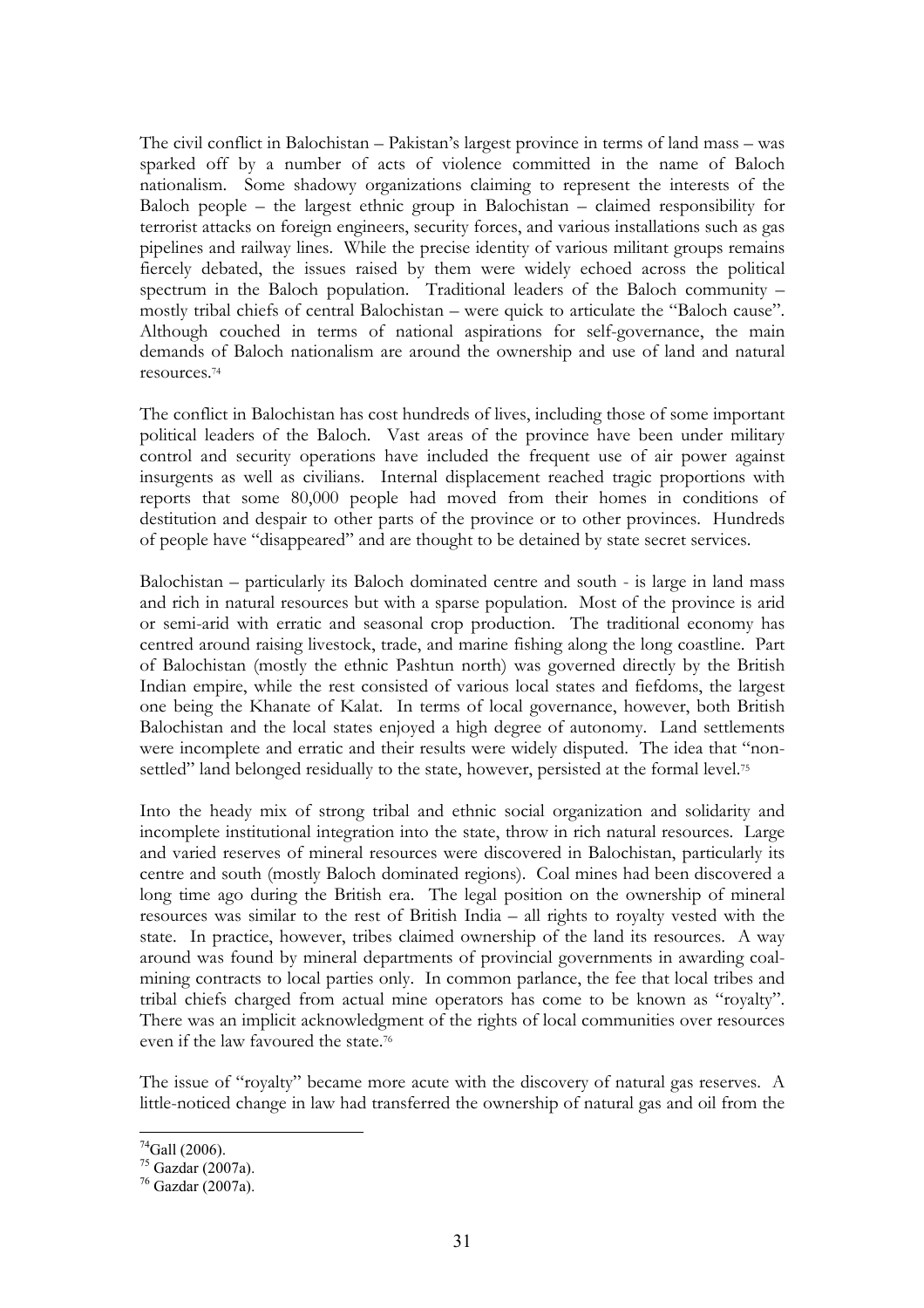provincial to central government. The constitution upheld this position. Balochistan was sitting on vast reserves of natural gas, and was not legally entitled to any proceeds from its exploitation. Moreover, local communities where the natural gas was found had no legal claims to this resource. Although the natural gas companies paid "royalties" in the form of subsidies, and service contracts to local tribal chiefs, the scale of economic advantage had tipped decisively in the favour of outsiders. Local "royalties" amounted to a small proportion of the surpluses earned from Balochistan's natural gas. While the provincial government was impoverished and dependent on loans and handouts from the federal government even for its normal functions, Balochistan supplied over half of all natural gas consumed in the rest of Pakistan over the decades.

While the province remained relatively under-developed and starved of infrastructure, the last decade saw the launching of a number of high profile projects aimed at improving transport and communication network. The most conspicuous was the development of a deep-water port at the fishing town of Gwadar near the Iranian border and close to the mouth of the Gulf.<sup>77</sup> On closer examination, it turns out that most of the infrastructure development in Balochistan was related to the Gwadar port.78 There was a concerted campaign to promote Gwadar as a destination for real estate investment.79

The land in and around Gwadar became a source of contention quickly. The revenue records were incomplete and contested, but were used by the government to acquire several thousand acres for various agencies. Other land around the town changed hands several times and estate agents across the country began to market plots in housing and industrial estates on the promise of high returns. A speculative bubble emerged between 2001 and 2006 to be deflated once a greater sense of realism was restored - aided in part by an escalation in the insurgency in Balochistan. The master-plan requires the eviction and resettlement of the entire population of the old town.80

There was intense political mobilisation in Balochistan around Gwadar on two separate counts. First, it was widely believed that land was being taken over by the state and by private investors at the expense of the local communities. Various news reports also reflected the general view that the major share of earnings from the Gwadar Port would not be repatriated to the provincial or local government, nor would they have a stake in running the Port Authority.81 While the government was keen to promote visions of Gwadar turning into a Dubai, the Baloch population feared a repeat of the Karachi experience. The latter was, in the eyes of the local communities, a simple case of dispossession and marginalization. Second, the land records that existed worked in the favour of the traditional ruling castes and families of the region. The working castes and classes, such as the Medh fisherfolk and the Darzadas were unable to assert legal title to their historical rights of usufruct.

Gwadar became a potent symbol of ethnic and class-based dispossession in the face of strategic imperatives, migration, and finance investment. It united Baloch political

<sup>77 &</sup>quot;Great Land Robbery" (2008).

<sup>78</sup> See Budhani and Mallah (2007).

<sup>&</sup>lt;sup>79</sup>. Foreign investment poured in from UAE, China, South Korea and Singapore. The investment was channeled towards developing the port, setting up industries, as well as investment in real estate. "Gwadar Project in Second Phase" (2005)

<sup>80</sup> Fazl-e-Haider (2005)

<sup>81 &</sup>quot;Tax free Zones in Gwadar" (2005); Fazl-e-Haider (2007).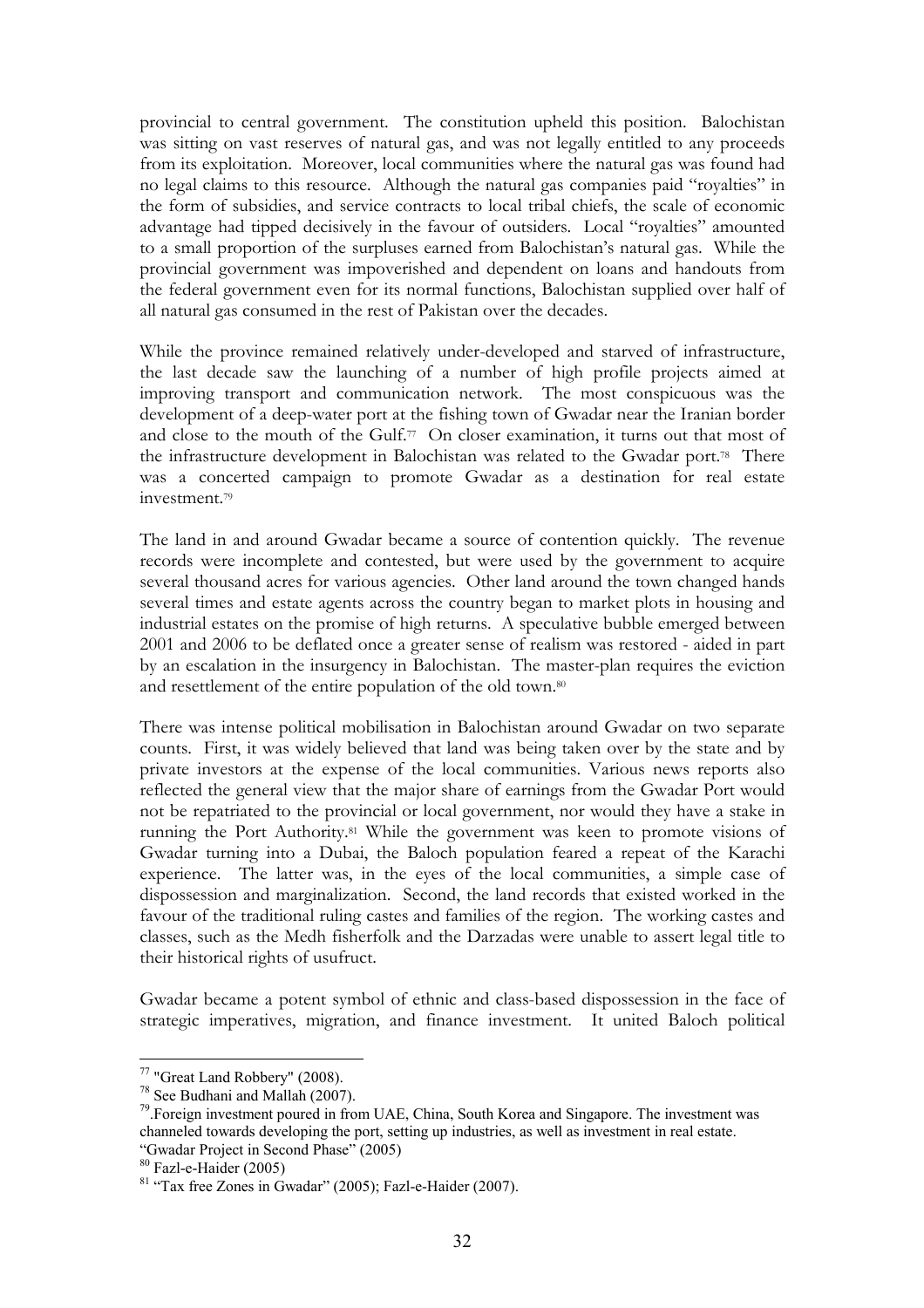opposition to the development agenda pursued by the Pakistani state which had undermined and bypassed provincial government and other local institutions.

#### *Pashtun Tribal Areas*<sup>82</sup>

Collective ownership rights play a key role in maintaining tribal solidarity in the first estate. In the Pashtun regions – northern Balochistan, the Federally Administered Tribal Areas (FATA) and the North-West Frontier Province (NWFP, also known as Pakhtunkhwa), the Pakistani state faces one of its most serious challenges. The prospects of a Taliban-Al Qaeda takeover of these regions is a widely perceived security threat to Pakistan, Afghanistan and the wider international community. The institutional context of the challenge has received less attention than its ideological and security dimensions.

The challenge and the counter-strategies posed by the Taliban Al-Qaeda (TAQ) rely on prevailing tribal structures and solidarities to pursue their political aims. The fact that the Pashtun tribal regions of the first estate had not been "settled" allowed room for movements of Islamic clerics to encroach upon traditional tribal domains of authority – such as arbitration and dispute resolution. In regions such as Swat where the old order was based on clan hierarchy rather than tribal solidarity, there was a great deal of contest in land claims within communities. Here too the clerics positioned themselves as arbitrators<sup>83</sup>

Islamic clerics, however, remain at a disadvantage vis-a-vis the traditional tribal leadership when it comes to the demarcation and safeguarding of a tribe's collective interests – especially its territorial claims and assertions. The fact that the tribes rather than the state are seen as legitimate repositories of collective rights over common property resources reinforces the weakness of state institutions. The relative decline in the value of rents from common property resources – due to diversification and militarisation of the economy – has probably contributed to a decline in the authority of traditional leaders who were challenged initially by the Islamic clerics and then by TAQ.

Any strategy to stem the tide of Taliban-Al Qaida led militancy cannot ignore the issue of land rights. In areas like Swat serious consideration will have to be given to thoroughgoing land reforms that remove contention and conflict within communities. In other places, like many of the FATA agencies, the TAQ threat will have to be met in the first instance by restoring the position of traditional tribal leaders. These leaders have a natural advantage over the clerics in promoting the group interests of tribes in the management of common property resources in the face of rival claims of neighbouring tribes. Any reforms that revalue and formally recognize the local management of common property resources, therefore, will elevate the authority of tribal leaders over religious clerics or TAQ militants.

### *Political Conflict in Karachi*

The largest urban metropolis of Pakistan has been wracked by political conflict since the mid-1980s. Although the intensity of the conflict and violence has abated since the late 1990s, the city remains politically divided between parties and groups that claim to

 $82$  This sub-section draws upon author's ongoing joint work with Asad Sayeed and Khalid Aziz. For an analysis of FATA violence see Aziz (2007).

<sup>83</sup> Bengali (2009).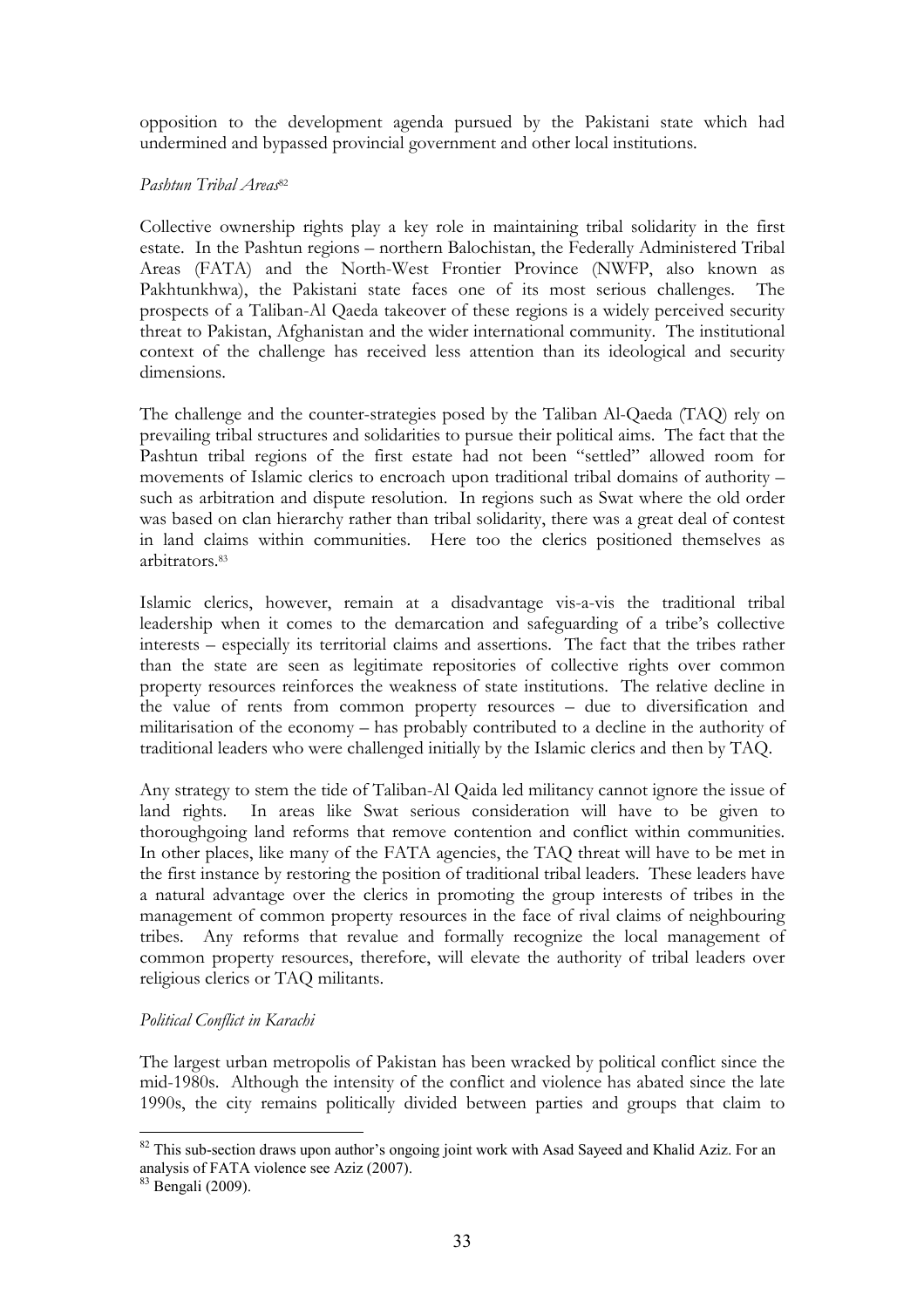represent various ethnic, sectarian and class interests. The emergence of ethnic politics in the city marked a shift from the past, and the political evolution of the city since then has been interpreted as one of the management and moderation of ethnic divisions.

The Urdu-speaking "Mohajirs" – or descendents of Muslim migrants and refugees from India – form the largest single ethnic group, comprising just under half of the total population. The remainder of the population is made up of the major Pakistani ethnic groups (Punjabis, Seraikis, Pashtuns, Sindhis, and Baloch) and other groups such as Gujaratis, Kachhis, and Bengalis who are exclusive to Karachi. The emergence of the MQM or the Mohajir Quami Movement ('Mohajir national movement') which later changed its name to the Muttahida Quami Movement ('united national movement') was a major a turning point. The party soon acquired a reputation for militancy and violence, and faced several rounds of state persecution. There were militant and armed factions also among other ethnic groups that pursued violent politics to varying degrees.

Since the late 1990s the MQM as well as other groups have reverted to electoral politics to pursue their aims. While maintaining armed wings, these parties have participated in local, provincial and national elections – on nominally non-ethnic programmes. They have tried to reach out across ethnic boundaries to attract members and supporters in "other" communities. The MQM has controlled the city government since 2005, and was an important member of the ruling coalition in Sindh and in the national government between 2002 and 2007. In the national and provincial elections in 2008, the MQM secured three-fifths of the popular vote, but 85 per cent of the seats from Karachi. Its major contender was the Pakistan Peoples Party (PPP), and surprisingly, the Pashtun-based Awami National Party (ANP) which managed to win two seats in the Sindh provincial assembly.

The relative peace in Karachi, interspersed with violent clashes between political rivals and other groups, conceals an emerging geographical and class cleavage in the city. While the MQM retains its electoral dominance, it is clear that the political geography of Karachi has become divided between the centre and the periphery, with some exceptions in both zones that tend to prove the rule. The geographical centre of the city consists of mostly formal settlements and housing and commercial areas with secure property rights of long-standing. These areas form the core of support for the MQM – quite largely because they are home to its original ethnic base (Urdu-speaking migrants from India).

The periphery consists of expanses of *katchi abadis* (irregular settlements) and *goths*  (historical villages), which too have acquired the characteristics of urban irregular settlements. The periphery is ethnically more diverse than the centre, and dominated numerically by working classes compared with middle class preponderance in the centre. The main exception in the centre-periphery classification is the "old" areas of the city to its south. These are settled and regular, but with some characteristics of the periphery – there is greater ethnic and class heterogeneity.

The centre-periphery divide has been manifest in electoral politics. While the centre remains a stronghold of the MQM, the periphery has seen a consolidation around the main rival party, the PPP. In the recent elections the PPP and ANP arrived at an understanding to jointly face the MQM. The geographical divide has also been evident in incidents of political violence over the last few years, leading up to the recent elections. Clashes between rival groups across the city claimed the lives of over fifty persons in May 2007, when the government and opposition parties collided over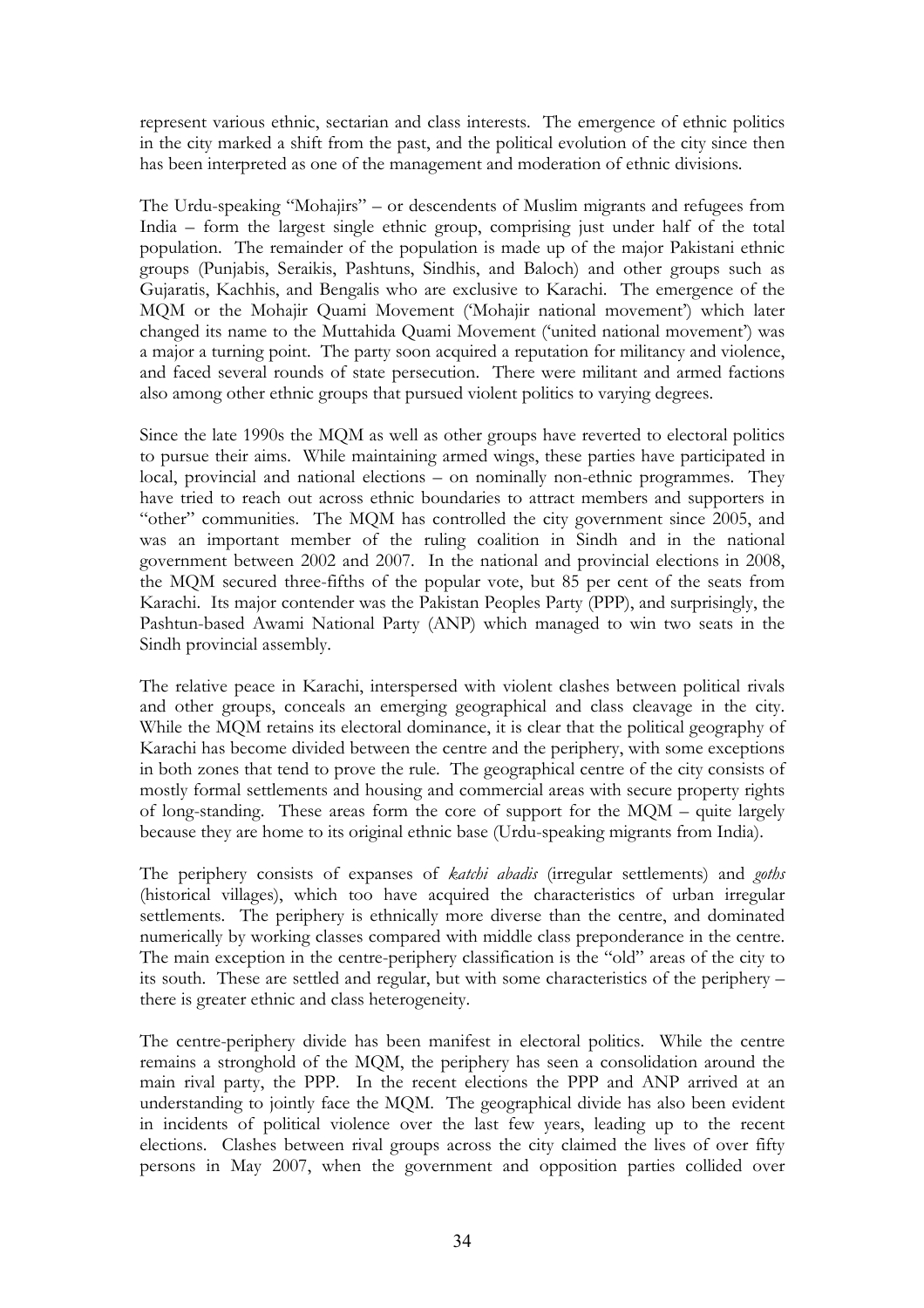welcoming the deposed Chief Justice Iftikhar Mohammad Chaudhry to the city. Human rights organizations that documented the violence found a clear geographical pattern – with the central parts of the city under firm MQM control, and the periphery in the hands of its opponents.<sup>84</sup>

Rival claims to land have played a key role in the evolution of the centre-periphery divide. The peripheral areas have diverse levels of tenurial security – they are mostly made up of irregular settlements at different stages of development and regularization. Pashtun and working class Punjabis and Seraikis are present in large numbers in the irregular settlements. There are also numerous Sindhi and Baloch historical villages whose inhabitants claim to be the "original" owners of much of the land in the periphery. Although the "original" inhabitants of the historical villages are few in number, these villages grew in population as newcomers from Sindhi and Baloch communities came to settle here.

The MQM's period in government happened to coincide with two fortuitous developments: the extraordinary rise in real estate values due to inbound investment, and the availability of resources for public investment in infrastructure such as roads and expressways. Both these developments were triggered by the large inflows of foreign exchange into Pakistan after 9/11 – as foreign aid flows increased, and Pakistan was considered a safer home with "Muslim" capital held abroad coming under closer surveillance. The land hunger, combined with MQM's reputation for strong-arm tactics alarmed the communities living on the periphery, particularly the Pashtuns, Baloch and Sindhis, that they faced eviction at the hands of property developers. These fears were stoked by several high profile urban development projects (notably the Lyari Expressway) where large-scale forced evictions did take place with the support of the MQM.

The Lyari Expressway (LEW) project – which is an elevated highway running over the old Lyari riverbed – connects the Karachi port with inter-city roads. The problem was that the riverbank was home to hundreds of thousands of families. While some claimed historic rights of ownership, most were migrants or descendents of migrants who had settled illegally on encroached public land. These settlements had acquired a degree of permanence, in line with numerous other *katchi abadi*s in Karachi. The process of eviction went through several stops and starts – with the authorities finally agreeing to allot land to the affectees as compensation. The new housing schemes set up ostensibly to house the affectees of LEW were used as an opening on the part of the city authorities to bring further land into residential use and to target that to middle class investors. The effect was to further alienate residents of *katchi abadis* and *goths* in the periphery, as they would be evicted to make room for new housing schemes.

The periphery's fear of dispossession extended beyond the city limits to neighbouring coastal districts of Thatta and Lasbela (in Balochistan). The perceived nexus between foreign investors (mostly from West Asia, and often including Pakistanis resident in those countries), local political bosses and the military was seen to be operating everywhere. Property development schemes requiring the relocation of several coastal villages in Karachi and its surroundings were widely advertised – this was the first time that the potential affectees ever got to hear of the schemes. In Lasbela the Pakistan Air

<sup>84</sup> Human Rights Commission of Pakistan (2007).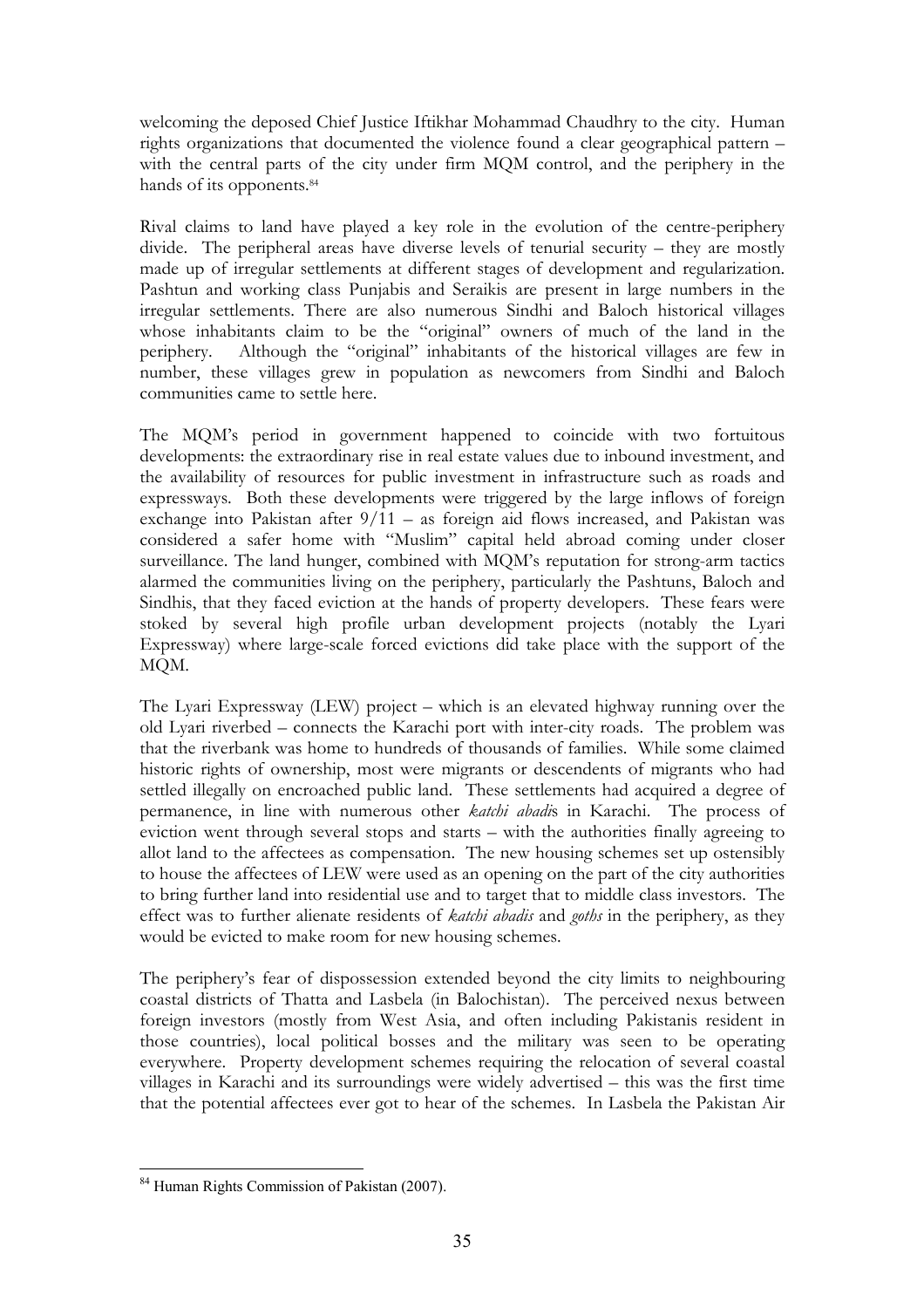Force was involved in a bid to acquire a large chunk of the coastline – including a national park – for a firing range.

There were protests led by opposition political activists across the periphery – particularly among ethnic Sindhi, Baloch and Pashtun communities. For the "indigenous" ethnic Sindhis and Baloch, the fear of dispossession tapped into a longer collective memory of having been marginalized through the development of Karachi in the first instance. For ethnic Pashtuns, these protests were a statement that they too now enjoyed some collective rights in Karachi that needed to be acknowledged. These mobilizations and similar ones in working class irregular settlements within the city allowed the opposition parties to regain the initiative across Karachi, and to mount a sustained challenge to the MQM. It is interesting to note that the MQM itself traces its lineage to the efforts of poorer segments of the Mohajir community to secure tenurial security in *katchi abadi*s in what was then the city's periphery.

## **Politics of Rent**

### *Market Illusion*

Land is arguably the most important economic resource after labour, and a natural target for reform in the interests of economic performance. A contemporary expression of this idea is the promotion of well-functioning land markets. It is argued that a land market with secure, anonymous and low-cost transactions is the key to economic efficiency and poverty reduction. Land, after all, is an economic entity like all others, and it ought to be transacted like other goods and services in a clear and flexible manner. The market idea resolves, at a stroke, the problem of agrarian structure, homesteads, uncultivated land, collective ownership of common property, access to mineral resources, and expected value of future investments. If property rights in land could be clearly specified, and costs of transactions lowered, land could be put to its most optimal use, constrained only by public interest reflected in government policy. Only if.

As this essay has tried to show, the history of institutional reforms in land is only partially an account of defining, specifying and securing property rights. It is quite largely a story of altering entitlements, empowering some individuals and groups, marginalizing others, and only sometimes changing the distribution in favour of the historically marginalized. It is also quite substantially a story of mobilization and resistance, through which claims have been held, rights and privileges won, and property rights asserted, defended, and acquired in order to effect nominal market transactions. The arrangements for holding land are deeply embedded in the social, political and institutional fabric of the country. The idea that all this can change simply through the computerisation of land records, and the elimination of red-tape from the land bureaucracy is as fanciful as the peasantcultivator vision that drove the agrarian reforms agenda of the 1950s.

Take away the "unsettled" expanses of the first estate, or the "uncultivated" areas of Sindh and Punjab, ignore the explicitly discriminatory laws and land allotment rules relating to "cultivator castes", set aside the problem of contract enforcement in situations where social power dominates formal state power, and try to forget the history of dispossession and resistance through which rights to land have been negotiated and renegotiated - you still have to deal with instruments such as *benami* that are routinely used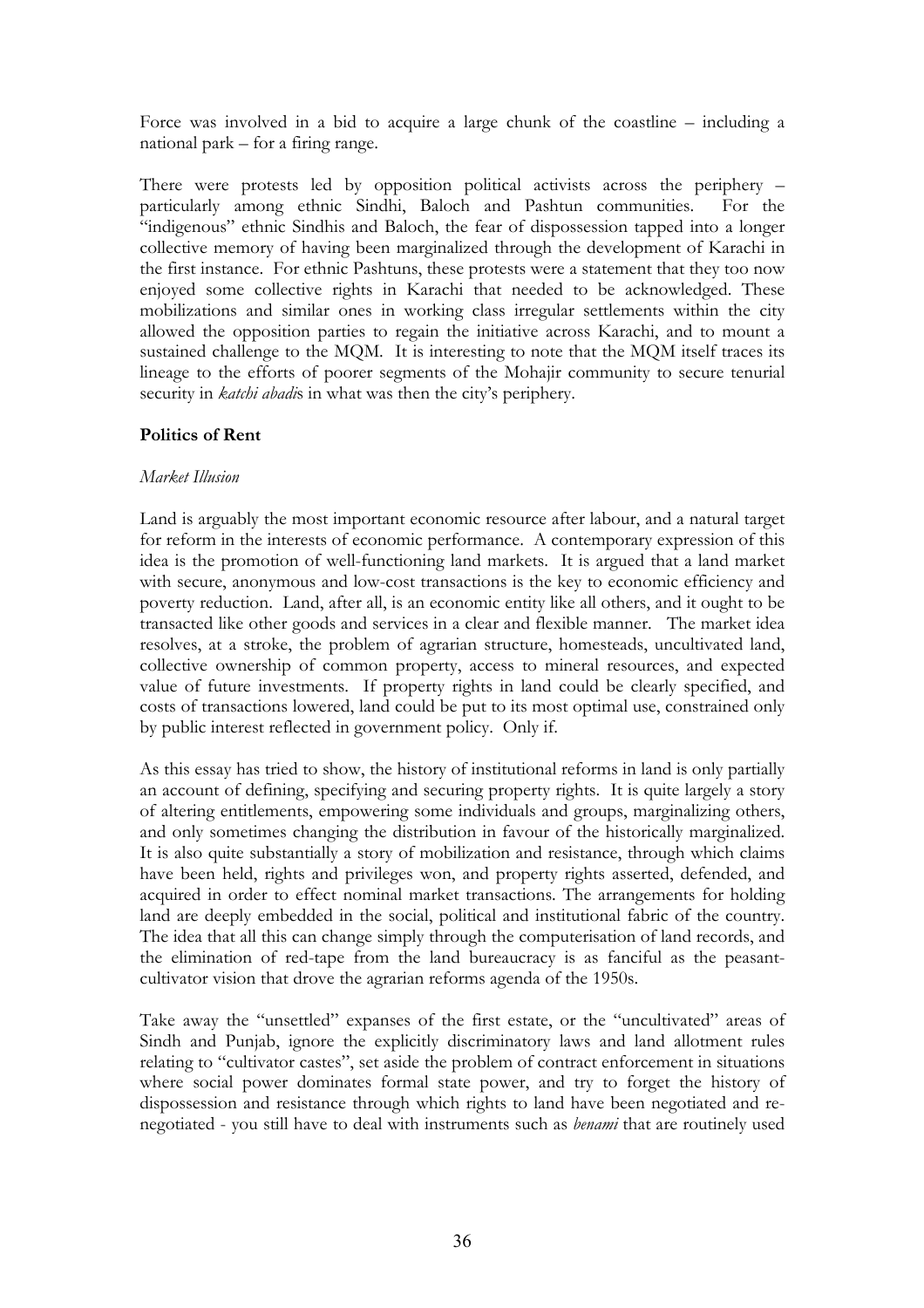to deny substantive property rights to women.<sup>85</sup> It is remarkable that Pakistani courts allow the diminution of legal title in the face of patriarchal stubbornness. If there is an abiding lesson from Pakistan's experience, it is that land reform makes sense as an integral part of a broader agenda of social reform, rather than its substitute or appendage.

The enclave economies of the cantonments or the DHAs – as well as other similar enclaves – create market-like conditions in small institutional islands which are surrounded by a sea of competing claims. In fact, the institutional islands themselves represent group claims that are enforced through arbitrary and dubious measures. On its own, the entry of global finance capital reinforces rather than subverts these essential features of land arrangements.

#### *Rents are Political*

The contest over land is not only pervasive, it is also entirely political. Whether it is longstanding struggles against dispossession, disputed claims of ownership, assertion of group identities, or disagreements about changes in land use, the issue at stake is rent. Who are the rightful beneficiaries of canal development? The "indigenous" *jaanglees*, or migrant settlers and military officers? Should the conversion of land use from farmland to golf courses benefit the agrarian owners or some combine of foreign financiers and military officials? Who should be the main claimant of "royalties" or surpluses of oil or natural gas, once the costs of prospecting and production have been taken into account? The federal government, the provincial government, tribes, local individuals, urban consumers, or shareholders in oil and gas companies? Who are the "real" owners of Karachi and its surroundings? Which level of government? Existing residents, original "indigenous" communities, migrants and potential migrants, or property developers?

All of these options are equally good or bad from an efficiency point of view, because they relate to rents on an existing resource. Even the law, as it is has been interpreted in Pakistan, does not provide a reliable or consistent answer. The Land Acquisition Act of 1894 states quite clearly, for example, that when determining the appropriate compensation for any land forcibly acquired by the state for public purposes, no consideration will be given to any expected change in the market value of the property due to change of use.<sup>86</sup> Subsequent legal argument widened the scope so much so that it is now required that the compensation should take into account any enhancement of value due to a proposed change of use.<sup>87</sup> In fact, it can be surmised that land acquired for *bona fide* public purposes – such as road construction – tends to be overcompensated while that acquired for private purposes through dubious applications of the law tends to be under-compensated.<sup>88</sup>

<sup>85</sup> SDPI (2008)

<sup>86</sup> Section 23, Land Acquisition Act 1894, cited in Farani (2005).

<sup>87</sup> Farani (2005), p 203.

<sup>88</sup> There are well-known cases of landowner using political influence to divert the routes of major road projects so that their lands are acquired under over-generous compensation packages. By contrast, there are cases such as that of a car manufacturer for whom the government forcibly acquired land using the land acquisition law at minimal rates of compensation, only for the land to be turned over into a luxury golf course, thus multiplying its value several-fold (Sherani, 2006).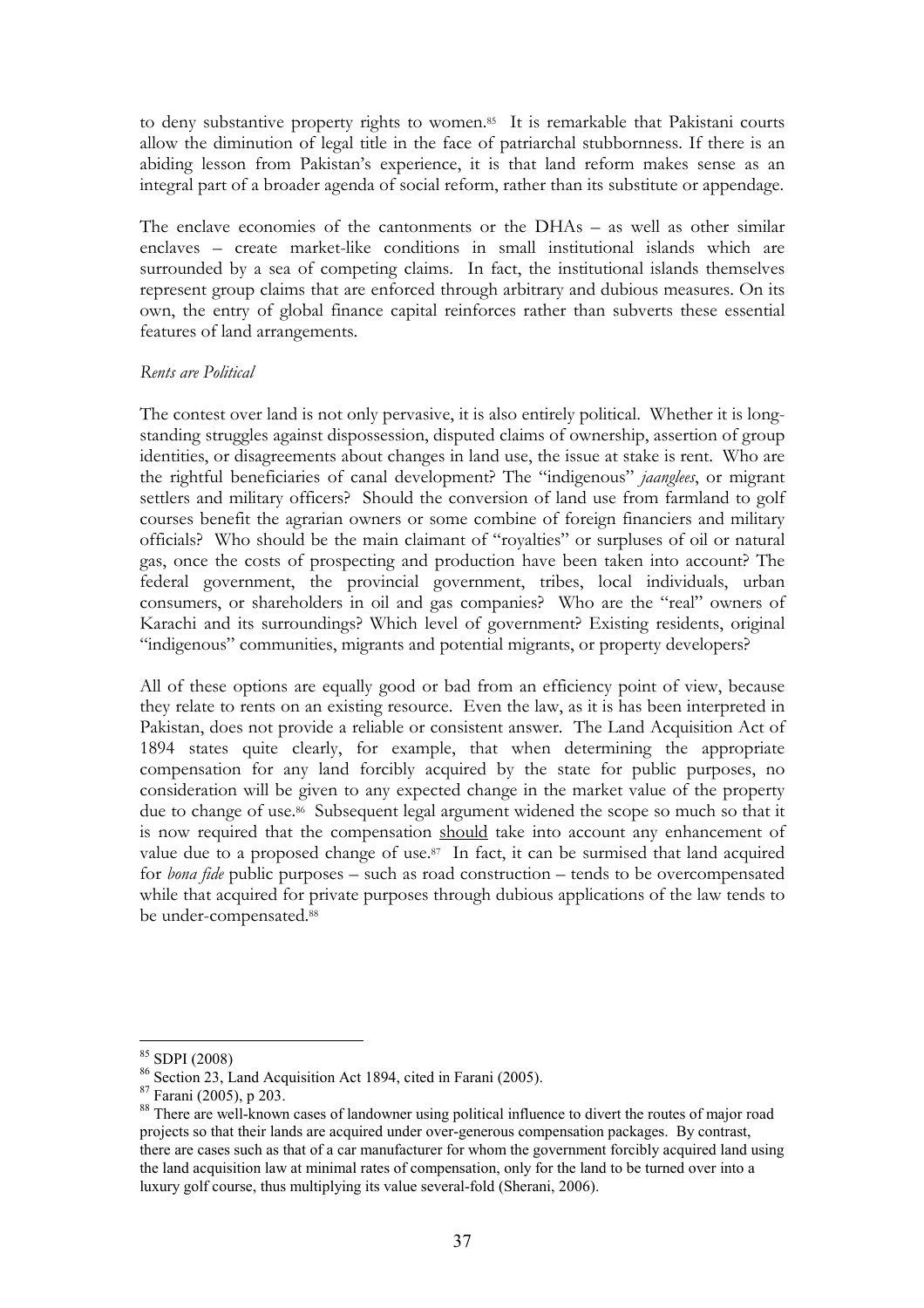#### *Emerging Principles for Reform*

Where exactly the distribution falls, therefore, depends on the balance of political power, though it can be guided by normative principles and prudential experiences from history. There are two clear candidates for the appropriation of rents from land development, change of use, and the exploitation of mineral and common property resources. The first is public good, exercised through federal, provincial and local levels of government. The second and overlapping candidate consists of marginalized and historically dispossessed groups and individuals. The latter principle of putting last first may also guide the definition of public good. These two principles taken together are selfavowedly normative ones, and need not be defended any further. A third principle emerges from the experience of reform and dispossession. It is about the political sustainability of any arrangement or award that does not properly acknowledge collective stakes of groups and communities over land and resources – even where this land might be privately owned in nominal terms.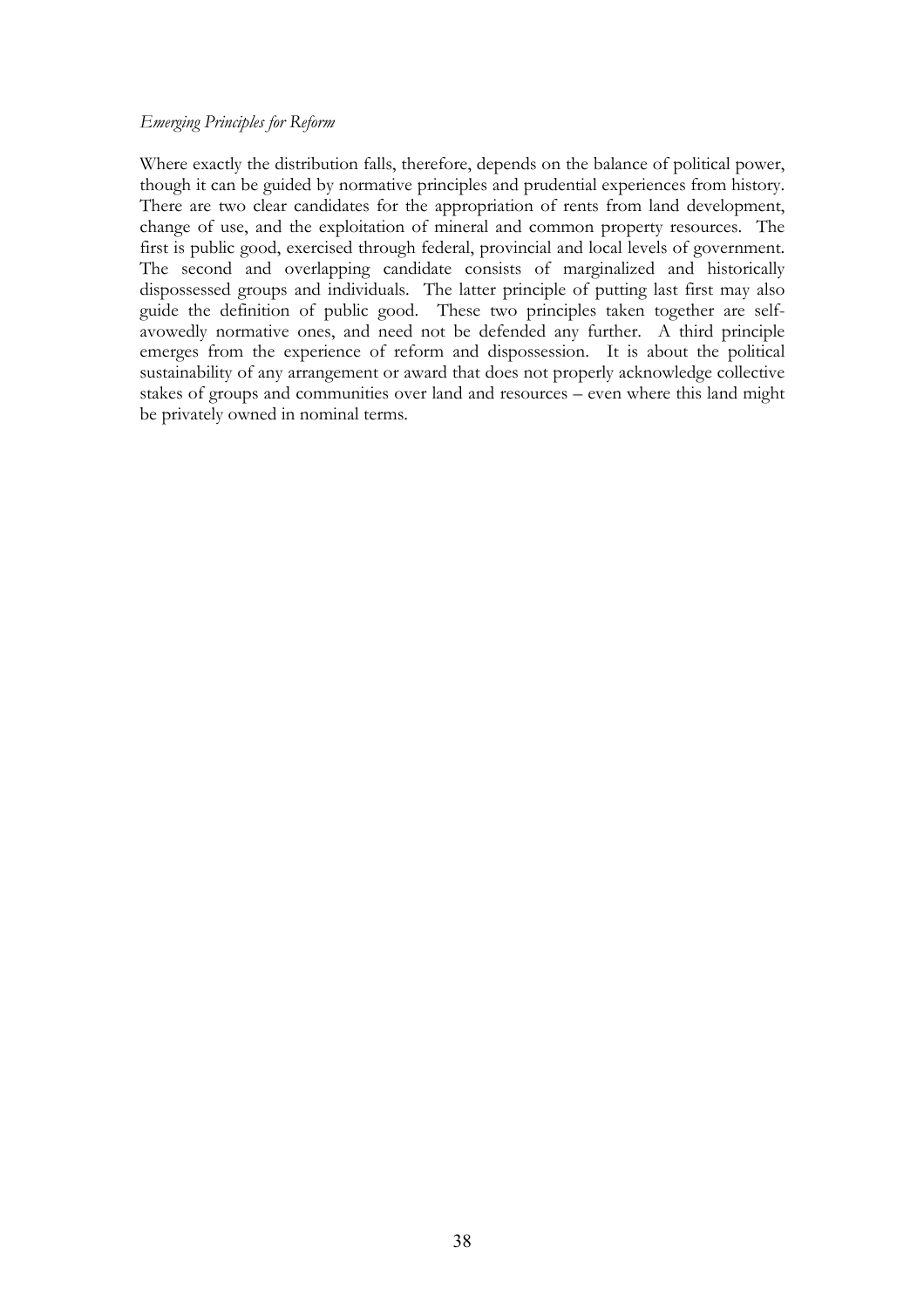# **Conclusion**

This essay has argued that the conventional "agrarian reform" framework provides too restrictive a view of land and reform in Pakistan. It opens only a small window, and that too in part of the country, for understanding issues in the access, use and ownership of land. Even if this perspective was useful once, it has lost its relevance due to a process of economic change. This does not mean that the reform of land ownership and use, or institutional change in land administration is no longer needed. On the contrary, land reform is an urgent requirement for conflict management, state-building, and transforming state and society in Pakistan.

The longer view advocated in this essay, and attention to geography – physical and political – have been useful in setting any current or future debate on land in a context. The institutional history of the state's engagement with land reveals not only the specificity, but also the contingency of land systems in different regions of Pakistan. The boundaries of the three estates are only partly marked by physical geography. Political, military, cognitive and even incidental factors influenced the evolution of land ownership and control across the country. The Punjab-Sindh border that marked the boundary between *mahalwari* and *ryotwari* land systems straddled identical physical geographies and social organization. The happenstance of Punjab and Sindh belonging, respectively, to the Bengal and Bombay Presidencies was the critical factor that led to a village-based land system in one region and a landlord-based one in another. The settlements were also influenced by an understanding of existing agrarian structures and agronomic conditions, which in turn were highly contingent on the cognitive predispositions of early colonial officers.

The mechanics of state-building initiated by British colonial rule led to the recognition and empowerment of some groups at the expense of others. These processes of politically negotiated institutional and distributional change continued throughout colonial rule and after it. Violent upheavals and localized conflicts were not aberrations but rather part and parcel of these processes of political articulation and marginalization. There were marginalized groups in the form of *jaanglee*s, *kammi*s, dispossessed castes, *haari*s, tribes, "indigenous" people, or religious minorities at every juncture – often losing resources and at times regaining some lost ground. The land-owning classes and the state elite which appeared at the time to be at loggerheads with one another were actually offspring of the same basic political economy arrangement – one in which the real "outsiders" were neither small peasants or tenant-farmers.

The conventional agrarian reform agenda addressed some of these issues, and that too for a relatively brief period of time. The work of real institutional reform of land remains ahead of us. The reliable guides for finding the rightful stakeholders will not be found either in the agrarian economy or in the market, but in the framework of equal citizenship. Just as the old agrarian reform debate was overly influenced by the idyllic picture of a self-cultivating peasant economy, there is a tendency today to regard markets as somehow separate from their social and historical contexts. Market principles too, without additional normative considerations, will lead to a further entrenchment of the enfranchised, without any guarantee that the marginalized will be pacified. In other words, any approach to the land question that pretends to be apolitical is unlikely to lead to stability and predictability in economic transactions. The contest over land is intense, and it will further intensify in different forms including urban violence, political-party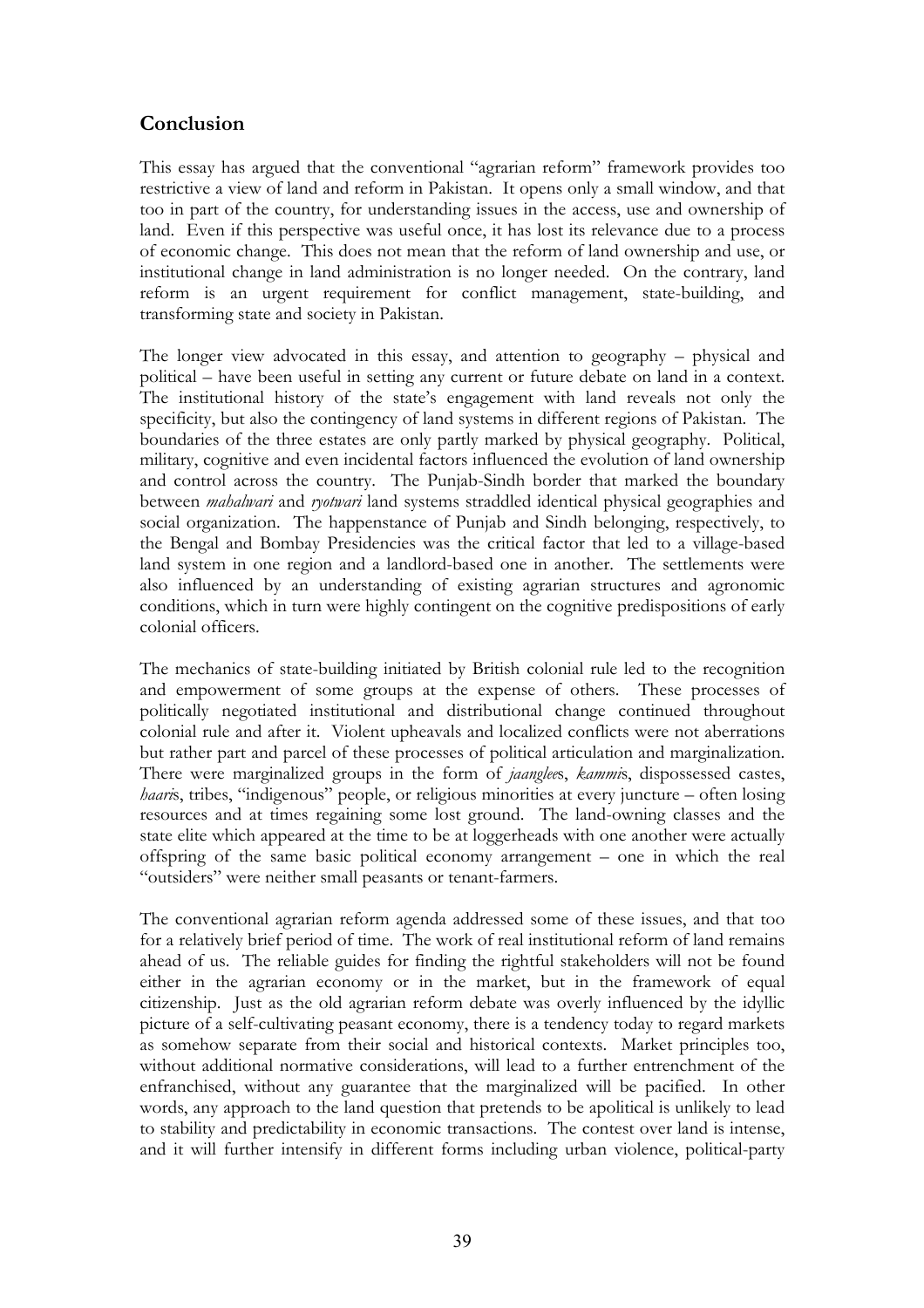political and ethnic conflict, conflict between civil society and the military, interprovincial tension, and even armed insurgency.

The land reform agenda, ultimately, is not so much about agricultural productivity or economic efficiency, as it is about social change. From the social policy viewpoint it is obvious what the direction of change ought to be. The barriers to effective equal citizenship in Pakistan correspond very closely with the hierarchy of existing claims and rights to land. Gender, class, caste, kinship, religion, migration status, and ethnicity, are all factors that influence control over the uses of land and income flows from land in Pakistan.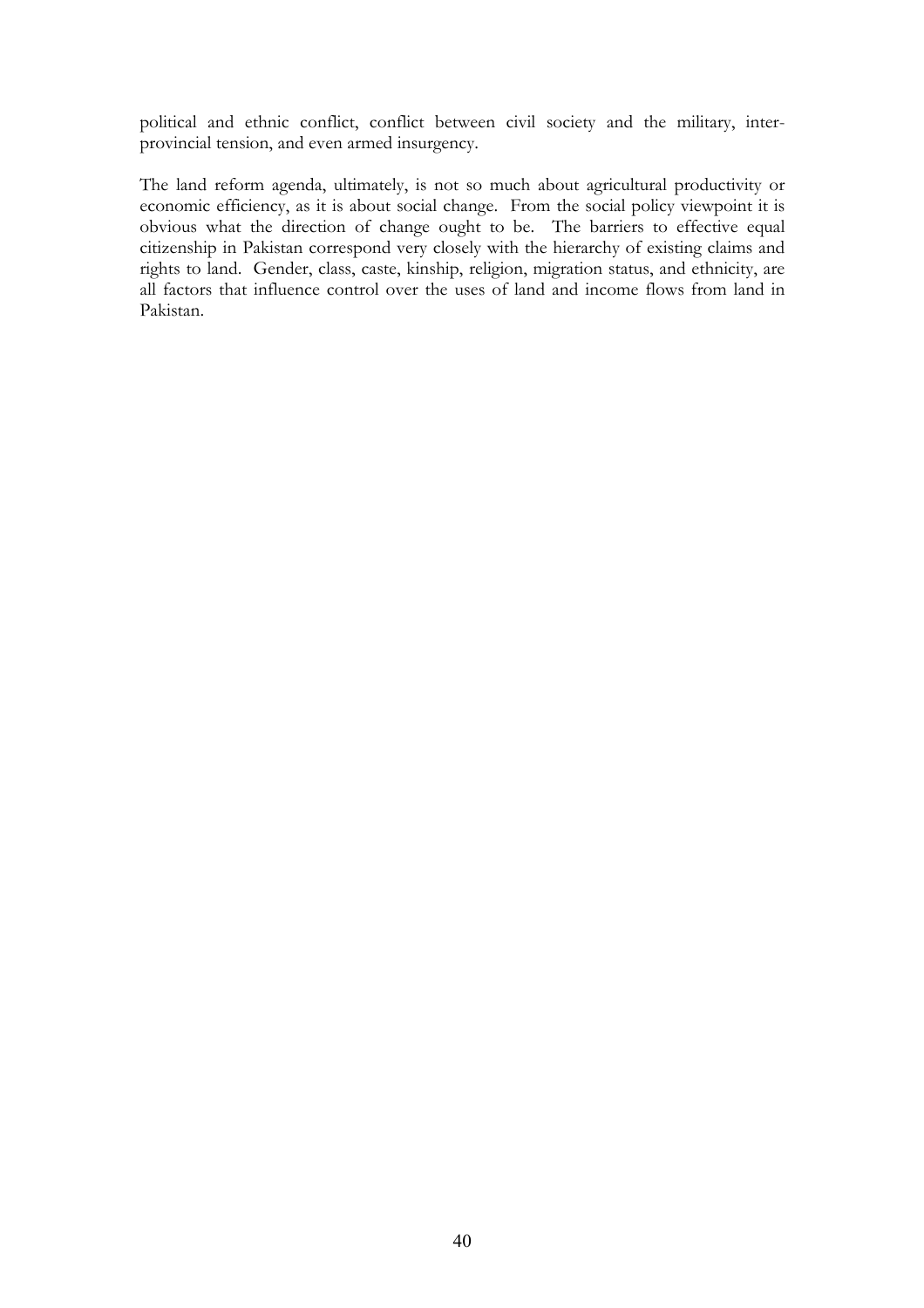#### **References**

Adams, Brad. (2004), "Pakistan: Military Torturing Farmers in Punjab," Human Rights Watch July 20, 2004

URL :http://www.hrw.org/en/news/2004/07/20/pakistan-military-torturingfarmers-punjab?print, Retrieved on February 13, 2009

- Agricultural Census Organization. (2003), "Agricultural Census 2000: Pakistan Report", Government of Pakistan Statistics Division. URL: http://www.statpak.gov.pk/depts/aco/publications/agricultural\_census2000/ag ricultural\_census2000.pdf
- Ali, Imran (1989), The Punjab under Imperialism, 1885-1947 (New Delhi: Oxford University Press).
- Asian Human Rights Commission (2008), Appeal letter "PAKISTAN: Military officers dislocate centuries-old fishing communities",

 URL: http://www.ahrchk.net/ua/mainfile.php/2008/2914/ Aziz, Khalid (2007), "Causes of Rebellion in Waziristan", mimeo, Regional Institute of

- Policy Research and Training, Peshawar. www.khalidaziz.com/REBELLION\_IN\_WAZIRISTAN.doc
- Baden-Powell, B.H. (1892), The Land Systems of British India, Volumes 1 3, 1990 reprint (Delhi: Low Price Publications).
- Bengali, Kaiser. "Understanding Swat", *Dawn,* 1st March 2009.
- Budhani, Azmat A., Haris Gazdar, Hussain B. Mallah, and Noorulain Masood. (2006), "Social Marginalization and Education in Pakistan - Findings of a Qualitative Survey", Raw Data. (Karachi: Collective for Social Science Research).
- Budhani, Azmat Ali and Hussain Bux Mallah (2007), "Mega Projects in Balochistan", Paper presented at the National Conference on People's Perspectives on Mega Development in Pakistan organized by Participatory Development Initiatives and Actionaid International Pakistan, March 2007.

http://www.researchcollective.org/Documents/Mega\_Projects\_in\_Balochistan. pdf

- Cheesman, David (1997), Landlord Power and Rural Indebtedness in Colonial Sind: 1865-1901 (London: Curzon).
- Cotula, Lorenzo; Camilla Toulmin and Julian Quan. (2006). "Policies and Practices For Securing and Improving Access to Land", International Conference on Agrarian Reform and Rural Development (ICARRD), Issue Paper No.1. (International Institute for Environment and Development (IIED) website.) URL: *www.icarrd.org/en/icard\_doc\_down/Issue\_Paper1.pdf*
- "Ejected Tenants March on Lahore", Dawn, Karachi, July 4 1956.
- Esposito, Bruce J. (1974), "The Politics of Agrarian Reform in Pakistan" Asian Survey, Vol. 14, No. 5, pp. 429-438. JSTOR.
- Farani, M (2005), Manual of Land Acquisition Laws, revised edition (Lahore: Lahore Law Times Publications).
- Fazl-e-Haider, Syed. "Speculative Real Estate Trading in Gwadar Port City", *Dawn,* 21st March 2005.
- Fazl-e-Haider, Syed. "Real Estate boom in Gwadar", *Dawn,* 9th April 2007.
- Federal Bureau of Statistics, (2006). Labour Force Survey 2005-2006. (Islamabad: Government of Pakistan Statistics Division.)
- Fiaz, Shahid. (2003), "Peace Audit Report 3: The Peace Question in Balochistan", South Asia Forum for Human Rights, SAFHR Paper 16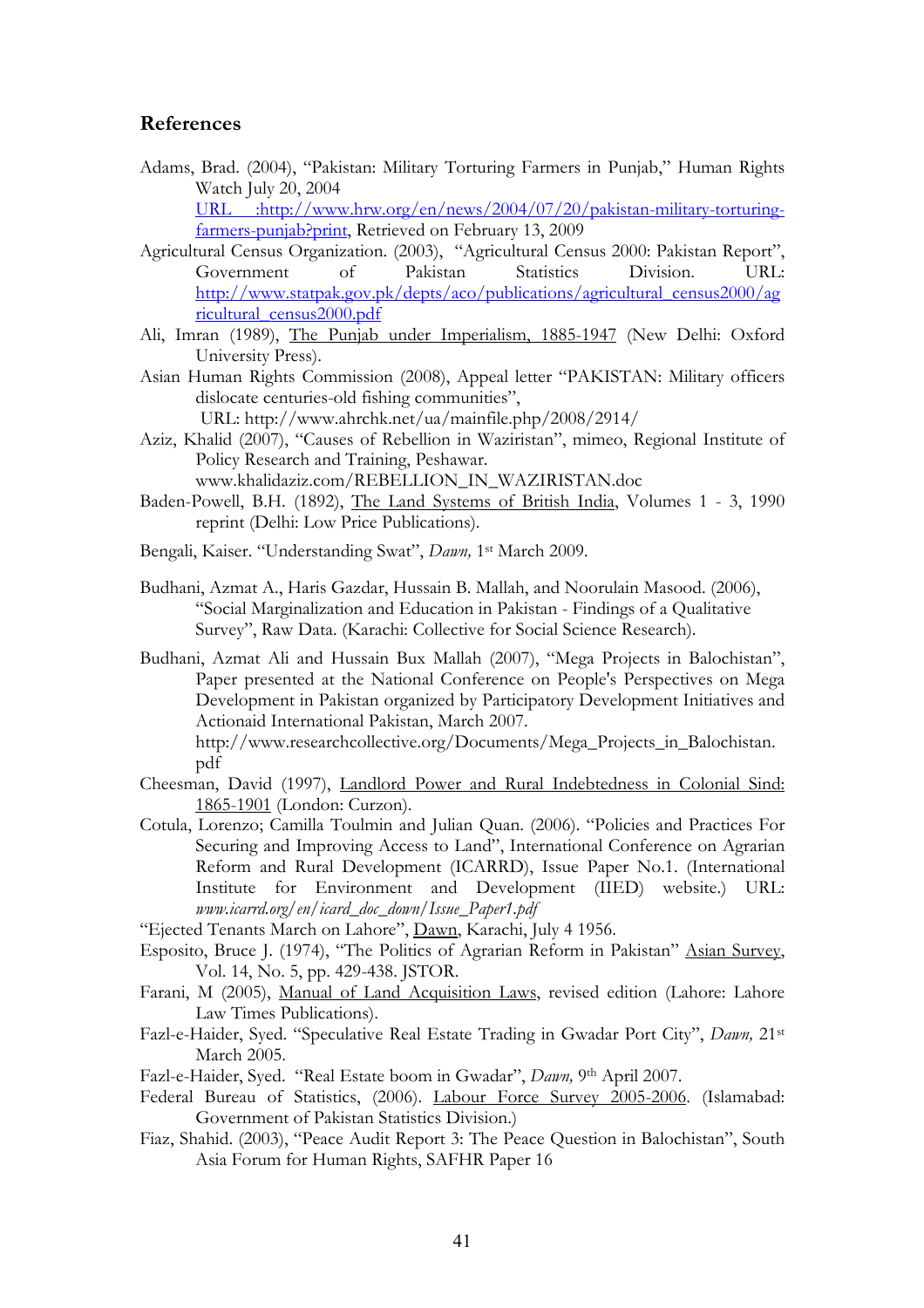- Gall, Carlotta. "In Remote Pakistan Province, a Civil War Festers," *The New York Times*, April 2, 2006
- Gardezi, Hassan N. (1970), "Neo-Colonial Alliances and the Crisis of Pakistan", Pakistan Forum, Vol. 1, No. 2, pp. 3-6. JSTOR.
- Gazdar, Haris (2002), "Qualitative Survey of Poverty in Rural Pakistan", Background Paper. (Karachi: Collective for Social Science Research,)
- Gazdar, Haris; Ayesha Khan and Thermise Khan. (2002), "Land Tenure, Rural Livelihoods and Institutional Innovation". Publisher.
- Gazdar, Haris and Julian Quan. (2004), "Access to Land and Poverty Reduction in South Asia", A Study for the Rural Support Programmes Network, Pakistan Vol.1 Regional Overview. DFID/RSPN/NRI
- Gazdar, Haris (2006), "Thematic Paper: Rural Economy and Livelihoods", Asian Development Bank, Islamabad. URL:http://www.adb.org/Documents/Reports/Consultant/37711-

PAK/RuralEconomy.pdf

- Gazdar, Haris (2007a), "Background Paper on Social Structures and Migration in Balochistan", Balochistan Economic Report, Asian Development Bank, Islamabad,.
- Gazdar, Haris. (2007b). Attendance notes, Conference on Land Reforms, Held at YMCA, Karachi, September 2007.
- Government of Pakistan (1951), Census of Pakistan 1951 Vol 1, Manager of Publications, Government of Pakistan, Karachi
- "The Great Land Robbery", *Herald*, June 2008.
- "Gwadar Project in Second Phase", *Dawn*, 27th June 2005
- Herald (2008), "The Great Land Robbery", cover story, Herald June 2008, Karachi
- Herring, Ronald J. (1979), "Zulfikar Ali Bhutto and the 'Eradication of Feudalism' in Pakistan", Comparative Studies in Society and History, Vol. 21, No. 4, pp. 519- 557
- Human Rights Commission of Pakistan (2007), "Carnage in Karachi: A City Under Siege, 12 May 2007", Human Rights Commission of Pakistan, Lahore.
- Ibbetson, Denzil (1883), Panjab Castes, 1986 reprint (Lahore: Government Printing Press Punjab).
- Jalal, Ayesha (1990), The State of Martial Rule: The Origins of Pakistan's Political Economy of Defence, (Cambridge UK: Cambridge University Press).
- Khan, Mahmood H. Under-Development and Agrarian Structure in Pakistan. Boulder: Westview P, 1981.
- Lieftinck, Pieter, A. Robert Sadgove and Thomas C. Creyke (1968), Water and Power Resources of West Pakistan, Vol 1 (Baltimore: The Johns Hopkins Press).
- Maniruzzaman, Talukder (1966), "Group Interests in Pakistan Politics", Pacific Affairs, 39:1/2, pp 83-98.
- Martin, Lee R. ( 1956), "Report on the Land Tenure Situation in Pakistan and India". Journal of Farm Economics, Vol. 38, No. 2, pp. 438-447. JSTOR
- Ministry of Finance, (2006). Pakistan Economic Survey. (Islamabad: Government of Pakistan Statistics Division.)
- Naqvi, Syed Nawab Haider, Mahmood Hasan Khan and M Ghaffar Chaudhry (1987), Land Reforms in Pakistan: A Historical Perspective (Islamabad: Pakistan Institute of Development Economics).
- Nazir, Pervaiz. (1981), "Transformation of Property Relations in the Punjab" Economic and Political Weekly, Vol. 16, No. 8, pp. 281-285. JSTOR.
- Pakistan Fisherfolk Forum. (2008), "Fishermen, DHA in Bid to Resolve Dispute", http://www.pff.org.pk/node/143